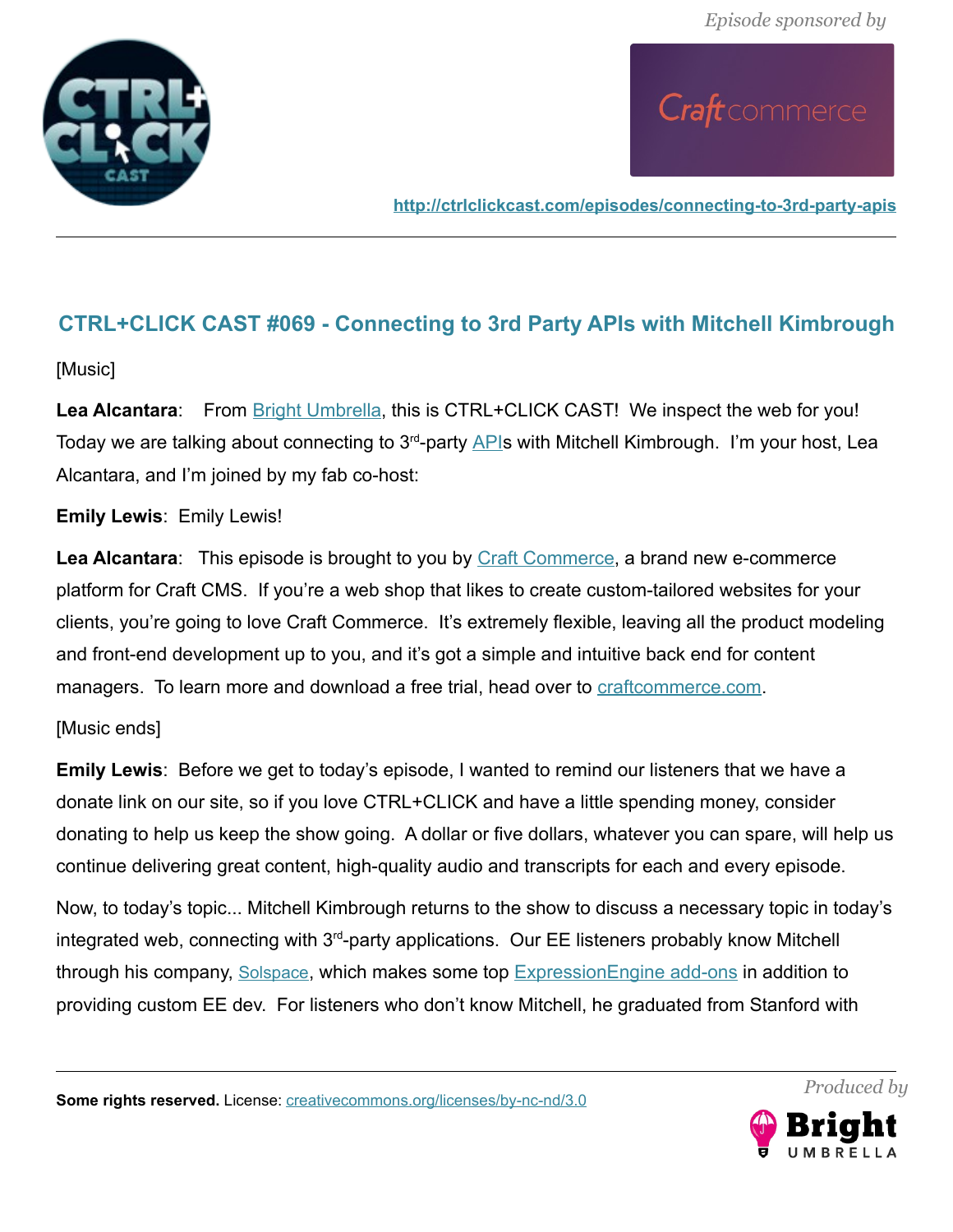

**<http://ctrlclickcast.com/episodes/connecting-to-3rd-party-apis>**

degrees in Philosophy and Religious Studies before working for a tech startup, which taught him how not to run a company and led him to creating Solspace, a sustainable tech company operating with integrity and a dedication to excellence.

Welcome back to the show, Mitchell.

**Mitchell Kimbrough**: Hey.

**Lea Alcantara**: [Laughs]

**Emily Lewis**: [Laughs]

**Lea Alcantara**: Hi Mitchell.

**Mitchell Kimbrough**: [Laughs]

**Lea Alcantara**: Can you tell our listeners a bit more about yourself?

**Mitchell Kimbrough**: Yeah. Thanks for having me on the show. I really appreciate this opportunity to visit with you. Don't forget Craft. Solspace is working on Craft stuff nowadays too.

**Emily Lewis**: Yeah.

**Lea Alcantara**: Well, absolutely.

**Mitchell Kimbrough**: And we just released that calendar add-on for Craft and we're really enjoying the response for it. Yeah, I got a couple of kids. One of them, the 5-year-old work me up at 2:30 and thought that was a good time to throw a tantrum about getting a drink of water.

**Emily Lewis**: [Laughs]

**Lea Alcantara**: [Laughs]

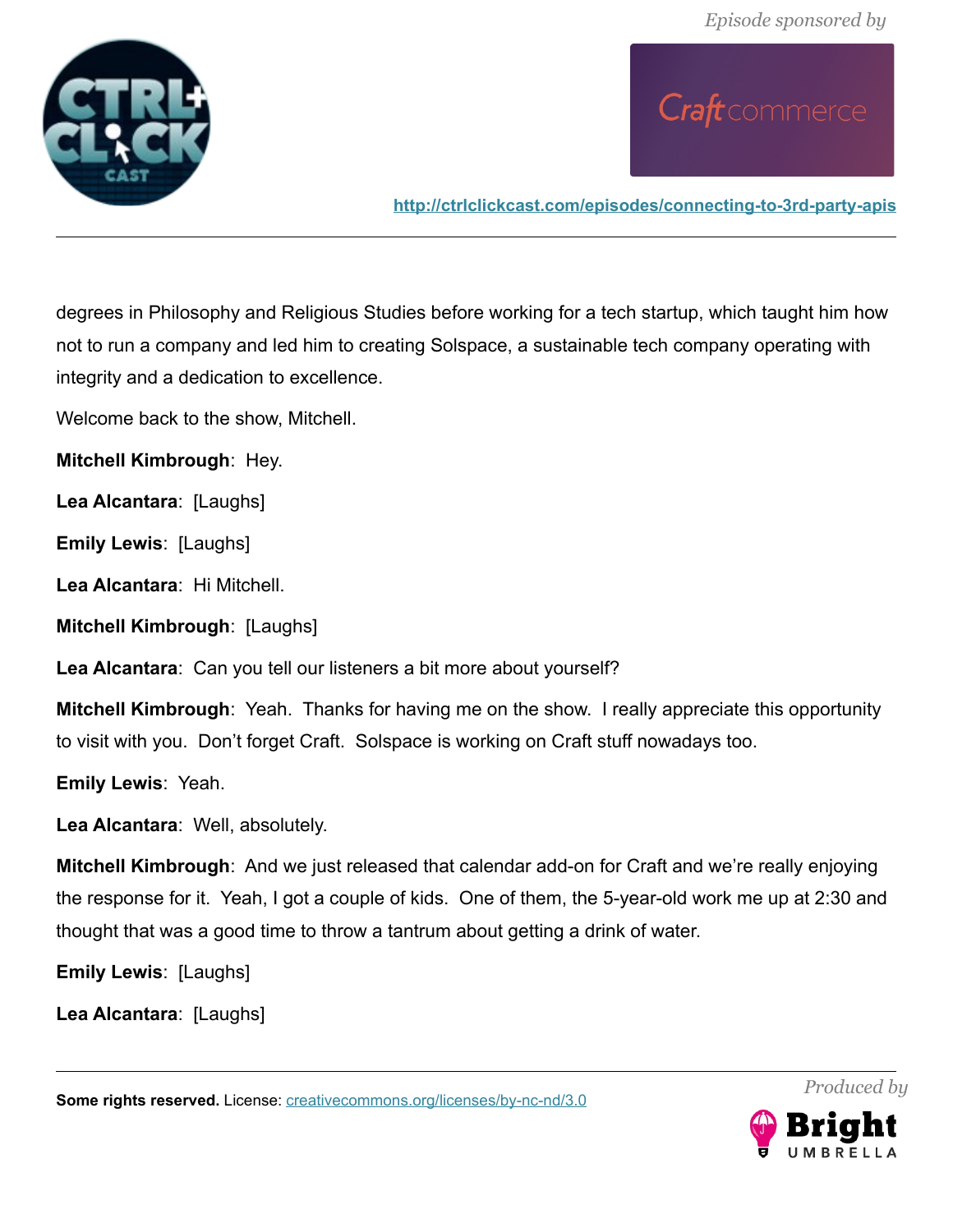

**<http://ctrlclickcast.com/episodes/connecting-to-3rd-party-apis>**

**Mitchell Kimbrough**: It didn't occur to her that her two legs are perfectly functional and she could go get her own drink of water, but yeah, so you are talking to a sleepy daddy today, but I'm going to pretend like the caffeine is working.

**Emily Lewis**: [Laughs]

**Lea Alcantara**: [Laughs]

**Mitchell Kimbrough**: Yeah, I've got a 5- and a 6-1/2-year-old, two little girls, and thank goodness I have the job I do because it gives me lots of flexible time to just schedule whenever I want to work and whenever I don't want to work, and I get to play with them all the time. I'm really grateful for that. It's been a good lucky break in my life.

**Emily Lewis**: Nice. I'd like being able to dictate my own schedule too without, you know, not the kid factor, but just the flexibility of working when you feel like working and not working when you don't feel like working. [Laughs]

**Lea Alcantara**: [Laughs] That's true.

**Mitchell Kimbrough**: Yeah, it's good. We make some tradeoffs to get that, by the way. I'm sure we all know what those things are, but if you're willing to pay those dues, they kind of get organized. You're guys are really organized.

**Emily Lewis**: [Laughs]

**Mitchell Kimbrough**: Then you can create a pretty good life out of it.

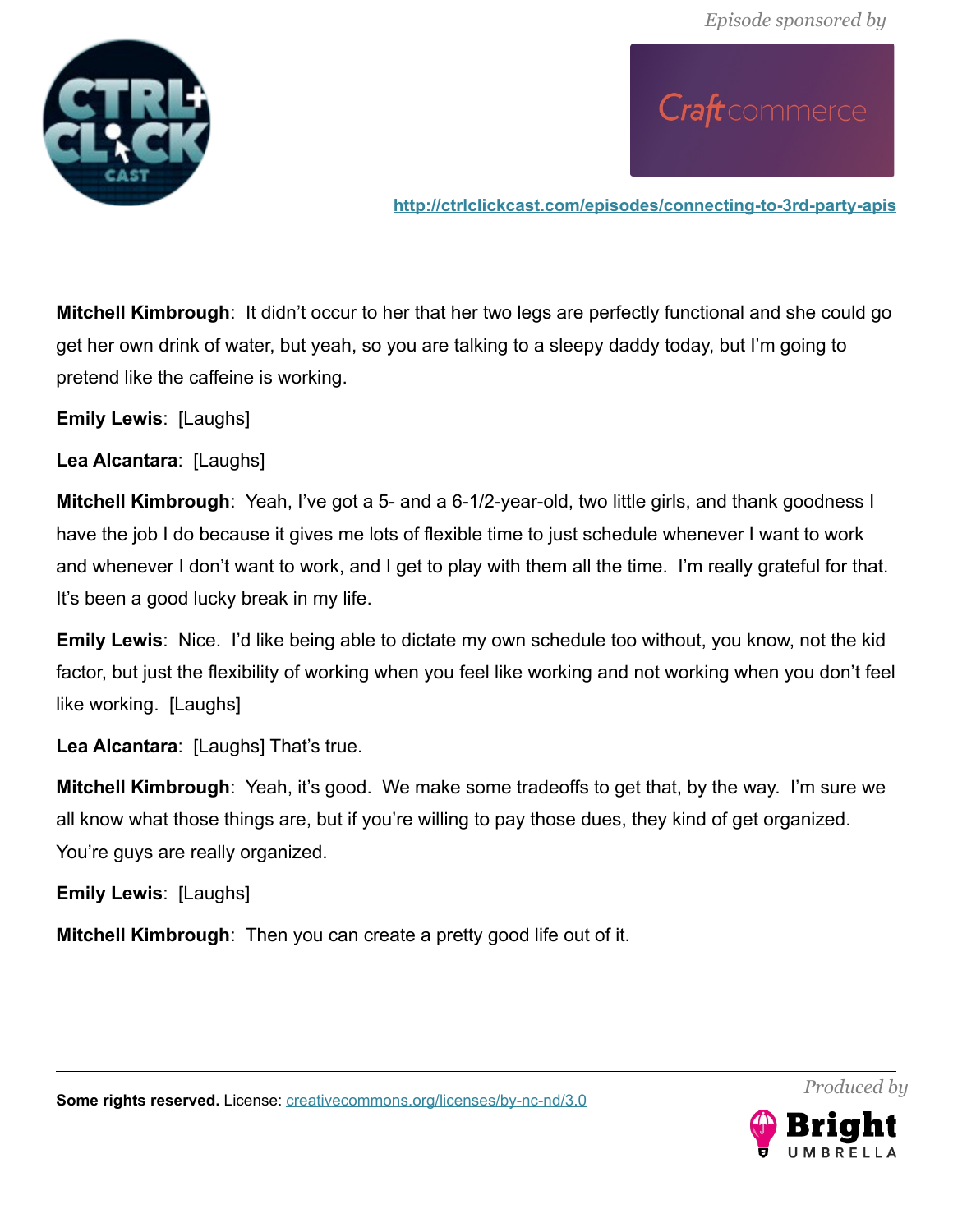

**<http://ctrlclickcast.com/episodes/connecting-to-3rd-party-apis>**

**Emily Lewis**: So let's talk about one of the things that you do to help you have that great life, which is you at Solspace, one of the things you all specialize in is API integration, and before we talk about that specifically, can you define what is a  $3<sup>rd</sup>$ -party API?

**Mitchell Kimbrough**: Sure. A 3<sup>rd</sup>-party API is an open window or door into another system, usually a Cloud-based system, something like [Salesforce](https://developer.salesforce.com/page/Salesforce_APIs) or [HubSpot](http://developers.hubspot.com/docs/overview) or [NetSuite](http://www.netsuite.com/portal/developers/overview.shtml) or [MemberSuite](http://www.membersuite.com/developers) or all those sorts of things, but many of the tools out there have pretty good APIs. Because there has been such a demand for API for the various Cloud systems out there to provide APIs, there have been standards that developed around that. So yeah, an API is just a way to access the data and business rules that sit inside some other system on the web.

**Emily Lewis**: And an API integration, that's taking that data and pulling it into a totally different system?

**Mitchell Kimbrough**: Pushing and pulling, yeah.

**Lea Alcantara**: Oh, right.

**Mitchell Kimbrough**: So you may have several different systems doing different types of work for your organization or our clients may who might have a CRM, and CRM (Customer Relationship Management) tool is in charge of managing humans and your relationships with the people who buy your stuff or work on your stuff or what have you, but then you might have another set of tools that manage inventory and you've chosen a certain inventory management system for its best qualities and then you need to glue these two things together because your customers and your inventory need to have a relationship, and if both of those systems offer an API, you can get them to talk to each other, usually you need an intermediary so you'll need some sort of a platform upon which you

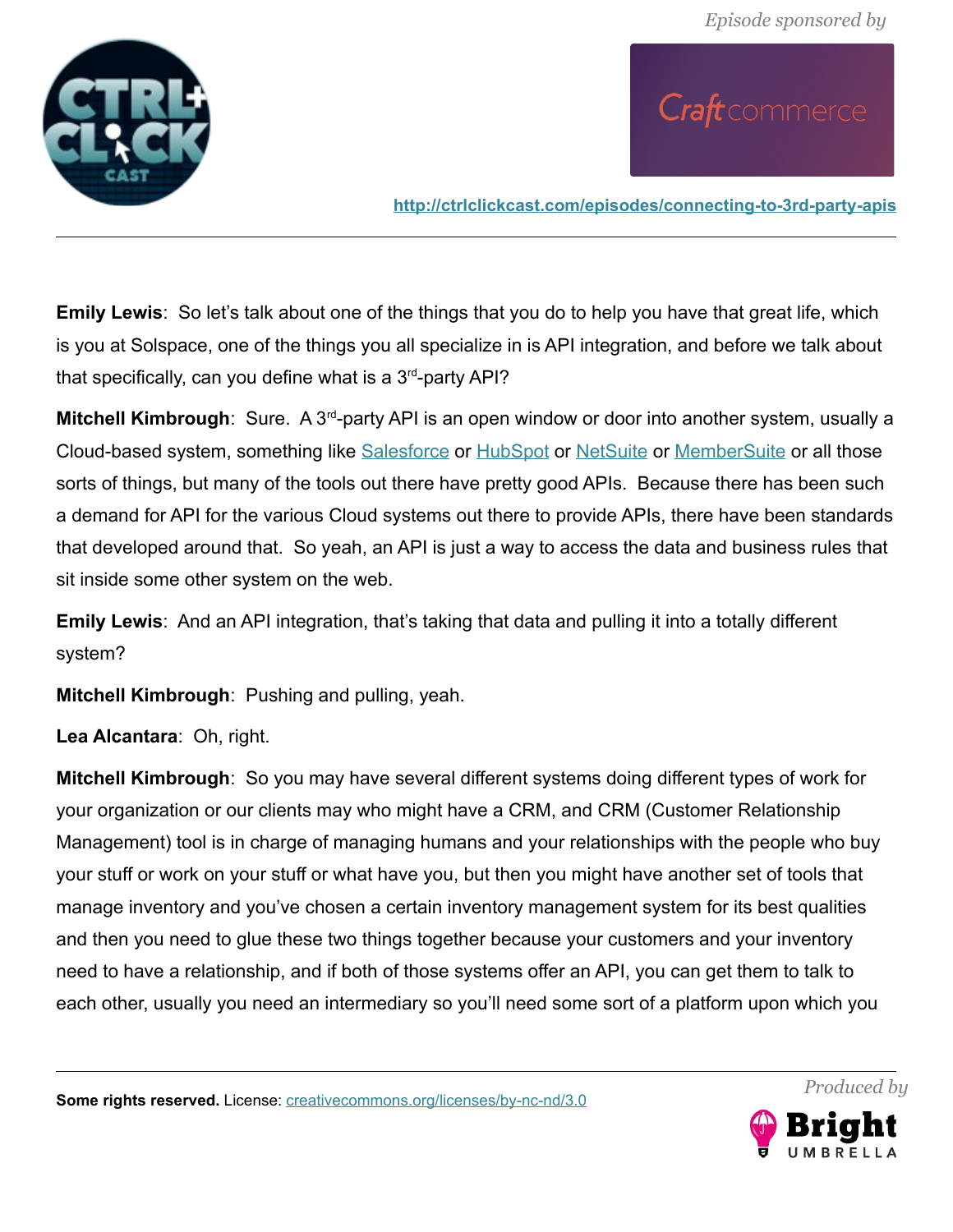

**<http://ctrlclickcast.com/episodes/connecting-to-3rd-party-apis>**

can write custom code to make a connection to both of those APIs and make the sharing of data and business logic make sense depending on your client's context.

**Lea Alcantara**: And I think at its simplest, the social media integration is something that clients are always asking, but are confused over what that actually means.

**Mitchell Kimbrough**: Yeah.

**Lea Alcantara**: Can you tell our listeners what some examples could be?

**Mitchell Kimbrough**: Well, one of the products that we've sold for ExpressionEngine for a long time is the Facebook integration tool. People want to be able to come and log in to an ExpressionEngine website using their Facebook credentials.

### **Emily Lewis**: [Agrees]

**Mitchell Kimbrough**: And Facebook got pretty aggressive about creating SDKs (Software development kit) and APIs and stuff to allow people to do that. Basically, back in the day, Facebook made the good choice to treat itself like a social OS, so it's the operating system for your identity across the web, and their API work in that regard was really good, it makes it easy for you to write some code to integrate with whatever sort of web system you've developed your site on that allows someone to use their Facebook credentials to log in.

 That's called single sign-on (SSO), and that's one of the more frequent API integrations that we do, a single sign-on. We often have people coming to us saying, "All right, we got a client, they have 10,000 users. Those users are in some other system and their usernames and passwords are in this other system. When they come to the ExpressionEngine or Craft website, we want to be able to log in with those credentials from the other system, but we want it to be invisible to them. We just want

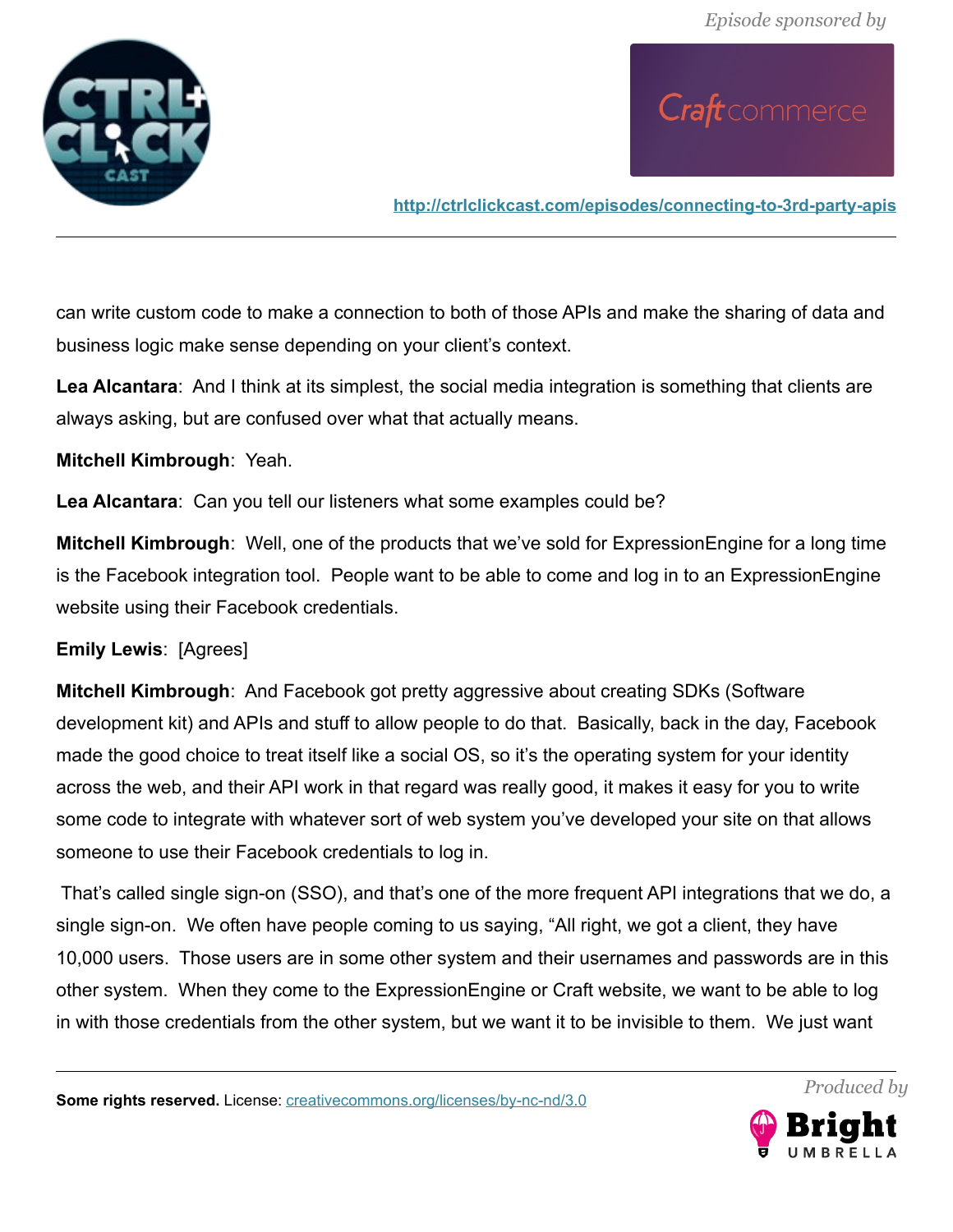

**<http://ctrlclickcast.com/episodes/connecting-to-3rd-party-apis>**

them to see the username and password screen that they're accustomed to seeing and enter those credentials. We want you to make a call out to that other API, validate those credentials securely and come back and give that person a session in ExpressionEngine or Craft or whatever the case may be."

**Emily Lewis**: Interesting. So how come integrations became something that Solspace was focusing in? Was there just a big need or was this something that your team was personally interested in looking into?

**Mitchell Kimbrough**: It's a combination of things, like anything at Solspace, we accidentally fell in to most of the stuff that we do. I've never really had had it for seeing a market looking into the future and sending the ship off in some direction of what the future is. It's much more natural for me to have a client come and say, "Hey, do you know how to do so and so? Is it possible for you? I mean, have you ever built this thing and made this other thing connect to it and make them talk to…"

**Emily Lewis**: [Agrees]

**Mitchell Kimbrough**: That's how the business was built really. It's kind of based on listening.

**Emily Lewis**: [Agrees]

**Mitchell Kimbrough**: So we had a client come to us and say, "You know, we've got a lot of stuff sitting in Salesforce. A lot of our business processes are sitting inside Salesforce, and in particular, our entire staff uses Salesforce to interact with the people, our constituents and our data. They don't know anything about ExpressionEngine and we don't want to have to train them on a whole new system. Is it possible to connect ExpressionEngine to Salesforce so that you capture some of the data in there and pull it into ExpressionEngine and show it on the website under certain

**Some rights reserved.** License: [creativecommons.org/licenses/by-nc-nd/3.0](http://creativecommons.org/licenses/by-nc-nd/3.0/)

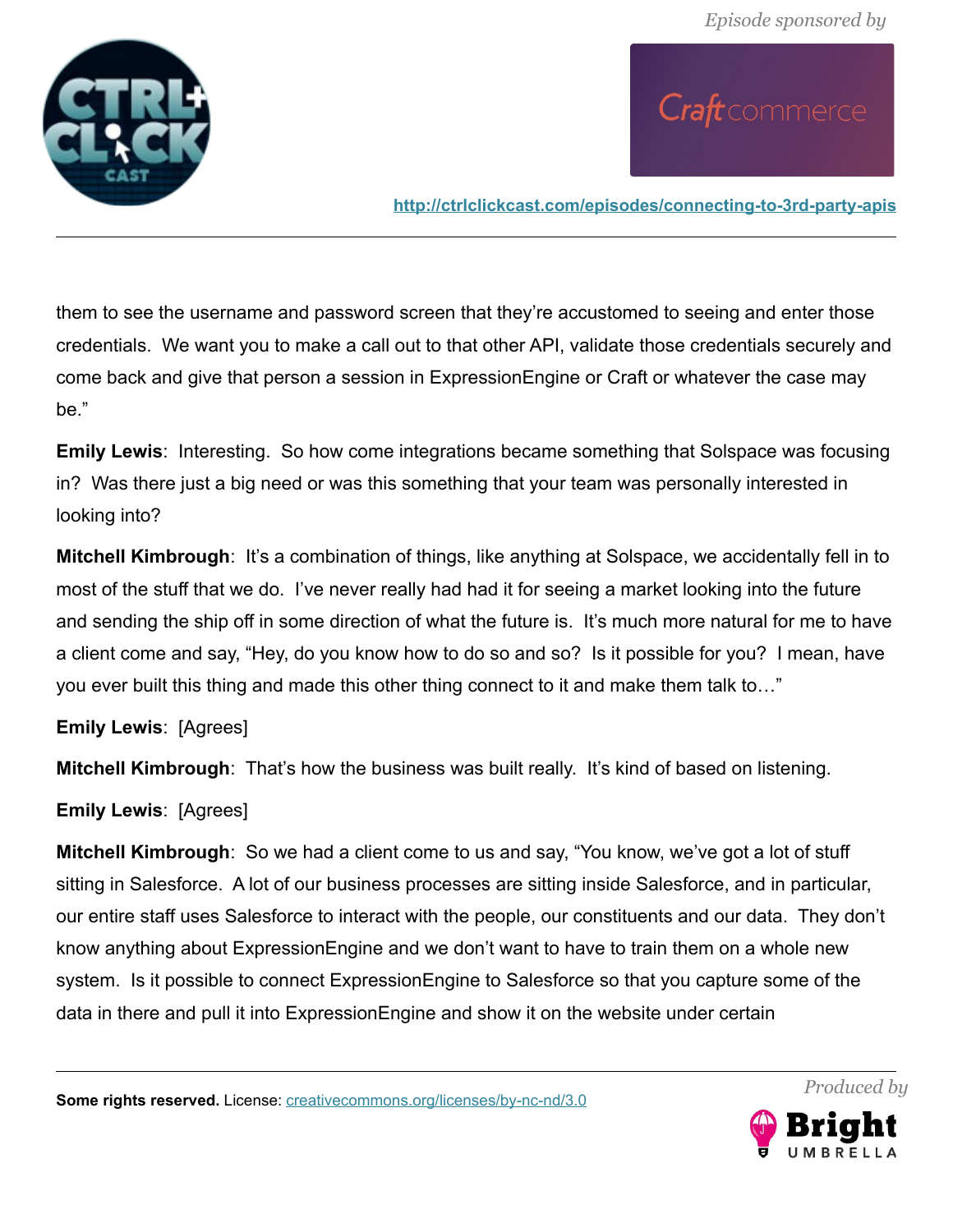

**<http://ctrlclickcast.com/episodes/connecting-to-3rd-party-apis>**

circumstances following certain business rules?" And I said yes, like I like to say to really difficult questions like that.

**Emily Lewis**: [Laughs]

**Lea Alcantara**: [Laughs]

**Mitchell Kimbrough**: And once I got into it and started doing the work of writing the code that was capable of establishing a secure connection. In Salesforce's case, they use a [REST API.](https://en.wikipedia.org/wiki/Representational_state_transfer) They also offer a [SOAP API,](https://en.wikipedia.org/wiki/SOAP) and we can get into those details, but writing all that code, something about it was really fun. Something about do you know how it feels when you get the website running and it's ready to show an alpha version to a client, and now the pieces have come together in stuff that it's behaving properly or pulling out the database and you could populate different fields with certain kind of content, and you could show your client how to do it.

It feels like that when you finally get the connection to work. When you run your tests and you have successfully connected to the other system and the other system just say, "Hey, welcome, nice to see you," there's something really fun about that. So it's a combination of things that we fell into doing this. I had a client asked if we could do it. I took the project on to see, it sounded fun. It sounded like some difficult challenges. It turned out to be really fun work.

The other thing that I really liked about it was the work of building websites of various levels of complexity on a CMS like ExpressionEngine or Craft or WordPress. Some of that has gotten commodified. It's really easy for a client to find someone to build that in any part of the world, and it's kind of pushed my ability to make a living on that down so I needed to work my way up market. I

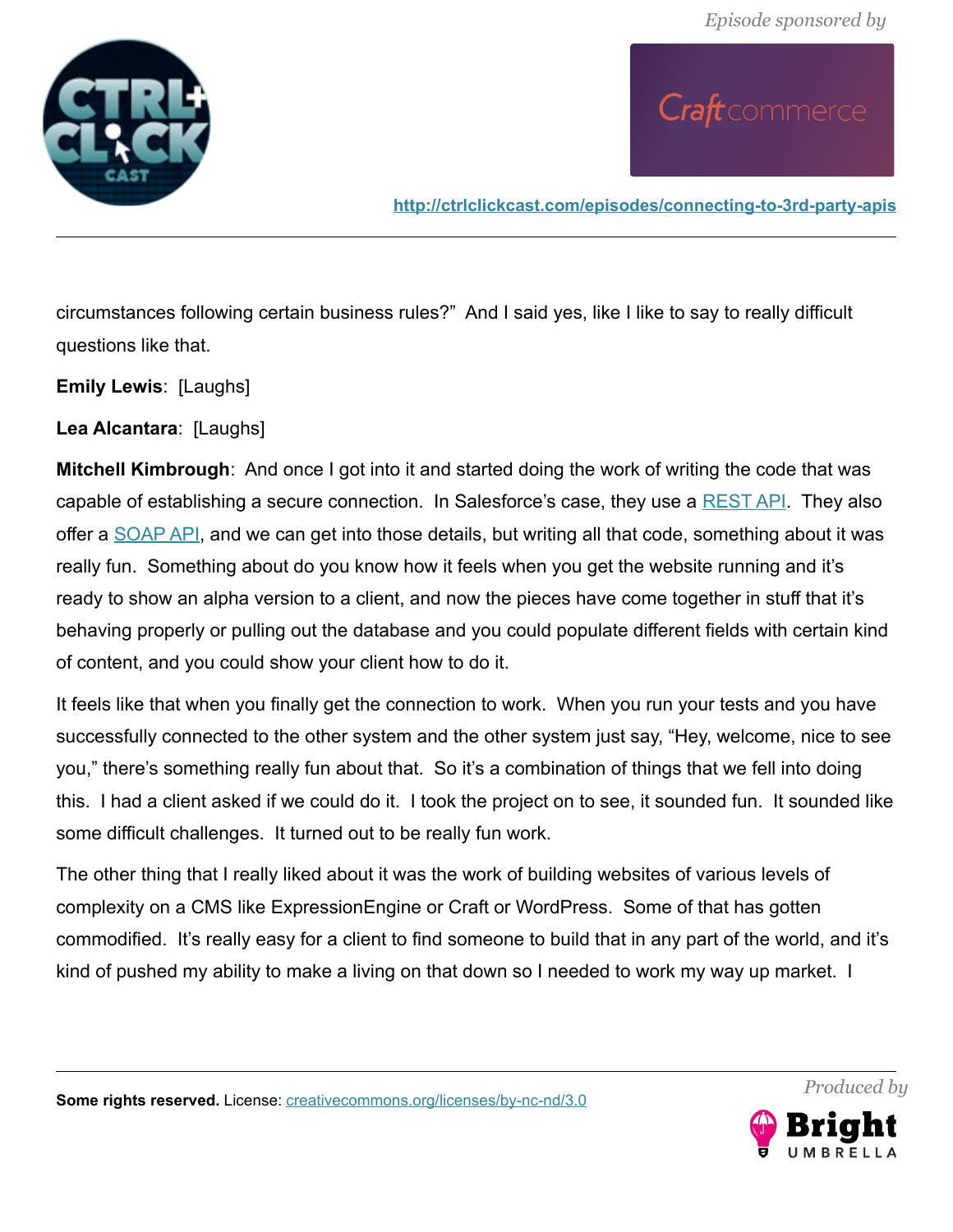

**<http://ctrlclickcast.com/episodes/connecting-to-3rd-party-apis>**

needed to something that took my team's skills and expertise and took advantage of it to try to push us further up the market, up the food chain, and this API stuff made a lot of sense in that regard.

### **Emily Lewis**: [Agrees]

**Mitchell Kimbrough**: Not everybody can write this code. If you apply yourself, you can learn how to do it, but not everybody has any depth in it, so that was another appealing thing. If we developed an expertise in this, knowing how much the Cloud, as it were, was emerging as a permanent part of the internet, a permanent concept on the web, and how you need to clue these different pieces of Cloud together, I thought, "All right, we got something here because, first of all, the work is fun. We've got a demonstrated expertise in being able to write software and ship it, and we can write really difficult, complicated software to do hard things, and there's another API being released every day."

#### *Timestamp: 00:10:05*

**Emily Lewis**: Right.

**Lea Alcantara**: Right.

**Mitchell Kimbrough**: So it started to make sense. So we kind of fell into it, but I was trying to listen to the marketplace and I heard the marketplace say, "Hey, man, we need you guys to be able to write some API integration stuff and get pretty good at it."

**Emily Lewis**: Yeah, I know. I think we've even certainly seen an increase in integrations in terms of not only within our RFPs, but also with existing clients as they expand their businesses and start using tools like Salesforce for like their marketing activities and they want things more tied. I'm just seeing it more and more.



*Produced by*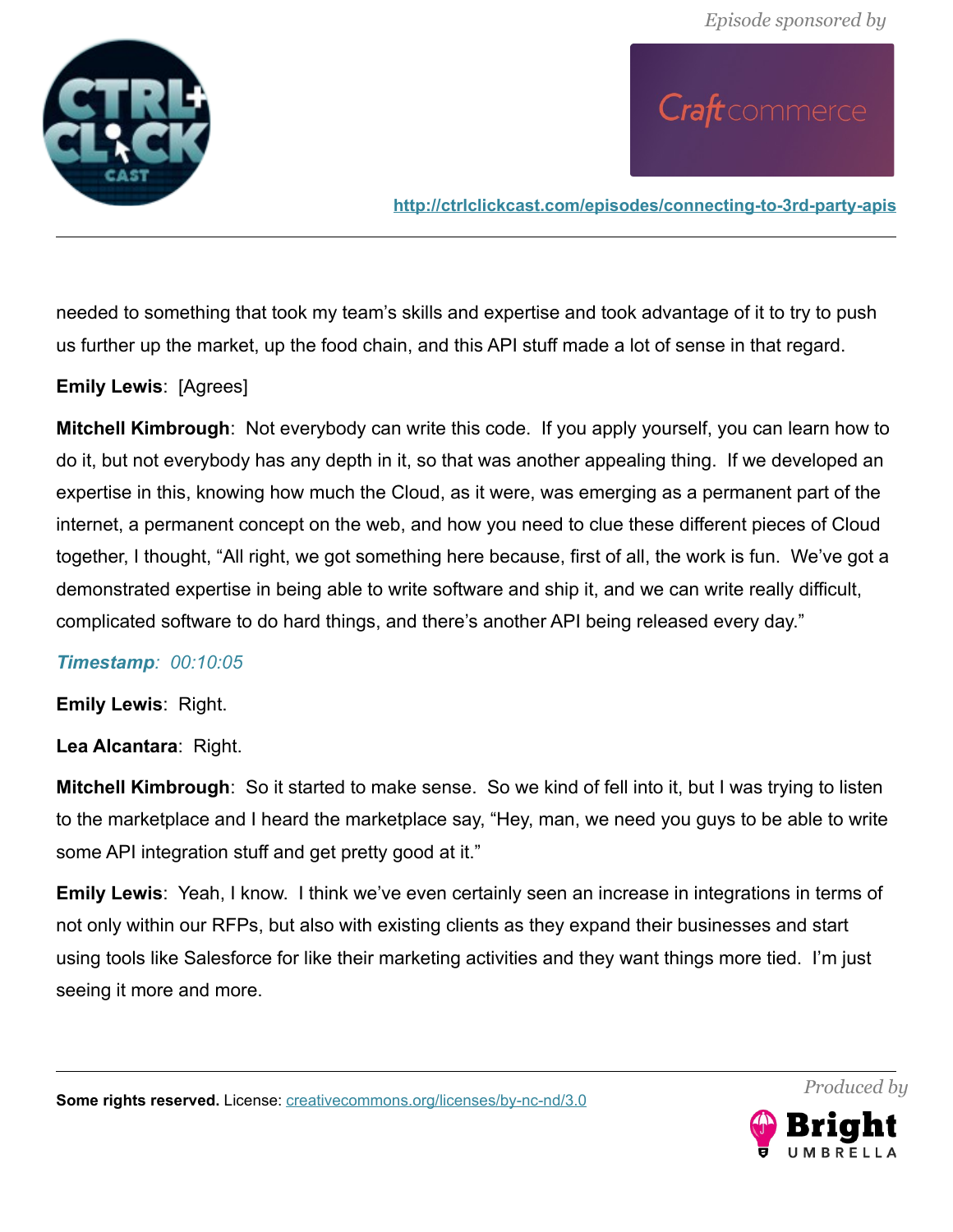

**<http://ctrlclickcast.com/episodes/connecting-to-3rd-party-apis>**

**Mitchell Kimbrough**: Yeah, they need these things tied together, and clients are getting more comfortable with the idea that several things are happening. First of all, they're getting comfortable with the idea that they need to spend thousands and thousands and thousands of dollars a year on some big mothership system that does everything for them.

**Emily Lewis**: [Agrees]

**Mitchell Kimbrough**: They're more comfortable, they're getting more tech savvy, and they're getting just a little bit more relaxed about technology and their engagement with, and so they're willing to say, "Yeah, forget it. I like this tool for this thing. I really love how Craft feels to manage my content. The fact of the matter is Salesforce is our de facto CRM. We've adopted it. It's been in place for a few years and we're glued to it for better or worse. In most cases, people really like it, and this other system is managing our inventory or managing our flight data or what have you, and it's fine. All these other systems, they can do what they specialize in and we can get them to talk to each other or we can find a developer who can do that, and we can have what we want."

**Lea Alcantara**: So you're listing a lot of examples of API integrations and how you built your business based on client requests. What are the most requested API integrations, and are some services easier to integrate with?

**Mitchell Kimbrough**: Yeah, some services are easier to integrate with others. By far, the most common thing that we see is imagine someone is running a membership-driven website, so the website has content that's restricted to certain members. You have to pay or the organization to which you belong is a paying member of this other organization, and because of that membership, you have access to content, you have access to special functionality on that site, you have access to communicate with the other people in the system, and that access is gated by something. It's not

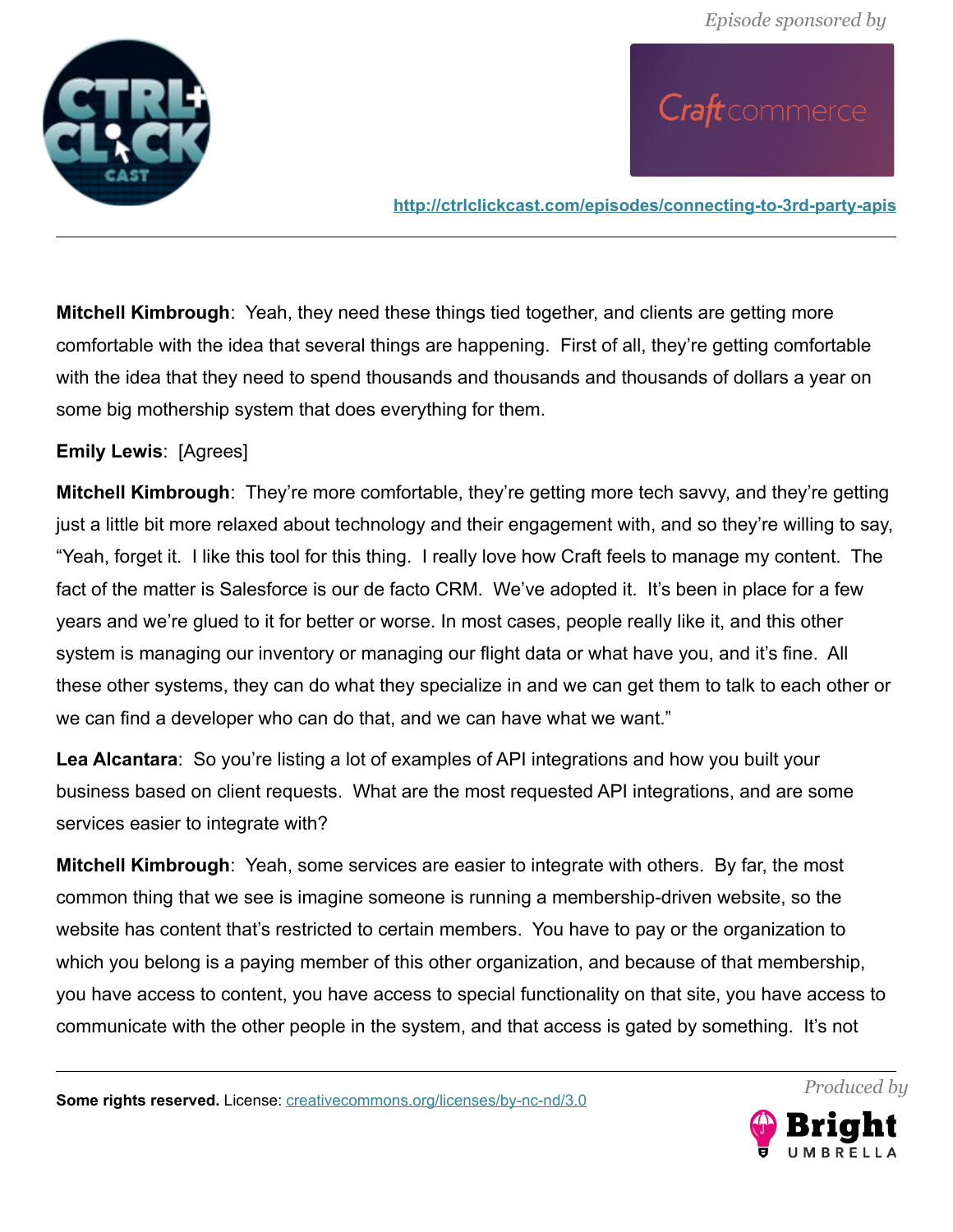

**<http://ctrlclickcast.com/episodes/connecting-to-3rd-party-apis>**

always built into the CMS. It's usually built into some other system like Salesforce or a HubSpot or a NetSuite or a MemberSuite or there's LinkedIn. There are a number of other systems.

So the business logic, the business rules of who's allowed to see what and what are they allowed to log into is held in another system, and the interesting thing is sometimes the money part, the commerce component, for some organizations, the membership dues are so expensive in that the person paying them is a large organization. They just do a PO or a check. Sometimes, it's an ecommerce thing. So you've got three-way integration at a minimum going on. You've got a CRM like Salesforce, you've got an e-commerce tool, and then you have content management system like Craft or ExpressionEngine, and these three things have to talk to each other so that someone getting access to the website, seeing what they're allowed to see or not see, is presented with the right picture, and again, a lot of that is governed in a system that's not really appropriate to be a CMS.

### **Emily Lewis**: [Agrees]

**Mitchell Kimbrough**: The management of content is really different than the management of humans and their dues and the groups to which they belong and the privileges that they inherit based on that. So the answer to your question is a lot of these or most of these are membership-oriented websites.

### **Lea Alcantara**: [Agrees]

**Emily Lewis**: I know, let's say, for example, ExpressionEngine, you can manage members in ExpressionEngine. So when you're talking about an integration with a CRM, is ExpressionEngine maintaining member records as well and they're just talking to each other, or…

**Lea Alcantara**: Or is there duplication at some point?

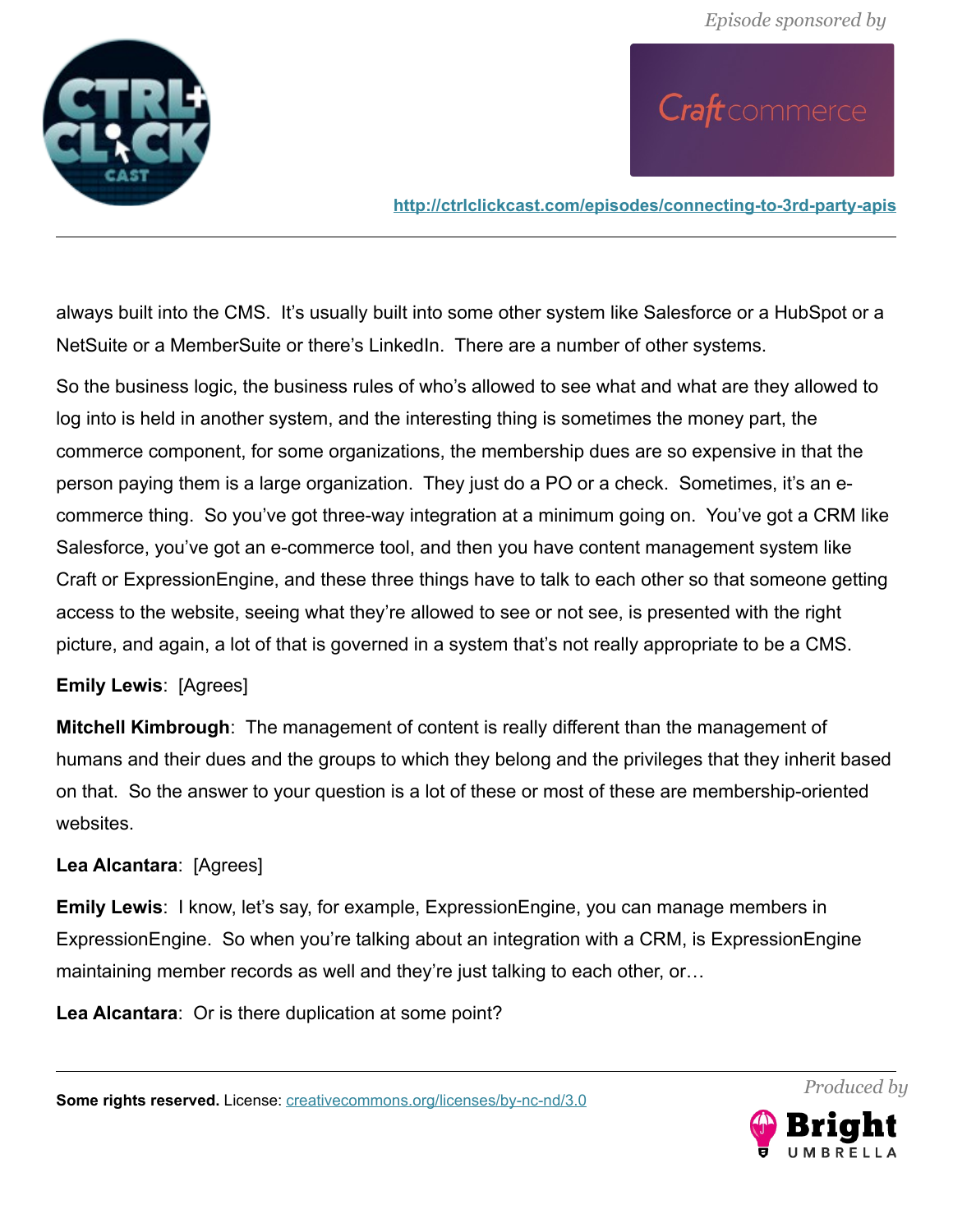

**<http://ctrlclickcast.com/episodes/connecting-to-3rd-party-apis>**

**Emily Lewis**: Yeah.

**Mitchell Kimbrough**: To everybody listening to this podcast, I swear to you I did not pay these people.

**Emily Lewis**: [Laughs]

**Lea Alcantara**: [Laughs]

**Mitchell Kimbrough**: I did not pay. This is not a paid advertisement. You guys are asking all the questions that other developers are going to be asking of someone like me. To answer your question, the way I like to set this up is I like to tell you, who owns the client, you're the lead developer, you're bringing the client to us and you need us to help out, I tell you that ExpressionEngine or Craft is going to behave the way for you that it always does.

### **Emily Lewis**: [Agrees]

**Mitchell Kimbrough**: When you built your templates, when you built up your channels, when you do your member groups, all that stuff is going to feel to you like it always does. When we integrate with these other systems, we're going to make those integrations talk to Craft or ExpressionEngine in the way that you're accustomed to, and it depends. The question of, is there a lot of duplicate data? It's going to depend on the business rules and the plan that we come up with.

### **Emily Lewis**: [Agrees]

**Mitchell Kimbrough**: Let me give you an example. In some cases, the API that we're integrating with is a really strong API, like there's serious money behind it, lots of servers, lots of server nodes, CDN (Content Delivery Network), all sorts of stuff is backing that up like in the case of Salesforce. If



*Produced by*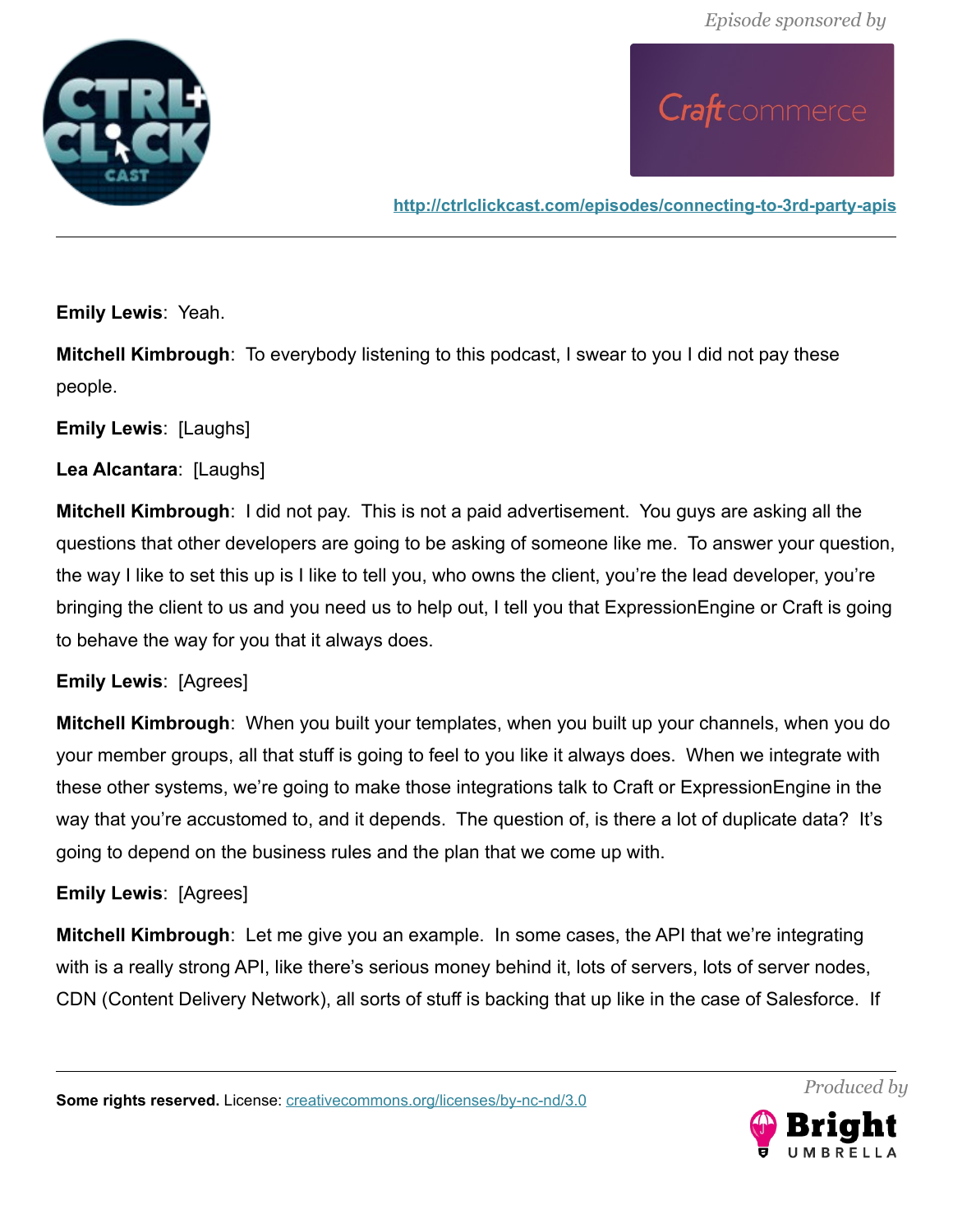

**<http://ctrlclickcast.com/episodes/connecting-to-3rd-party-apis>**

you know the API is that strong and it's fast and reliable and it's going to have a really good uptime, you don't need to duplicate a lot of data in ExpressionEngine.

**Emily Lewis**: [Agrees]

**Lea Alcantara**: [Agrees]

**Mitchell Kimbrough**: Because whatever data you might need about a person from the API, for example, the CRM, you can get that in real time. As you build the page, you can go and fetch that and pull it into the page. You don't have to do a lot of data syncing. There are a lot of cases where I will prefer not to do that though. You get a performance hit if you're making a bunch of API calls. Here's the really important thing to consider, almost all of these APIs, they're kind of rate limited, so there's a maximum number of API calls you can make in a 24-hour period or a monthly period after which you have to pay, which is fair. You're going to use up a lot of server resources. They have to gate that somehow.

So it's better if you can cache some of that data locally in some way, and the best and cleanest way to do it is just to cache that data as a normal Craft or ExpressionEngine object, whether that be a channel entry or a member records or whatever the case may be. So yeah, there's sometimes duplicate data, but because we've written software to do the thinking for us, we don't care how much refreshing and resyncing of that data has to take place on a daily basis, we don't care. As long as we work the bugs out, the system could run for years without any trouble.

#### **Emily Lewis**: [Agrees]

**Mitchell Kimbrough**: So what we tried to do is make all of these tools act the way they should act right out of the box. So ExpressionEngine and Craft, they should feel to you like they always do, so

**Some rights reserved.** License: [creativecommons.org/licenses/by-nc-nd/3.0](http://creativecommons.org/licenses/by-nc-nd/3.0/)

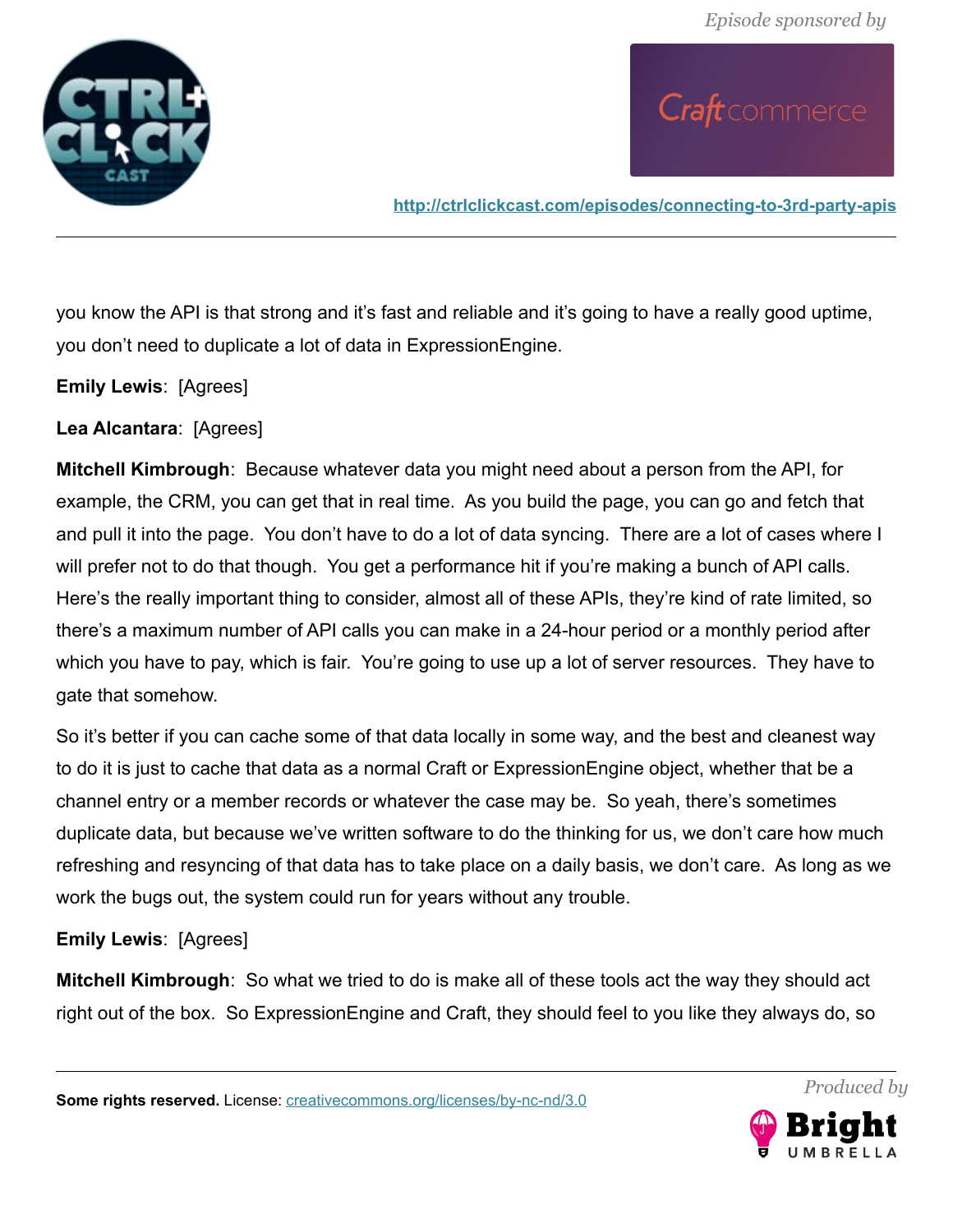

**<http://ctrlclickcast.com/episodes/connecting-to-3rd-party-apis>**

the data they were pulling from Salesforce to populate the channel that contains a list of products or certifications or whatever, that's just going to feel to you like a channel with channel entries and a bunch of fields.

**Emily Lewis**: [Agrees]

**Mitchell Kimbrough**: And it's my job, behind the scenes, to make sure that data comes in and behaves appropriately and doesn't break anything for you. So you just build the templates the way you're used to.

**Emily Lewis**: Cool. So you mentioned a strong API such as Salesforce. Can you talk a little bit more about what makes an API strong, and if it's strong in terms of server support and uptime, and that's what I gathered from what you said, does that also mean that it's easier to integrate with?

**Mitchell Kimbrough**: Yeah, the question of strength is there are several points. I've never really thought about this because I've never talked to anybody about it, but the strength of an API is dependent. One factor is uptime. Is it one box? Is it like a virtual machine somewhere or is it a bunch of server clusters globally? That's part of the strength. Another part of the strength is it modern? I mean, was it built in the 90's?

**Emily Lewis**: [Laughs]

**Lea Alcantara**: Right.

**Mitchell Kimbrough**: And it's still kind of being kept glued together by chewing gum and dental floss, like I've seen those.

**Lea Alcantara**: Like Access databases? [Laughs]

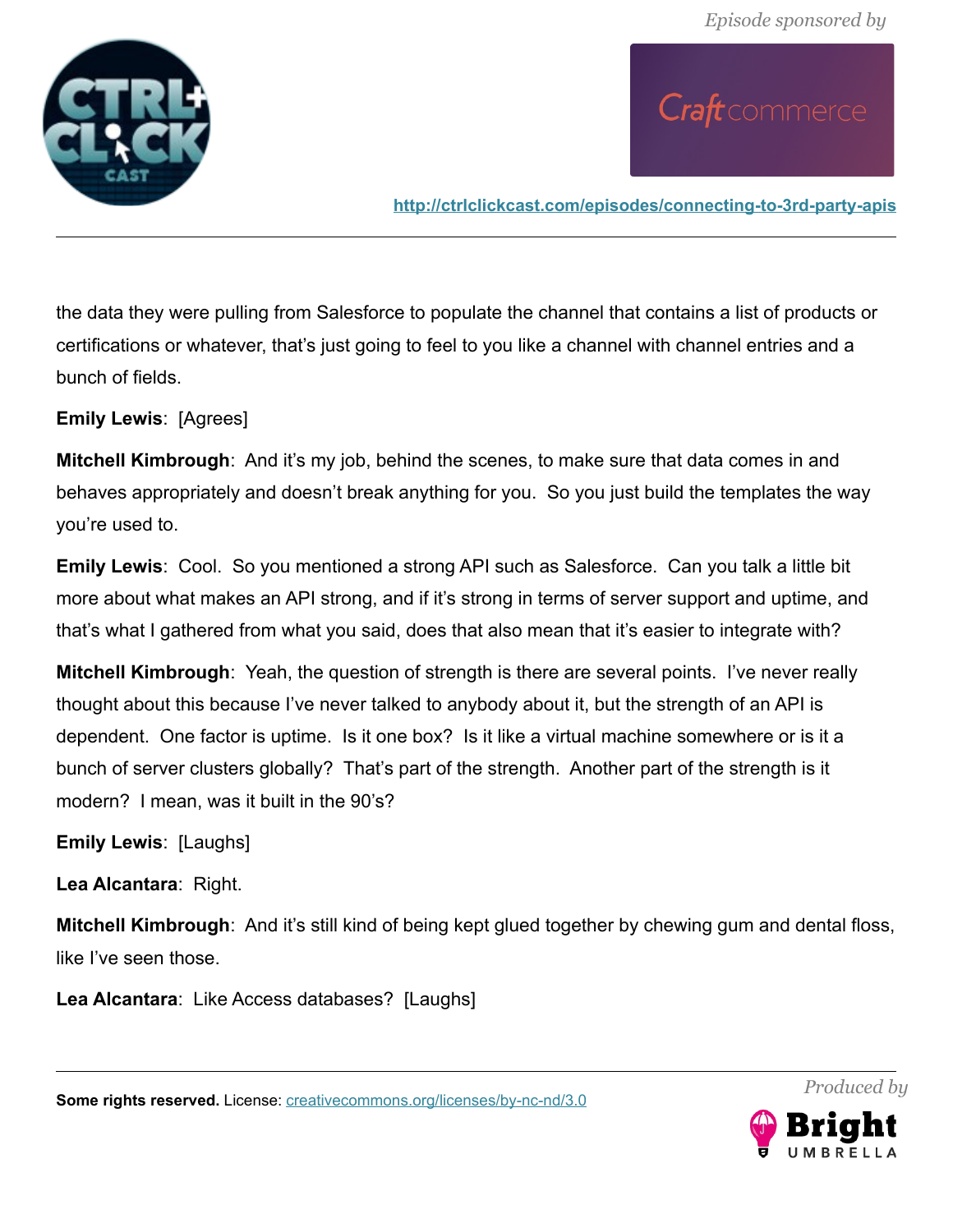

**<http://ctrlclickcast.com/episodes/connecting-to-3rd-party-apis>**

### **Mitchell Kimbrough**: [Laughs]

**Emily Lewis**: [Laughs]

**Mitchell Kimbrough**: I mean, there is a long list, right? So some of the APis are old and they're not well maintained, and they don't do simple stuff like exchange their data with JSON, like a JSON string is the common way that APIs talk to each other. Maybe it's XML. Maybe it's SOAP. I mean, there is some really nasty stuff out there, and if the API hasn't been updated, it's nothing I could fix, I can't do anything about it. If my client is saying, "Look, we're not going to move to another system, this is the one, can you do it or not," I don't consider that as a strong API because it's going to require a lot of extra work and pain and suffering on my part, and the client is going to have to pay.

**Emily Lewis**: [Agrees]

**Lea Alcantara**: [Agrees]

**Mitchell Kimbrough**: There was one job we did about two months ago where, and we'll go into how the process works, but I was in the discovery phase on this job. This is the phase where I come in and I say, "I don't even know if I can make a connection with this API. I don't even know if it speaks English, so we're going to do a little discovery. I'll try to write a proof of concept scripts and make sure I could connect." When I did that, I started to notice that the API was not well put together, not very well documented, the kind of methods that were available to do queries and writes and reads and stuff were pretty thin, and so I stopped. [Laughs]

**Emily Lewis**: [Agrees]

**Mitchell Kimbrough**: I stopped and I kind of hit the big red emergency button. I said, "This API is garbage. Are you sure you guys need to use this system? Can you use something more

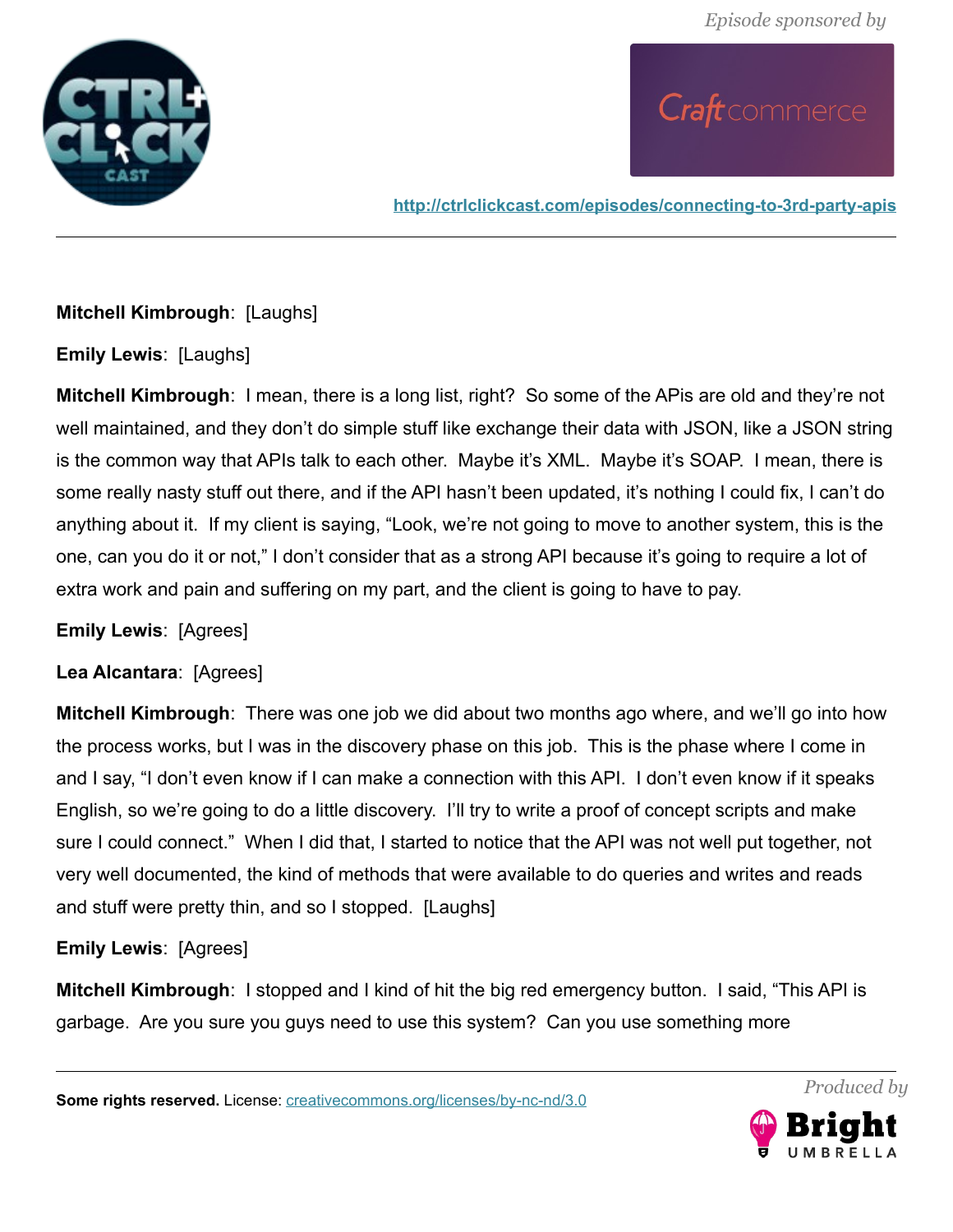

**<http://ctrlclickcast.com/episodes/connecting-to-3rd-party-apis>**

contemporary?" And they're like, "No, we've got 20,000 members in here who's not going anywhere. Can you make it happen?"

**Emily Lewis**: Wow!

**Mitchell Kimbrough**: The strength of an API is how many machines are supporting it, how big is the Cloud? The other part is, is it modern? Is it old? Is it a REST API? Is it SOAP? Is it sending JSON? Does it adopt some of the API standards for create, read, update, delete or is it kind of stupid? There are all kinds out there.

**Emily Lewis**: And when you were mentioning like REST, JSON, SOAP, is JSON the more preferred method these days to be exchanging data?

**Mitchell Kimbrough**: Yeah.

**Emily Lewis**: Okay.

**Mitchell Kimbrough**: Yeah, JSON is preferred because it's so easy to parse. JSON object lands in PHP and you just say, "Hey, PHP, JSON decode or JSON encode. Turn this thing into an array or an object that I can talk to," and it's done. There's no parsing layer. If you get XML, man, that's most of your work. If you got this XML coming in and you've got to parse through it, and XML has all these standards and a character like the wrong kind of glyph or something that can break the whole document, it's ridiculous, like the stuff we used to think was smart is so dumb.

*Timestamp: 00:20:14*

**Emily Lewis**: [Laughs]

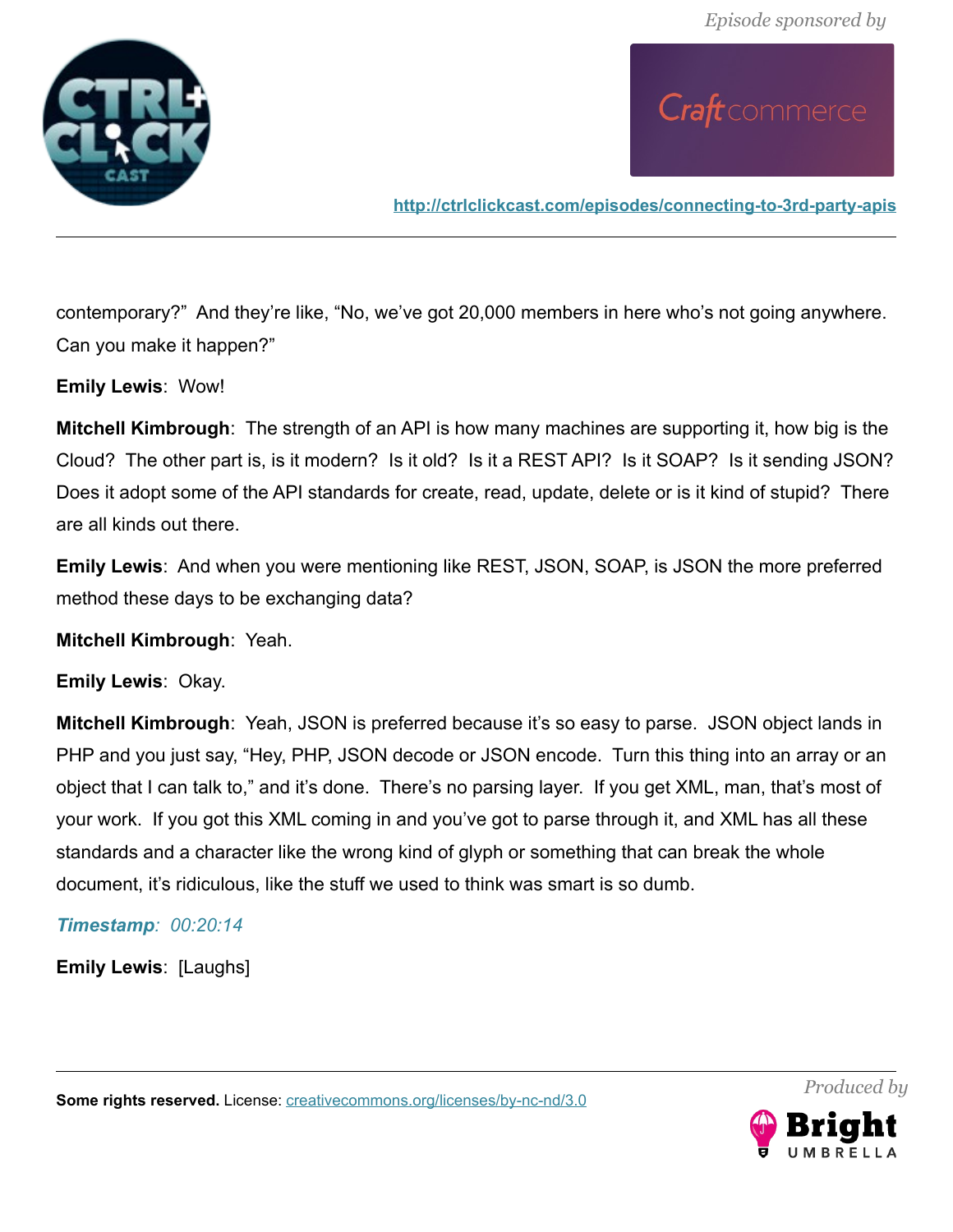

**<http://ctrlclickcast.com/episodes/connecting-to-3rd-party-apis>**

**Lea Alcantara**: Yeah, absolutely. I've run into stuff like that just like a tiny glyph thing whenever I tried to do imports from different systems into Craft or ExpressionEngine, and it's usually like a missing glyph out of like thousands of lines of code. [Laughs]

**Mitchell Kimbrough**: Yeah. Yeah, absolutely. Because of problems like that, the approach that we take to a lot of this type of work and a lot of these API integrations are actually data migrations, so it's maybe a one-time thing, but never think of it as a one-time thing. These scripts run much better if you architect them and think about them as, "I should be able to run this thing 10,000 times until I'm satisfied."

### **Emily Lewis**: [Agrees]

**Mitchell Kimbrough**: You run it over and over and over again. If you architect it so that you can just run it over and over again, you will eventually finally work all the different kinks out and the last run is one that you tell your client, "All right, we're done, you can launch."

**Emily Lewis**: So you've sort of gotten into a little bit about that you have discovery part of your project. Before you even get to discovery, like during the sales process, what kind of information are you gathering in order to determine whether this is even worth your interest and time and if it's even possible? What kind of questions do you ask the client? But what we've found is that clients very rarely even know, and so we have to end up going to the system they're trying to integrate with to try and see what's possible.

**Mitchell Kimbrough**: Yeah, there's a big gap. There's a big chasm between your client, their knowledge and expertise and the documentation that tells how this API functions.

**Emily Lewis**: [Agrees]

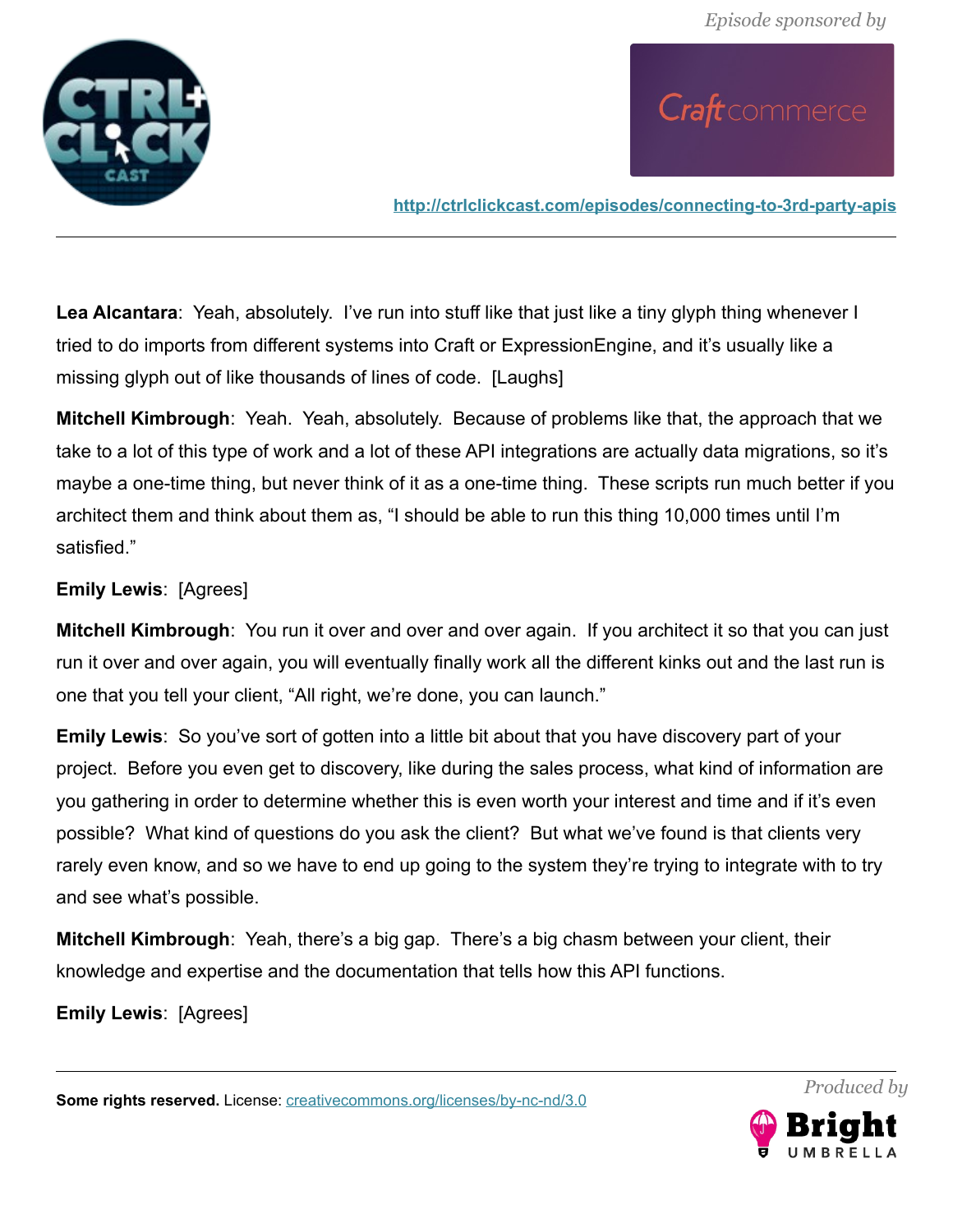

**<http://ctrlclickcast.com/episodes/connecting-to-3rd-party-apis>**

**Mitchell Kimbrough**: There's not really any intermediary stuff like marketing material that would bridge the gap between the clients where they live and where this API lives, so someone like me has to come in and say, "All right, so I read the documentation and it looks good. They support all the stuff we need." I want to test it and make sure it's not BS, but sometimes, actually, every time, the client is feeling pretty uneasy.

**Lea Alcantara**: [Agrees]

**Mitchell Kimbrough**: There's a lot of fear because, like I said, there's a chasm between where they are and this API documentation that looks like total Greek to them. I mean, it's manna for me, it's milk and honey for me because it tells me everything I need to know.

**Emily Lewis**: [Laughs]

**Mitchell Kimbrough**: But for them, it's like, "I don't know what this is, it's really terrifying. Are we sure we have to do this? Maybe we can punt this three years down the road."

**Emily Lewis**: Right, or we could just do manual export/imports. [Laughs]

**Mitchell Kimbrough**: Yeah, let's just hire an intern from Bangladesh or something, I don't know.

**Lea Alcantara**: Yeah.

**Mitchell Kimbrough**: And a lot of those are perfectly decent choices, but really one of the main things I find that I have to overcome is the sense of uneasiness and fear and discomfort that people feel about the prospect of integrating systems together because it sounds scary, and honestly, sometimes it is.

**Emily Lewis**: [Agrees]

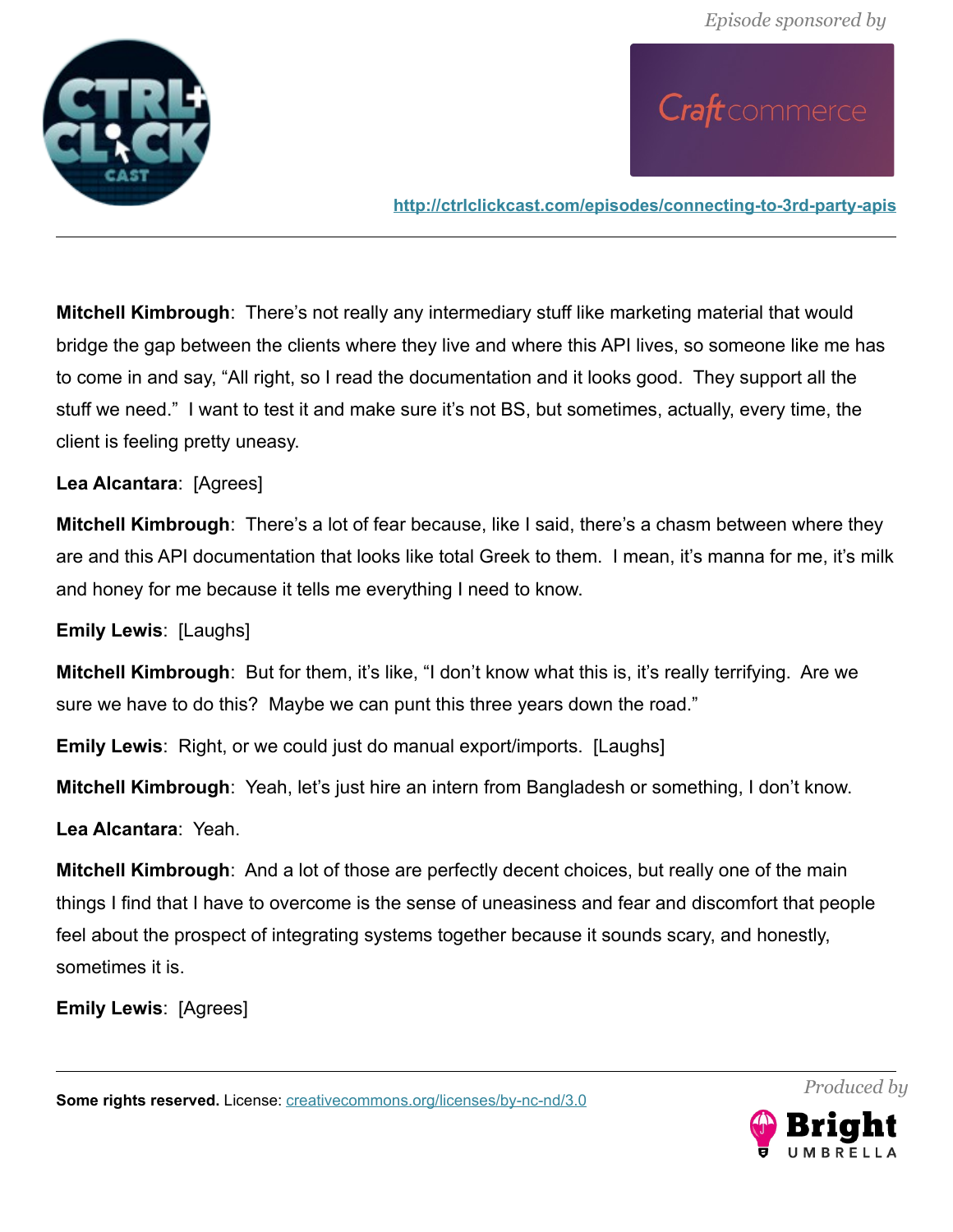

**<http://ctrlclickcast.com/episodes/connecting-to-3rd-party-apis>**

**Mitchell Kimbrough**: But I learned from other colleagues in other territory that if you can show a potential client that you have a process, that you have a way, you can just put them in a little car on a train, put them on a track and send it down the track, and you say, "I got you. I don't know what's coming. I don't know what to expect. I don't know how good or bad this is going to be, but I have a process for helping us." Asking and answer all the questions, it helps a lot. It helps everybody, and so we do, and I recommend that.

**Lea Alcantara**: So how can clients better articulate to you, the developer, what their intentions are, so you can accurately ask the right questions, that they're actually asking for the right integration, because if there's like a language barrier there, they might be actually asking for the wrong integration in the right system?

**Mitchell Kimbrough**: Yeah, that's probably one of the first things I try to do is give the client permission to not know.

### **Emily Lewis**: [Agrees]

**Mitchell Kimbrough**: Give them the permission to not know how to tell me what they want. That's one of the most important things. That's why I make the big bucks.

### **Lea Alcantara**: [Laughs]

**Mitchell Kimbrough**: If I come to them and I say, "Look, you're not supposed to know how to do this. When you take your car into the shop, do you expect to be able to tell the mechanic how to deal with your fuel injection and like which point is off or whatever? You're not supposed to have to do that, and the same applies with me. You don't have to know this stuff. Let's talk more broadly about what

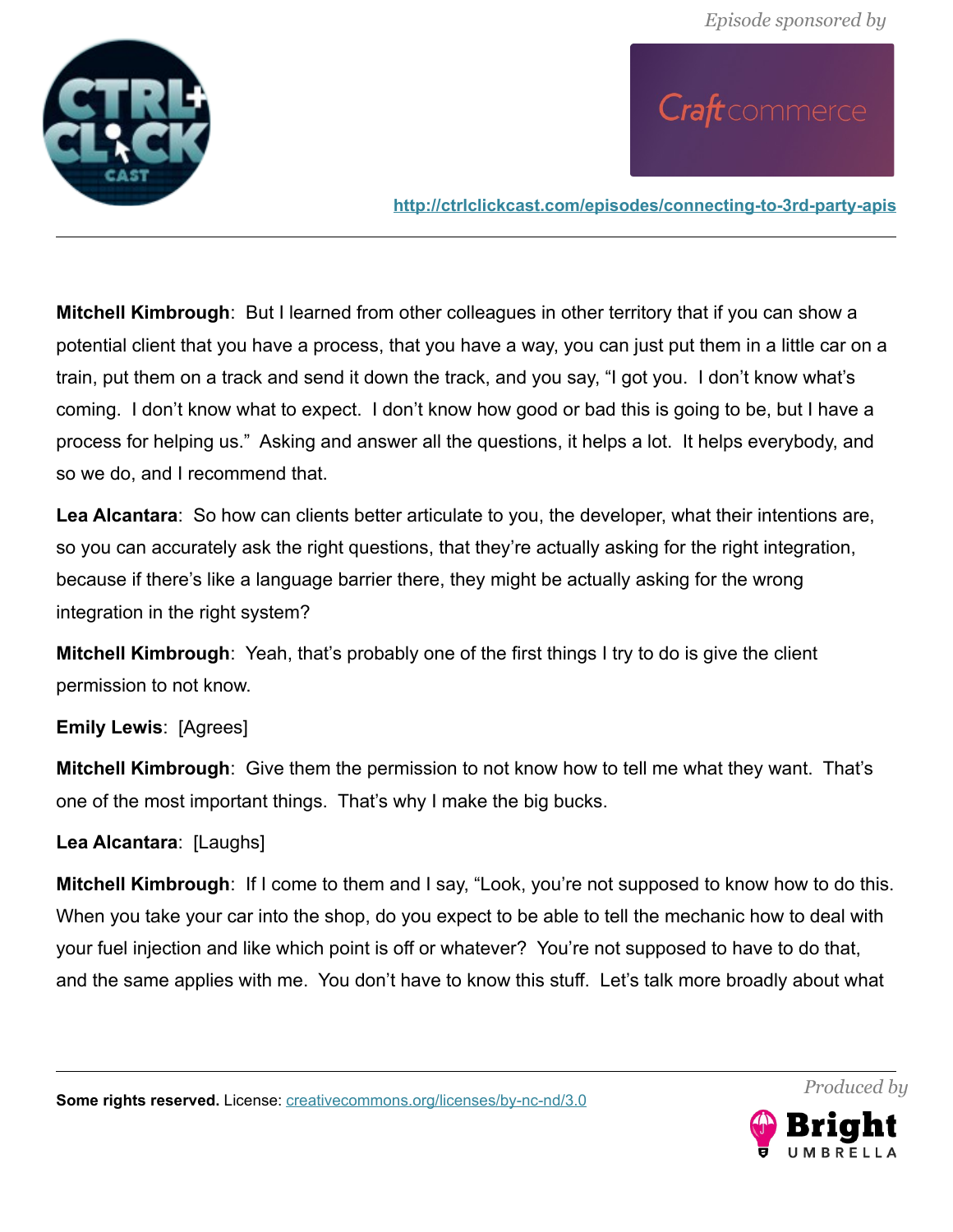

**<http://ctrlclickcast.com/episodes/connecting-to-3rd-party-apis>**

you want to do, like what do you want to accomplish? What kind of problems, what kind of systems are given that we know we have to work with no matter what, and what ultimately do you want to do?"

### **Emily Lewis**: [Agrees]

**Mitchell Kimbrough**: And I tell them what we're looking for is, what can we do as a first step? What's the first version of this, and what's the second version, and what's the third and fourth? So you just start breaking a big problem down into smaller chunks. Any problem works this way. You guys know this.

You can break it down into smaller pieces and now they just feel more relaxed and you'd have something to talk about, "Oh, well, the first thing we really want to do is we want to make sure single sign-on works. Maybe down the road there is some other stuff we could do with this integration, but for now, people just need to be able to log in. They're so confused right now."

### **Emily Lewis**: [Agrees]

**Mitchell Kimbrough**: So one of the first things I want to do is make sure they feel like they have permission to not know. It's my job to probe. It's my job to ask the questions to determine what they need to do, and one of the most important things is to be really effective at the people skill level. Saying it in a way that they can hear, "Are you sure you want to do this? This sounds ridiculous. What if you did this like 10% instead of this 100% you're telling me? What happens if you do this little tiny piece and then you have somebody do data entry in this other thing once a month, would you consider that? Because she could potentially save \$10,000 if you do."

**Emily Lewis**: [Agrees]

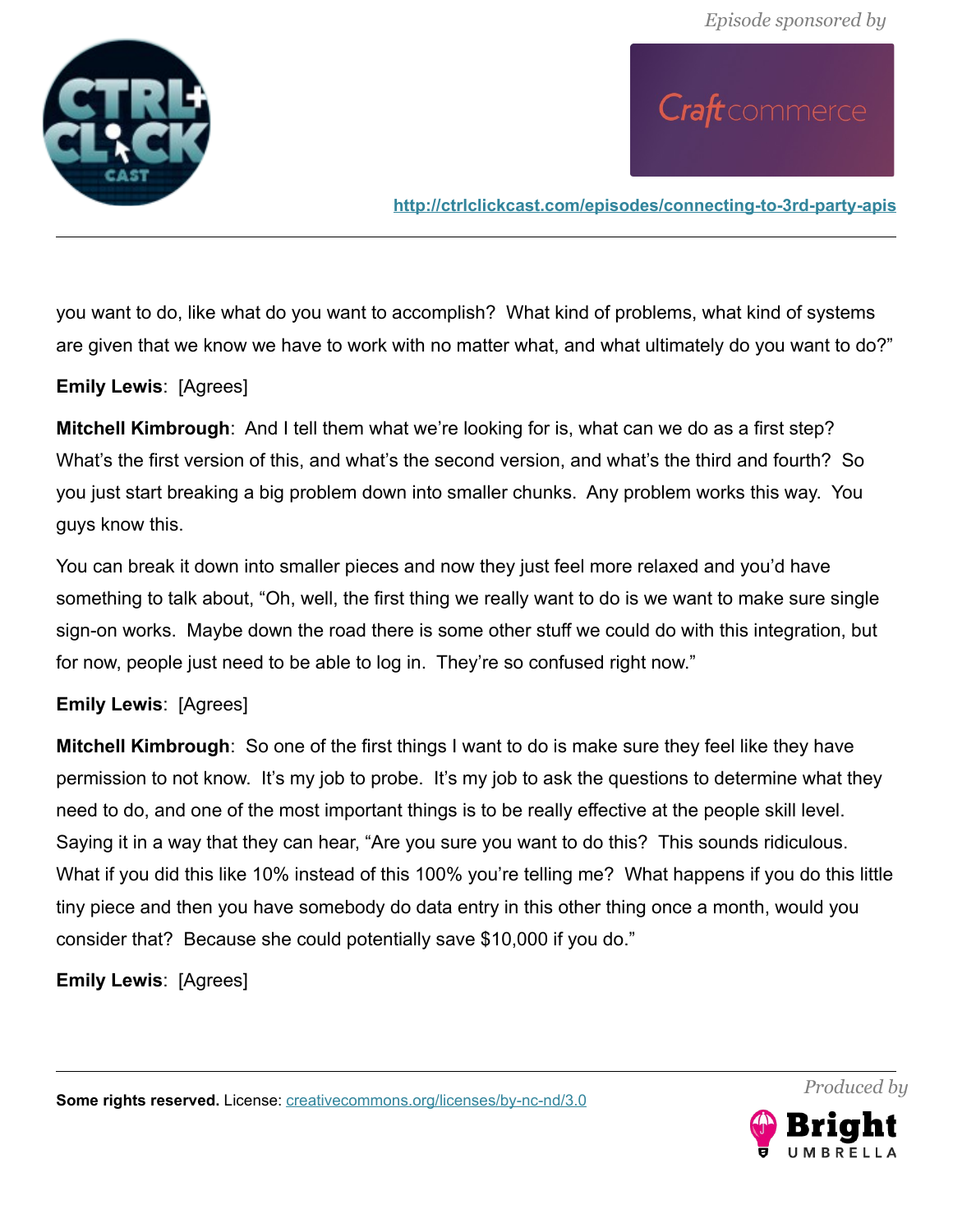

**<http://ctrlclickcast.com/episodes/connecting-to-3rd-party-apis>**

**Mitchell Kimbrough**: Finding some really nice approachable ways where they can hear that kind of thing. I feel like that's my job, let's say, calling BS on some of this stuff and saying, "Are you sure you want to glue this stuff together? You might not really want to do this ultimately."

**Emily Lewis**: When you're having conversations like this, who are you talking to? Are you talking to marketing people, or are you in front of executives who are the decision makers, but don't have tech savvy? Is there a typical point of contact?

**Mitchell Kimbrough**: Yeah, there does seem to be a pattern. The point of contact is almost always a developer who is the lead for the client.

### **Emily Lewis**: [Agrees]

**Mitchell Kimbrough**: So they're the designer. Maybe the design is done and now they're implementing the site on ExpressionEngine or Craft, and now their client has said, "Hey, can you do so and so? Can you integrate with this other system?" And they say, "No, but I'll find out if someone can."

### **Emily Lewis**: [Agrees]

**Mitchell Kimbrough**: My first point of contact is the developer who says, "I bought your Freeform or whatever and I heard that you guys do integration stuff. I've got a client who needs something done. It's on so and so system that you've probably never heard of. Do you think it's possible? Here is the documentation. Can you check it out?" That's our first point. I have a couple of conversations with that developer, and this is cheating, by the way. I'm insulated from crazy nut job clients, right?

**Emily Lewis**: [Laughs]

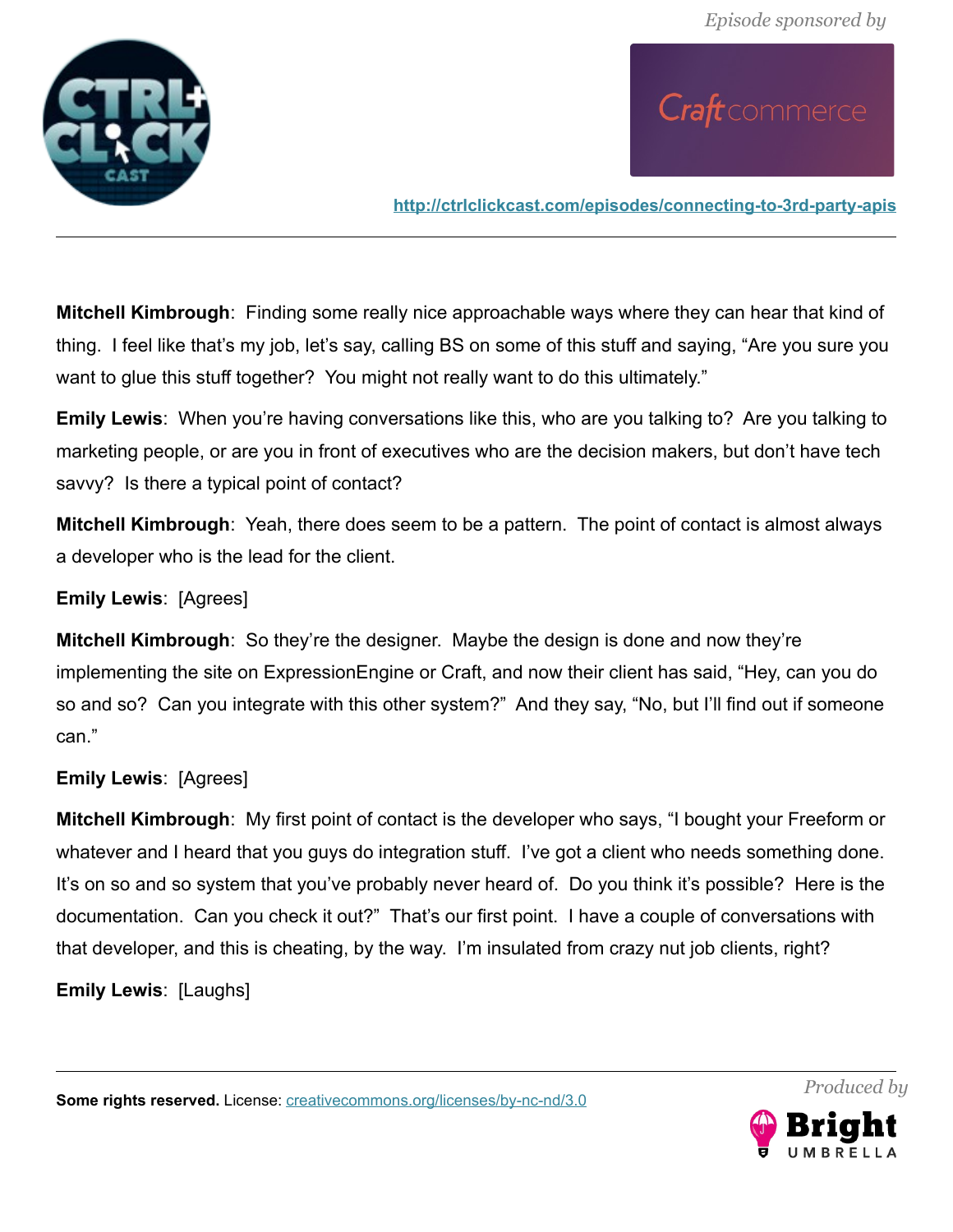

**<http://ctrlclickcast.com/episodes/connecting-to-3rd-party-apis>**

### **Lea Alcantara**: [Agrees]

**Mitchell Kimbrough**: I'm protected because I can talk to a developer who is most likely a rational human, and I can say, "Do they pay their bill? Do they show up for meetings? Do they show up and answer questions? Do they participate in QA? Are they going to be a good client? Are they a red light or green light client?"

**Emily Lewis**: [Agrees]

**Lea Alcantara**: [Agrees]

**Mitchell Kimbrough**: And I get that scuttlebutt in the very beginning so I'm protected from really bad situations. Now, the other part of the answer to your question is, who on the client side are we interacting with?

**Emily Lewis**: [Agrees]

**Mitchell Kimbrough**: And keep in mind, one of the things I try to insist on is that I need a developer relationship with a developer's client. The nature of the work is sufficiently complicated that the developer shouldn't just try to have me in the background.

**Emily Lewis**: [Agrees]

### **Lea Alcantara**: [Agrees]

**Mitchell Kimbrough:** It's just too hard. The work is too difficult, complicated and the business rules and logic that we have to go through to get everything right, we need to not play game at telephone, so I need to talk to the client, and the billing relationship is there too, so I bill the client. I don't bill the developer and wait for them to get paid to pay me. No, thank you. I go straight to the client.

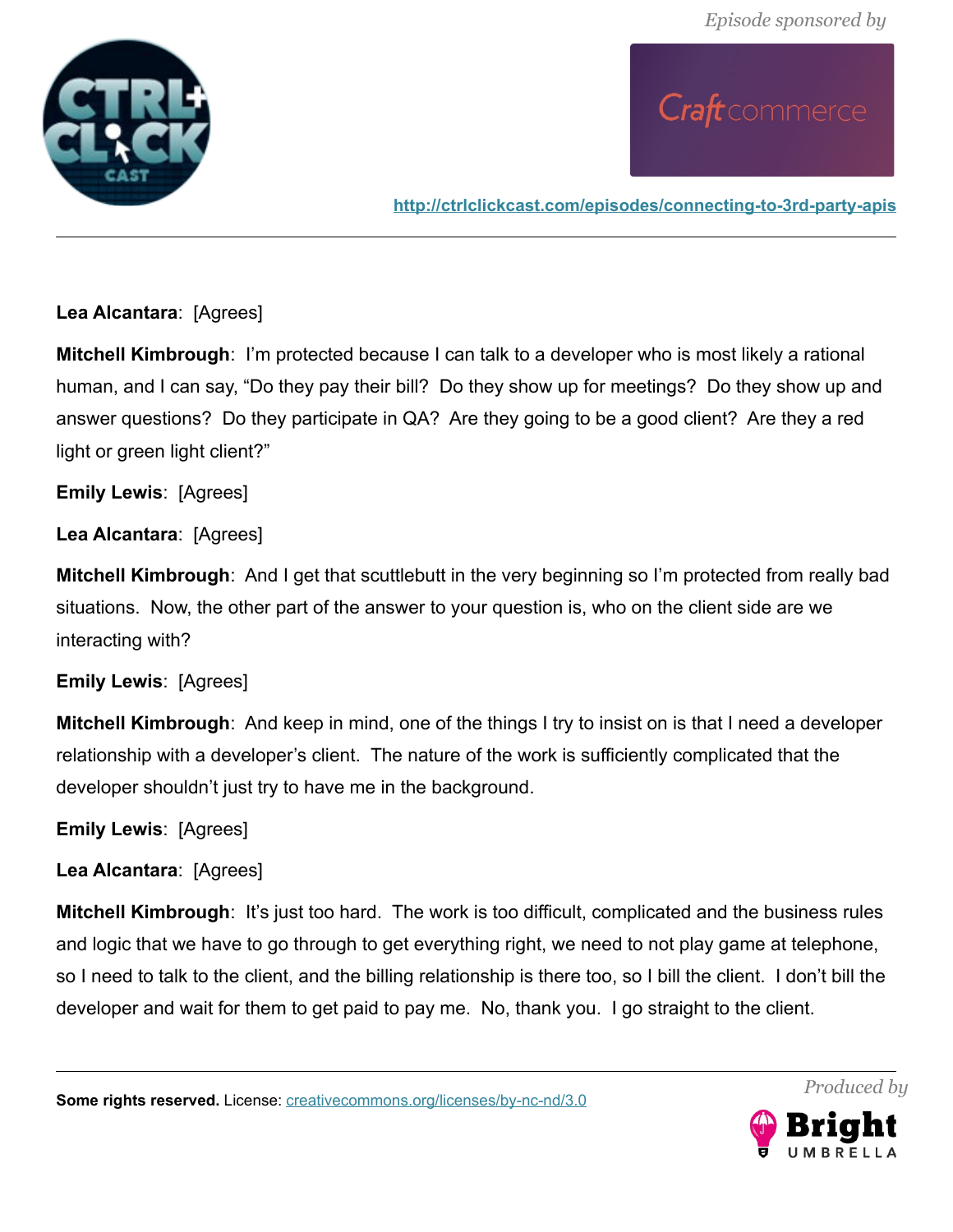

**<http://ctrlclickcast.com/episodes/connecting-to-3rd-party-apis>**

The relationship I have on the client side is often with someone who is kind of like of an office manager type person, if you know that type in an organization. So they're not an executive, they're not a VP of anything, and they're probably not even a director of anything, but they're in charge of a certain set of things, like the website is something they own or the CRM is something they own or some kind of an operations manager person. They don't know any code. They barely know technology. They sometimes do, they usually don't, and they say, "Well, I get these three systems and I've got to get them to work together or one of them has to go in the garbage. Can you tell me if this is possible?" So we go through a process to determine that.

### **Lea Alcantara**: [Agrees]

**Emily Lewis**: And in terms of that process, let's say, you've gotten past that process where you've decided this is a project you want to handle. You're working with this other dev and you have the direct relationship with a client. What are the steps that you go through to begin an actual API integration?

**Mitchell Kimbrough**: The steps are initial contact with the developer, and then after that, we usually have some sort of a phone call with their client or some representative, like their main point of contact over on the client side, and we just talk about it like, "Who the hell is this Solspace person, and have you done this before? Can you assure me that you know what you're talking about?" So we have that initial contact, and then I say, "Here is how the process goes. What we want to do is you need to pay me to figure out if this is possible at all. I'm not going to do it for free. I'm going to write you a document that says, 'Here is my initial estimate for how much it will cost to do a discovery and specification process on this project.'"

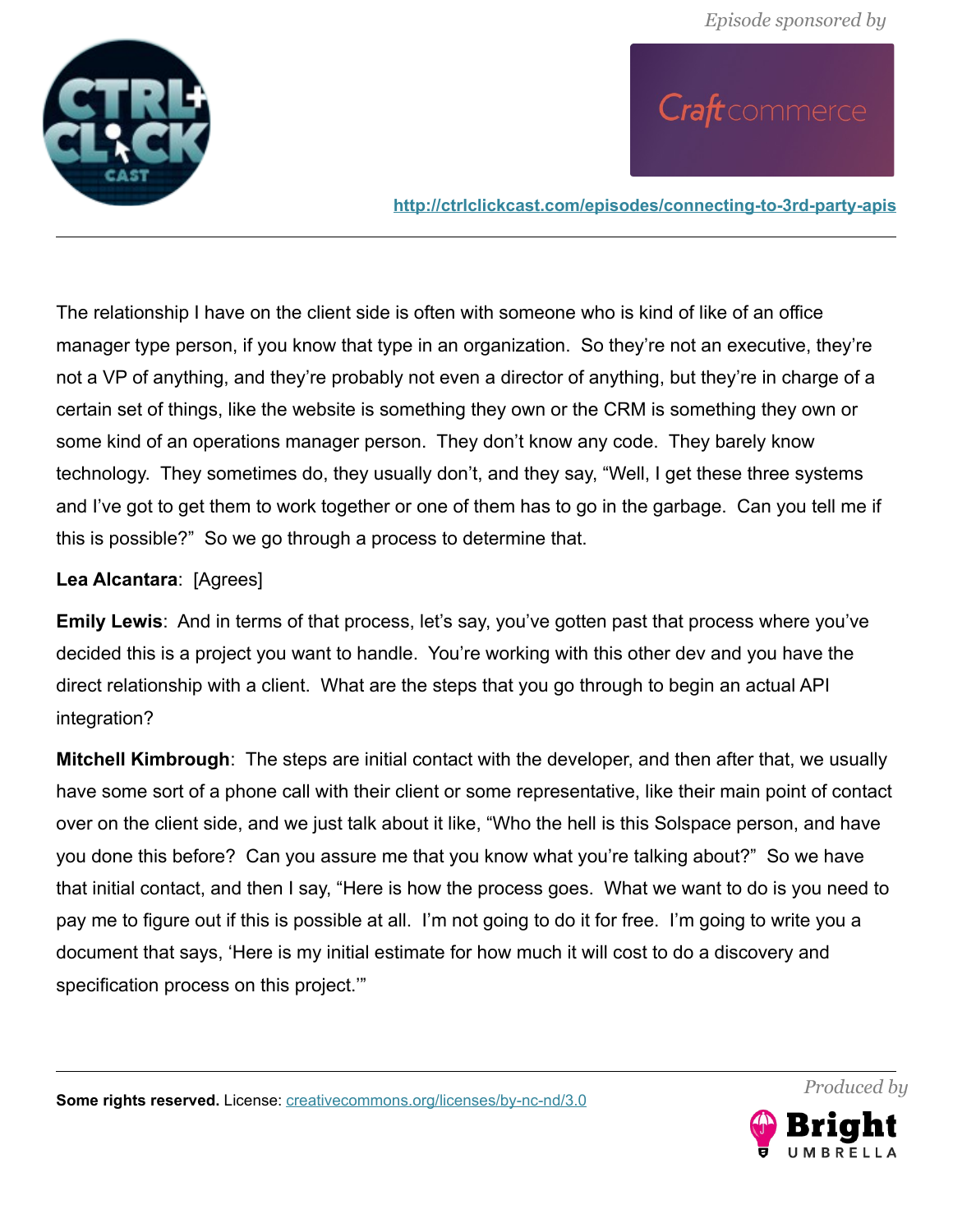

**<http://ctrlclickcast.com/episodes/connecting-to-3rd-party-apis>**

And that one-page document, we turn that into a contact, we sign it, it says, "I need five hours or I need ten hours or I need three." It just depends on the system and my guess at the complexity. I'd say, "All right, here's what you're going to get in that discovery. We're going to talk further in more detail about what you want to accomplish, like what the business rules are, where the logic lives, where the data lives, frequency of updates, and is it bidirectional, like are you just reading from this other system into Craft or ExpressionEngine? Are you writing too? Are you doing both?" You'd kind of get some of that terrain laid out.

You conducted discovery and they get to sign the contract. They're going to pay their money, pay their deposit, and then we the block of time, the five hours or whatever. That includes flow diagrams, and I'm going to that later, that's a really fun one, but flow diagrams that sort of describe and walk the client through how each of the different points of integration behaves. So if someone logs in, what's that flow? If someone's data gets updated on the ExpressionEngine site, what's the flow of pushing that out to the API? So I capture all those different flows, and the really important thing that we do in these integrations is I write a proof of concept script. I call it "crud script" sometimes, create, read, update, delete.

### *Timestamp: 00:30:23*

### **Emily Lewis**: [Agrees]

**Mitchell Kimbrough**: So you write just a simple PHP script that is capable of proving that you can do all the stuff that the client is hoping you could do, and this is me proving to them that it can be done, and it's also me proving to myself that it's possible.

**Emily Lewis**: [Agrees]

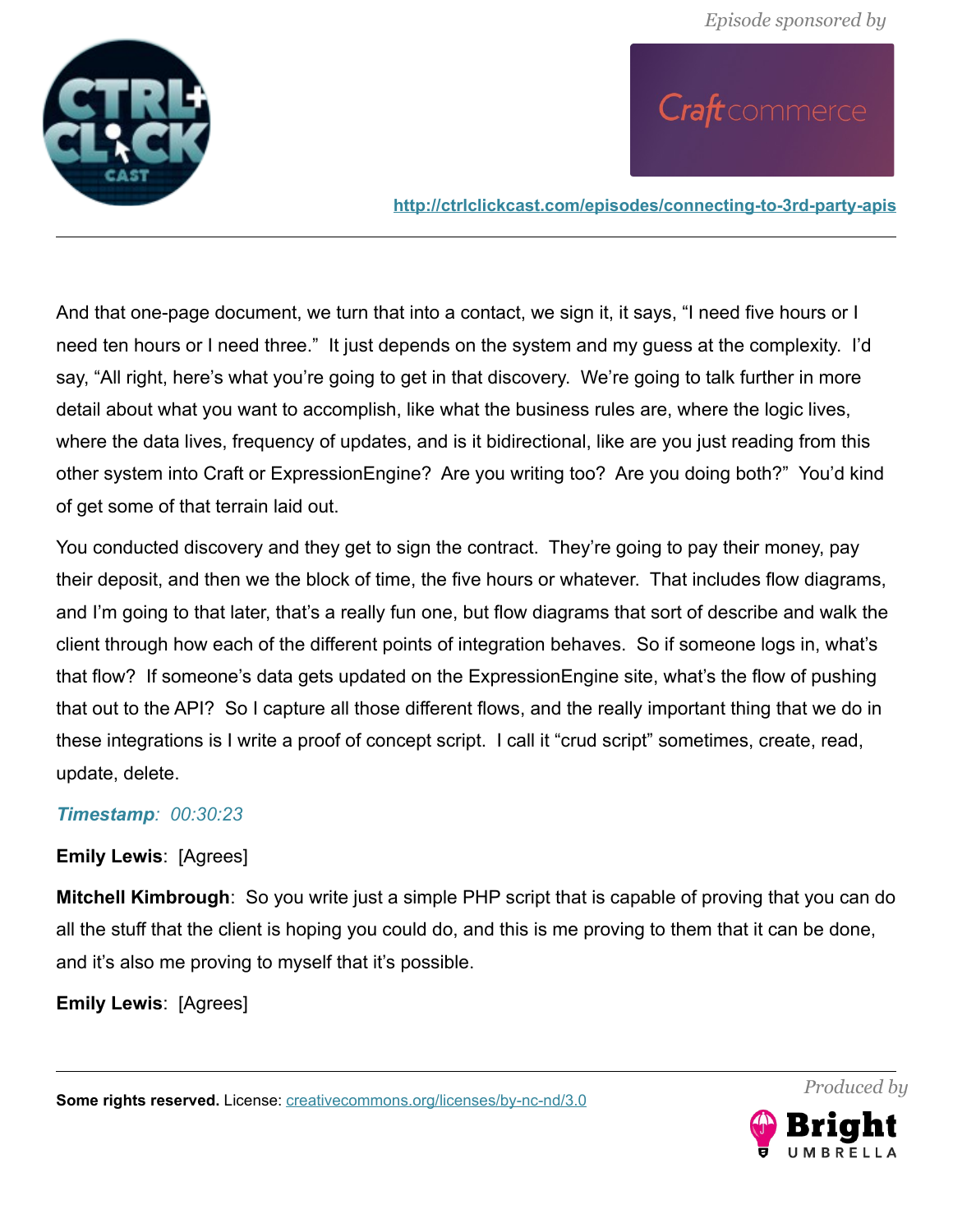

**<http://ctrlclickcast.com/episodes/connecting-to-3rd-party-apis>**

**Mitchell Kimbrough**: This is me testing the API and testing to make sure that it behaves the way the documentation says it will and make sure that I can actually get real credentials from whoever owns them. Honestly, sometimes somebody's API integrations for larger companies, a lot of politics is happening, and so it takes you forever to get the certificate you need or the credentials you need or the secret key you need or whatever. You're like, "Okay, I have all the credentials. Why is there not a connection happening?" "Well, it must be because you're dumb." "No, I don't think you opened up my IP address or firewall or whatever." Just a lot of sense happens.

### **Emily Lewis**: [Agrees]

**Mitchell Kimbrough**: So the crud script is my opportunity, and this is really good, it's my opportunity to say, "Does this thing behave? Can I connect to it at all? Can the human beings involved in giving me the credentials I need, can they show up and do their job or are they going to mess around?"

### **Emily Lewis**: [Agrees]

**Mitchell Kimbrough**: And the other thing that happens, you get flow diagrams, you get a crud script or proof of concept script and you get a proposal. So you get the final proposal on how much I think it will cost to build this entire thing. In some of the complicated ones, I try to write the versioning plans, "So let's do Version 1 here, get this thing out the door and running and launched and I will do Version 2 three months later or whatever."

### **Emily Lewis**: [Agrees]

**Mitchell Kimbrough**: One important note about this proof of concept script, I go back to this over and over again almost on every single integration. By the time you've got the integration working between the CMS and the CRM or whatever tool you're using, there are a lot of other pieces that got

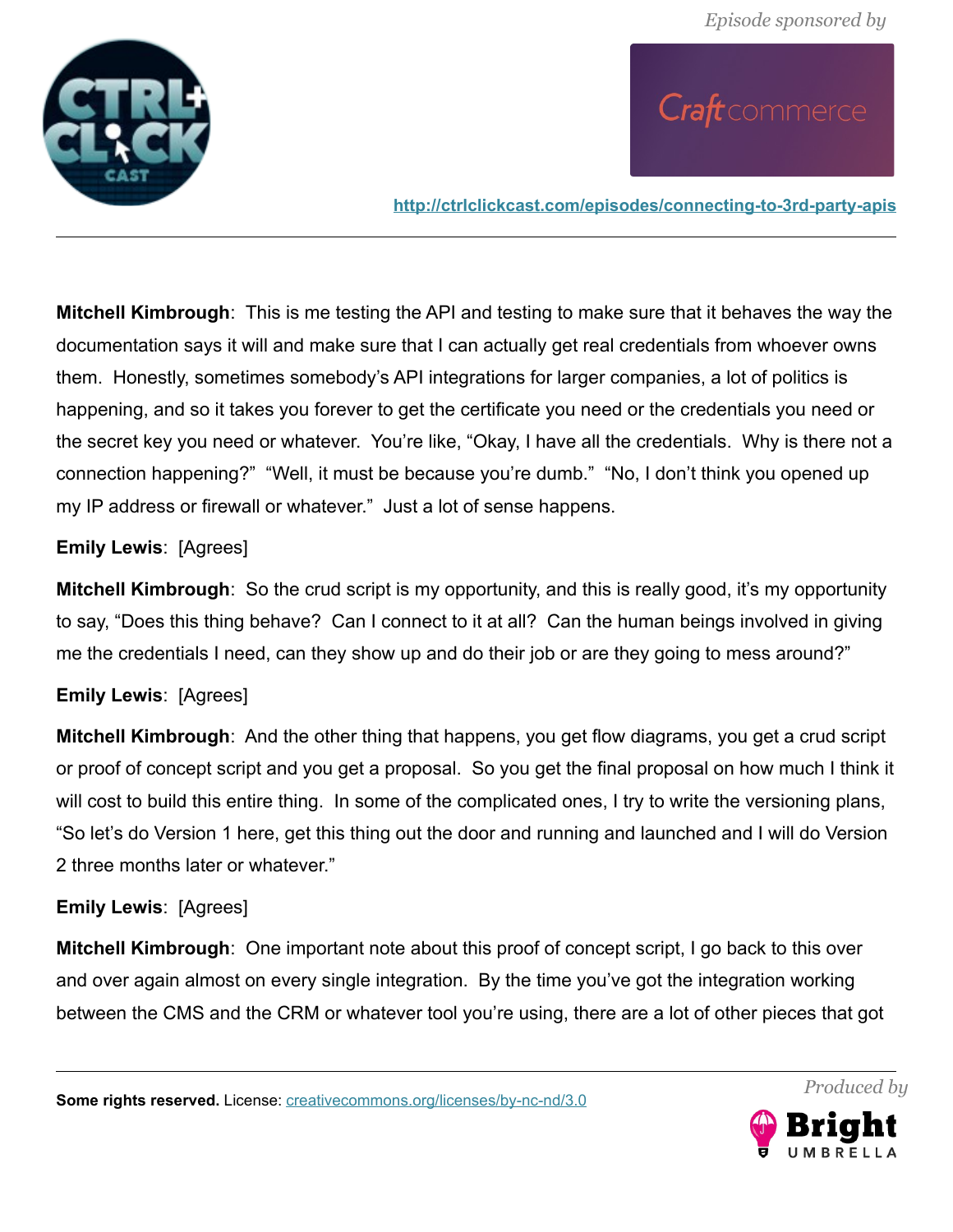

**<http://ctrlclickcast.com/episodes/connecting-to-3rd-party-apis>**

involved. There are a lot of other moving parts that are in the way. Three months after you launch, the client comes back and says, "Hey man, this is broken. The code is not working anymore. What happened?" One of the first things you do is you go back to your crud script and just test that sort of baseline thing.

**Emily Lewis**: [Agrees]

**Mitchell Kimbrough**: Is the connection working at all? Have the credentials changed? Because it's so much more simple, it's not ExpressionEngine, it's not anything, but a little PHP script running on a server somewhere and you can validate that and that usually shows you where the problem is, so they're really effective little tools.

**Emily Lewis**: And in this situation with your crud script, is there ever a scenario where you've done this discovery, you've done this initial test script and the client doesn't go with you? Do they have ownership of that script and they can take it and use it some…

**Mitchell Kimbrough**: Yeah.

**Emily Lewis**: Yeah, okay.

**Mitchell Kimbrough**: Yeah, and they never do.

**Emily Lewis**: [Laughs]

**Mitchell Kimbrough**: But yeah, that's the idea. You see, our proposals are really specifications.

**Emily Lewis**: [Agrees]



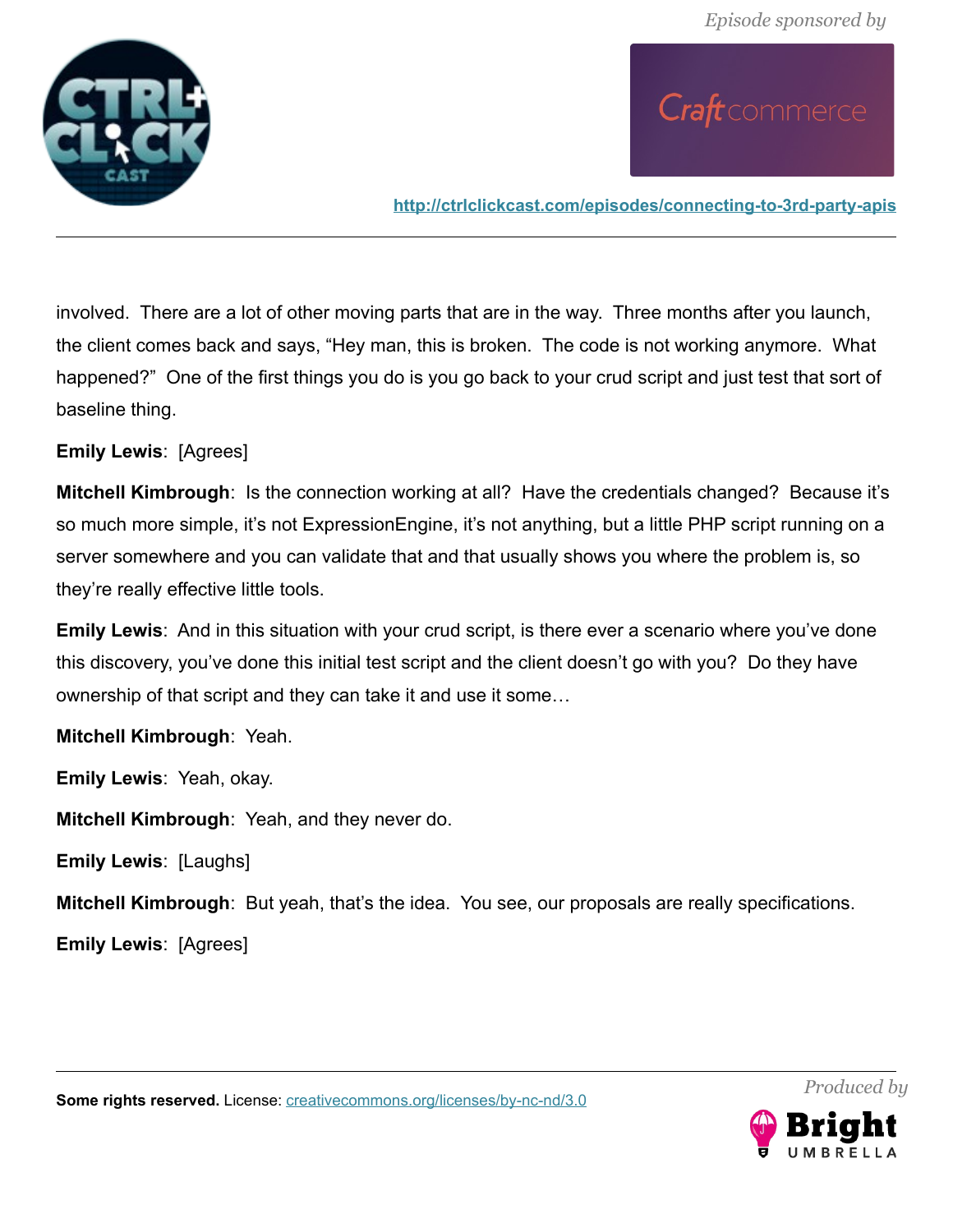

**<http://ctrlclickcast.com/episodes/connecting-to-3rd-party-apis>**

**Mitchell Kimbrough**: I mean, it has dollar figures attached to each thing we're going to build, but they're really specifications on how you would put this whole thing together, and because of that, I think you ought to pay for it.

**Emily Lewis**: [Agrees]

**Mitchell Kimbrough**: But because you paid for it, you own it. You can take it to somebody in Latvia and have them build it for you for cheap, if you want to. They're probably going to have to go through the same process I did to take what's out there and stick it in their brain.

### **Emily Lewis**: [Agrees]

**Mitchell Kimbrough**: You have to do exercise to get all that complicated stuff into your head, so it's not necessarily that they can just take it and have it built, but yeah, they own this stuff.

**Lea Alcantara**: I'm a little bit curious about the human- and business-related challenges you kind of alluded to about when you do the test and suddenly the credentials no longer work, it could be somebody fussing around with new API keys and you didn't get a hold of it. How do you plan for that really? How do you plan for that, and what are the common challenges besides that example?

**Mitchell Kimbrough**: This is one of the important things to talk about. Now, if it's a smaller client, smaller website, smaller API system, not necessarily mission critical, like nobody is going to die if this thing goes offline. The stakes are lower, so it's not that big of a deal. On some of the other jobs we've done, I mean, these are multinational companies that are going to rely on this integration, and one of the problems that we have is that, and it's a smart thing to do, you want to be in the development environment while you're building and testing, so you have a development site and you're connected to a sandbox version of whatever system like Salesforce or whatever the single



*Produced by*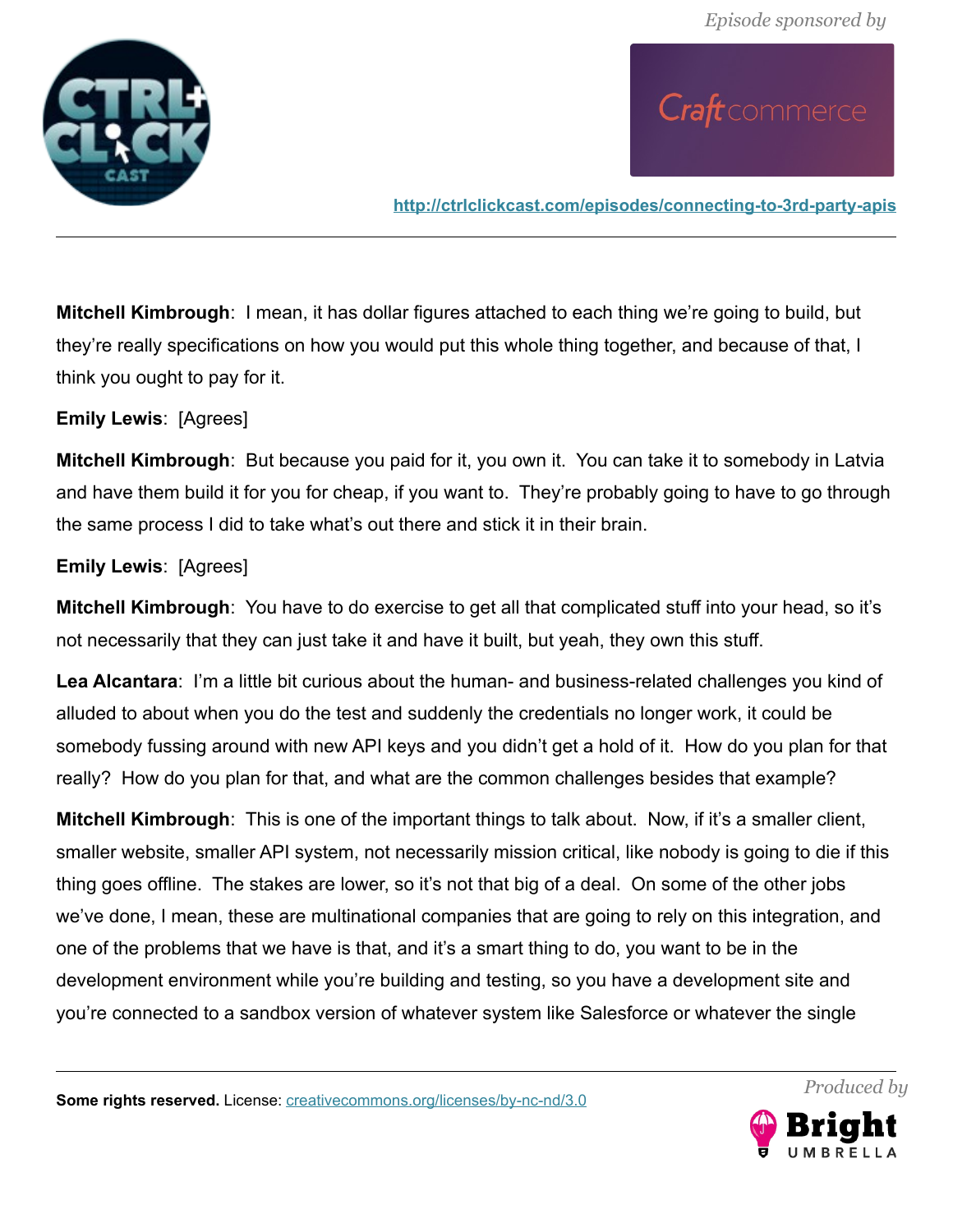

**<http://ctrlclickcast.com/episodes/connecting-to-3rd-party-apis>**

sign-on system is or whatever. So a sandbox is kind of a fake version with fake credentials. If you get all that stuff to work, it doesn't mean that production version is going to work, which is pretty terrifying honestly.

**Lea Alcantara**: [Agrees]

**Mitchell Kimbrough**: So I usually try to argue to the client, especially in the case where we're doing only a read, we were only going to pull data from the system into the website. When we're in the situation like that, I say to the client, "Can I just have production credentials right now because that way when we launch, nobody has to freak out and quit their vacation and come back to work and fix the problem. Let's just do production stuff."

### **Emily Lewis**: [Agrees]

**Mitchell Kimbrough**: Usually you can't because it's usually bi-directional, you're going to write stuff into the system. And then it wants you to write it in the production system until all the bugs are worked out. That's perfectly fair. The problem is that you don't know if the credentials are going to work until launch day.

### **Emily Lewis**: [Agrees]

**Mitchell Kimbrough**: We did with Nokia. We did a single sign-on integration with developer.nokia.com. Nokia has this single sign-on tool that they used across all their organization's properties. Of course, they've got eaten by Microsoft, but it no longer really exist...

But back in the day, the single sign-on integration required a bunch of credentials, including a certificate that actually sat on the server that is making the calls, and the people responsible for generating that certificate, it took them a while to get us a valid working certificate for our staging

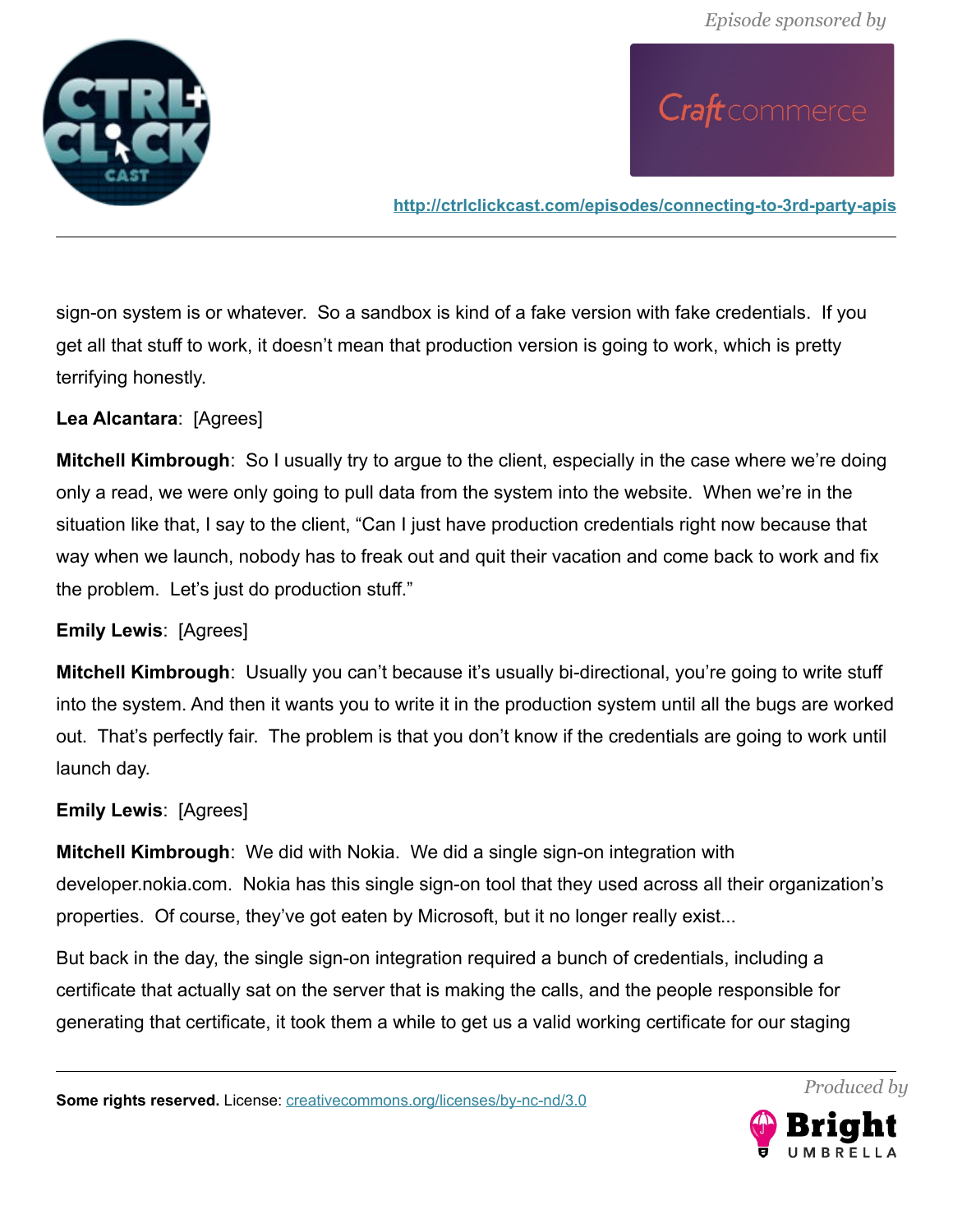

**<http://ctrlclickcast.com/episodes/connecting-to-3rd-party-apis>**

environment. By the time it was time to do one for the production environment, there was no way to know if it's going to work until launch day.

And so you're on launch day and you have people from all the different global offices dialed into a conference call doing their little pieces to get ready to launch and switch the site over to a system, namely, ExpressionEngine back then, and you're just kind of crossing your fingers hoping that certificate works. Well, my developer colleague on the other side over there, at the Nokia offices, we came up with a trick, like we came up with a way to trick the system so that we could test the production credentials a few hours before launch, and thank God we did, because the thing that had an invalid certificate, and the way some of these political dynamics work is the consultant brought in from the outside to do some work is they're usually the one that get blamed.

**Emily Lewis**: [Agrees]

### **Lea Alcantara**: Okay.

**Mitchell Kimbrough**: Because there's nobody to protect them. There's no body looking out for them, namely, us, and so they pointed the finger at us for hours. They're like, "You guys built garbage shit. Why isn't this working? Are you sure your code is correct?" And they started digging into your code and they're like, "Look at this call, this call doesn't look correct. What is this in here for?"

### **Emily Lewis**: [Laughs]

**Mitchell Kimbrough**: And so you're regretting all the comments that you forgot to take out, all kind of garbage, and so you have a crud script. Remember this crud script thing I was telling you about?

**Emily Lewis**: [Agrees]

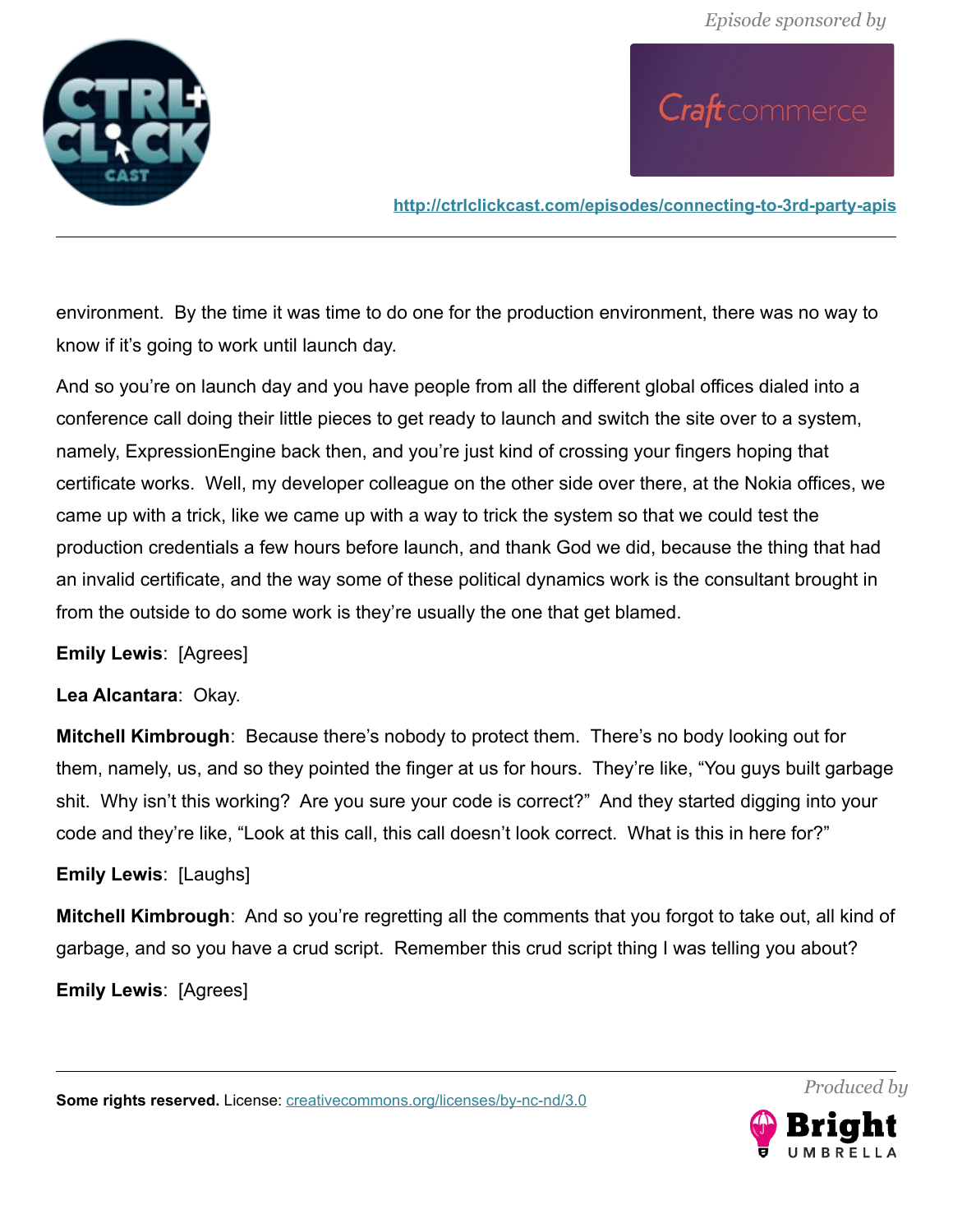

**<http://ctrlclickcast.com/episodes/connecting-to-3rd-party-apis>**

**Lea Alcantara**: Yeah.

**Mitchell Kimbrough**: That's where I learned the lesson because I had a crud script running on a server somewhere that's just dumb. It was just making a little [cURL call](https://curl.haxx.se/docs/httpscripting.html) to the other system, just to see if it was alive or not, and I could prove to that team that everything I had done was correct. Something was wrong with their certificate, I could prove it, and then the knucklehead had to look in the certificate and he finally admit to like 30 people on the conference call, "Yeah, I made a mistake. The certificate is wrong."

**Emily Lewis**: [Laughs]

**Mitchell Kimbrough**: And they generated a new one, and then all system worked. [Laughs]

**Emily Lewis**: [Agrees]

**Mitchell Kimbrough**: So it can get pretty nasty, and that's part of your job if you're doing these integrations. Not only are you integrating servers and systems and software, but you're integrating humans and various teams together to try to see if you can get them to behave and be nice to each other. I try to avoid those, by the way.

**Emily Lewis**: [Laughs]

**Mitchell Kimbrough**: If I can walk away from these big nasty ones and see if coming, those aren't any fun. I want to write the code. I don't want to write humans, you know?

**Emily Lewis**: [Agrees]

**Lea Alcantara**: So let's say, once you've figured out everything during discovery, do you make statements in the contract saying like, "I will get access to production and that they're going to give

**Some rights reserved.** License: *creativecommons.org/licenses/by-nc-nd/3.0* 

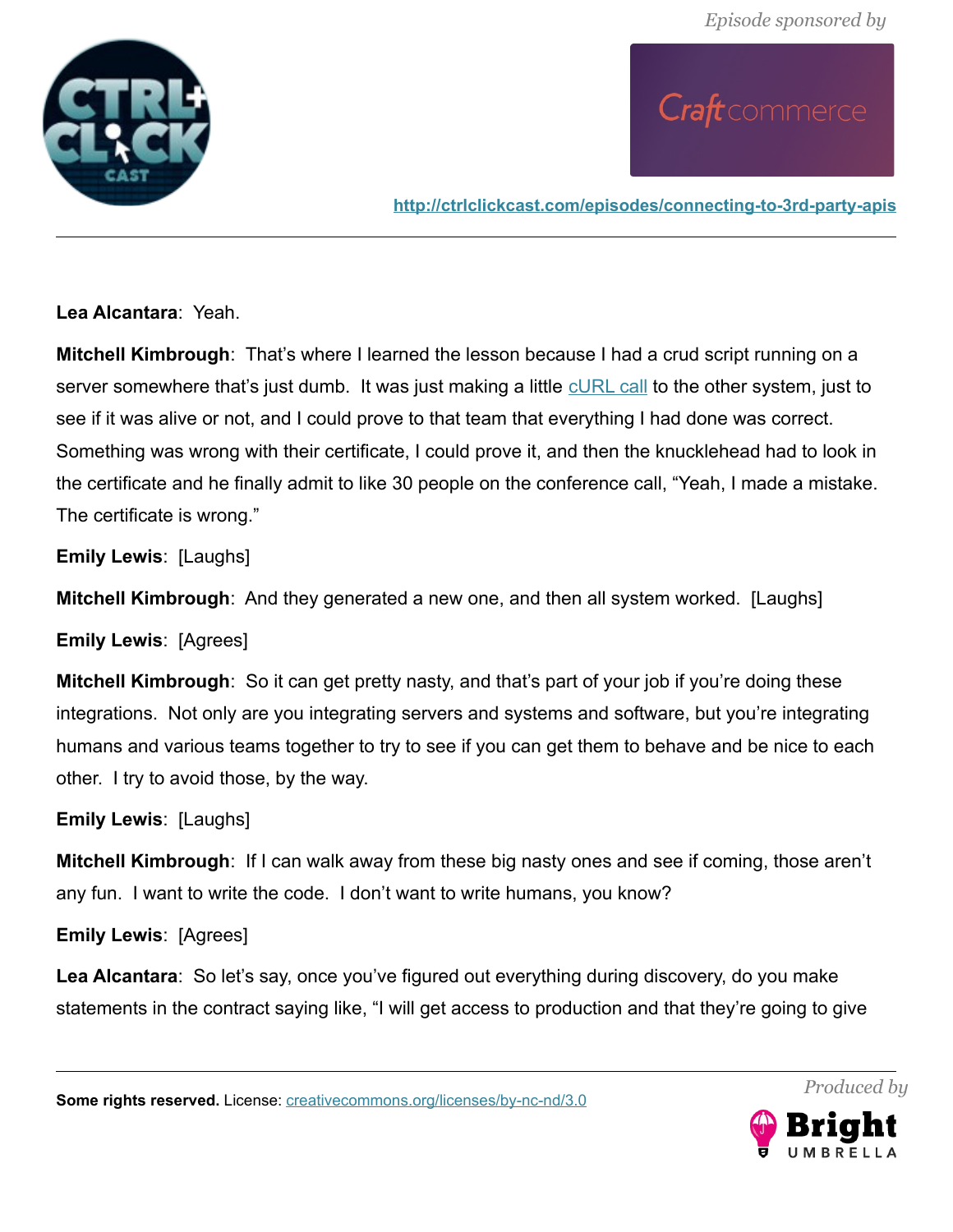

**<http://ctrlclickcast.com/episodes/connecting-to-3rd-party-apis>**

you sign-off privileges," like essentially try to mitigate any of these issues right away and have them approve all of that right away.

**Mitchell Kimbrough**: Yeah, in the contract, I don't really try to foresee everything. I'm not that organized. My mind really doesn't work that way. I'd rather just jump in and be on good terms with the other humans so that we're all working toward the same goal.

### **Emily Lewis**: [Agrees]

#### **Lea Alcantara**: Yeah.

**Mitchell Kimbrough**: But yeah, I certainly have some clauses in the contract, technical requirements like, "This whole contract assumes that I will have access to your ExpressionEngine instance, that I will have access to and you'll create a Salesforce account with their appropriate privileges to make an API connection, and that you will provide me the credentials that I ask for in a timely manner," like that sort of baseline stuff is written into the contract, yeah.

**Emily Lewis**: And when you do that initial discovery and present a proposal at the end, is your proposal reflecting in terms of I guess the bottom line estimate? Does it reflect like if it's a client with 30 departments that are distributing globally and you're going to have to work with 60 different people, that the estimate is reflecting a higher cost because it's a higher investment of your energy?

**Mitchell Kimbrough**: Yeah, yeah. [Laughs] When I was young and dumb, it wasn't that way.

**Emily Lewis**: [Laughs]

**Mitchell Kimbrough**: When I was young and dumb, I was like, "Well, I mean, I got to write so and so lines of code and it's going to take me so and so hours. I don't care how big you are and how much

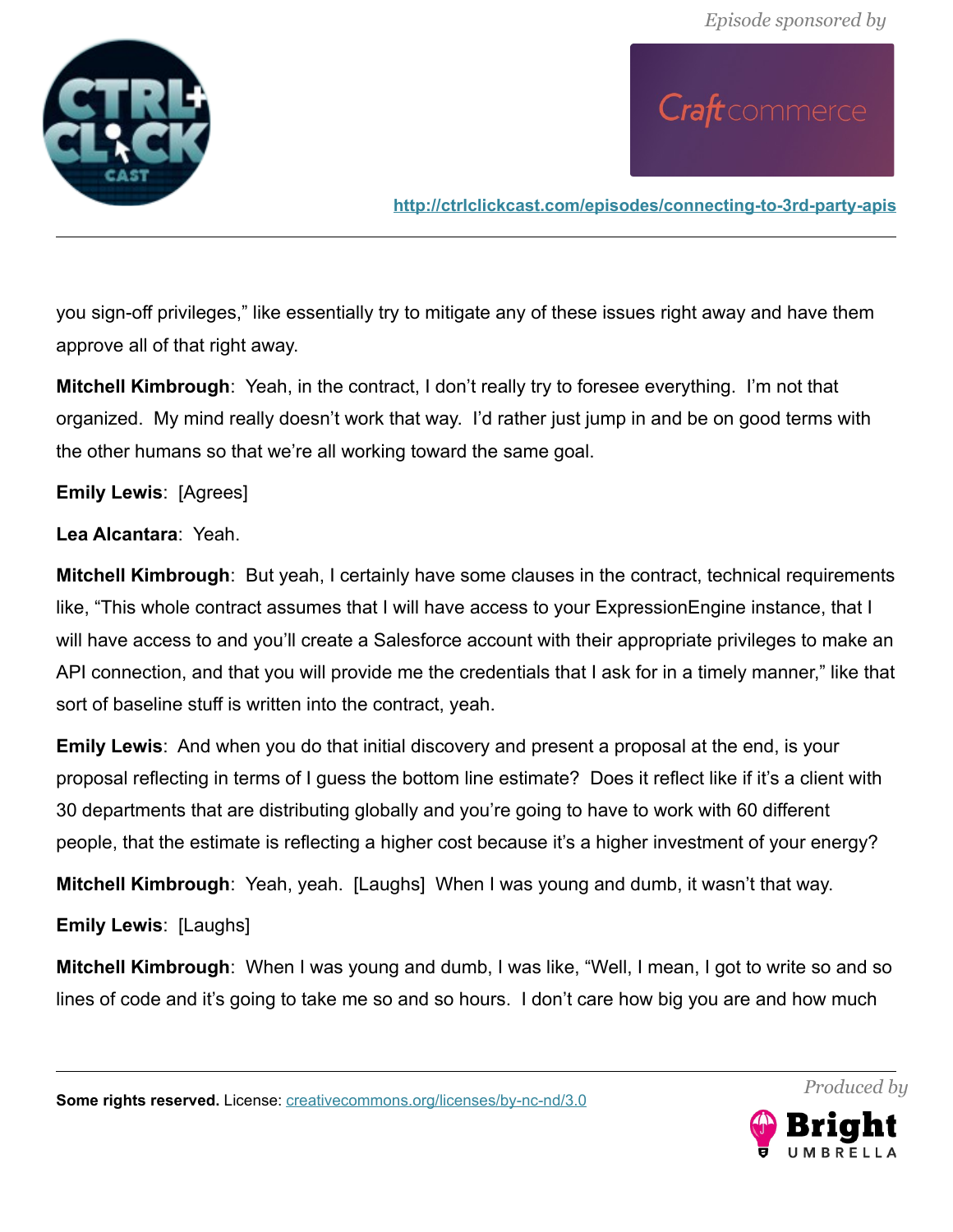

**<http://ctrlclickcast.com/episodes/connecting-to-3rd-party-apis>**

money you have here, I just think it will take this much." No, that was when I was dumb. I'm smarter now, and I know, yeah, I know that most of my work is conference calls at 2 in the morning with some team in Bangalore with people whose accents I can barely penetrate. It's really challenging sometimes, and yeah, you've got to pay.

You've got to pay for all those meetings, and I can't necessarily predict them. Some of these groups insist that you do fixed price bidding, like some of these really large organizations will only engage if you guarantee the price, so you quadruple it or whatever you have to do to protect yourself, you know?

**Emily Lewis**: [Agrees]

**Lea Alcantara**: [Agrees]

**Mitchell Kimbrough**: But yeah, when you're dealing with a larger organization where there are a lot of teams with a bunch of different stakeholders. First of all, I don't do it if I can. The bigger the company, the more terrified I am, because the bigger the company, the more irrational their decisions are. I would rather work for a church, you know?

### **Emily Lewis**: [Agrees]

**Mitchell Kimbrough**: We're doing something for one of those mega churches in the South, and there is basically a church-oriented CRM that they use, that they've been using for years. It manages all of their parishioners and so forth, and it's a handful of people and they're all really nice and they want to succeed and they want to get this done and get it out of the way so they can move on to other stuff. These really large organizations have a bunch of different teams and departments and part of their job is to get into each other's way sometimes, I think.

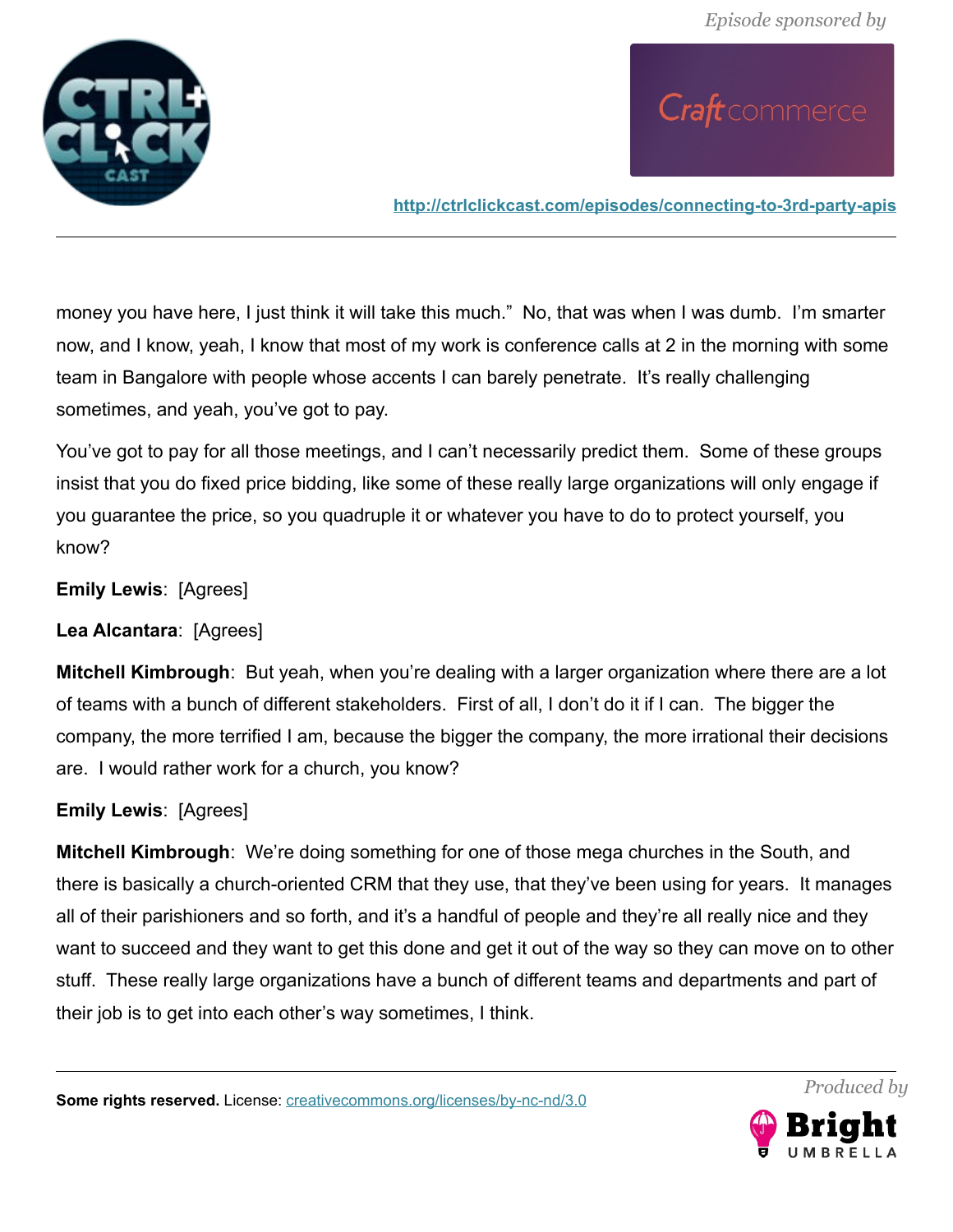

**<http://ctrlclickcast.com/episodes/connecting-to-3rd-party-apis>**

### *Timestamp: 00:40:07*

**Emily Lewis**: [Agrees]

**Mitchell Kimbrough**: So if I can avoid those, I can. If it's a really cut and dry and simple thing and I'm dealing with like my point of contact is really good, like they're really good at navigating the political stuff and will protect me from that, yeah, let's get this done.

**Emily Lewis**: And you mentioned that that might be something you would stay away from. Is there anything more on the technical side that you might discover during discovery that would make you walk away from a project?

**Mitchell Kimbrough**: Yeah, one of these jobs a few months ago, I got in to do the crud scripts and I got in to really look at the documentation carefully and I noticed, "Oh, they don't support anything like my client needs. They support a tenth of what we want to do." And not only that, but the manner in which they're doing it looks insecure and really old, really old school, it looks like something from the 90's instead of something from just a couple of decades later. So like I said, I freeze the job. I said, "Stop. There's your problem. I just wanted to let you guys know, this is about to get really expensive and painful. Are you sure you want to do this?"

### **Emily Lewis**: [Laughs]

**Mitchell Kimbrough**: And in that case, they're totally irrational. They were like, "Well, we can't throw this system in the garbage. We're totally tied to this other CRM. It's a given. We're not going to move off of it because it's too late. What can you do?" And so I went back and I said, "Well, you can have this, this and this, and if you want to do this other thing, we have to find some way to do it, but you can't accomplish it the way we initially planned." I tried to call it out.

**Some rights reserved.** License: *creativecommons.org/licenses/by-nc-nd/3.0* 

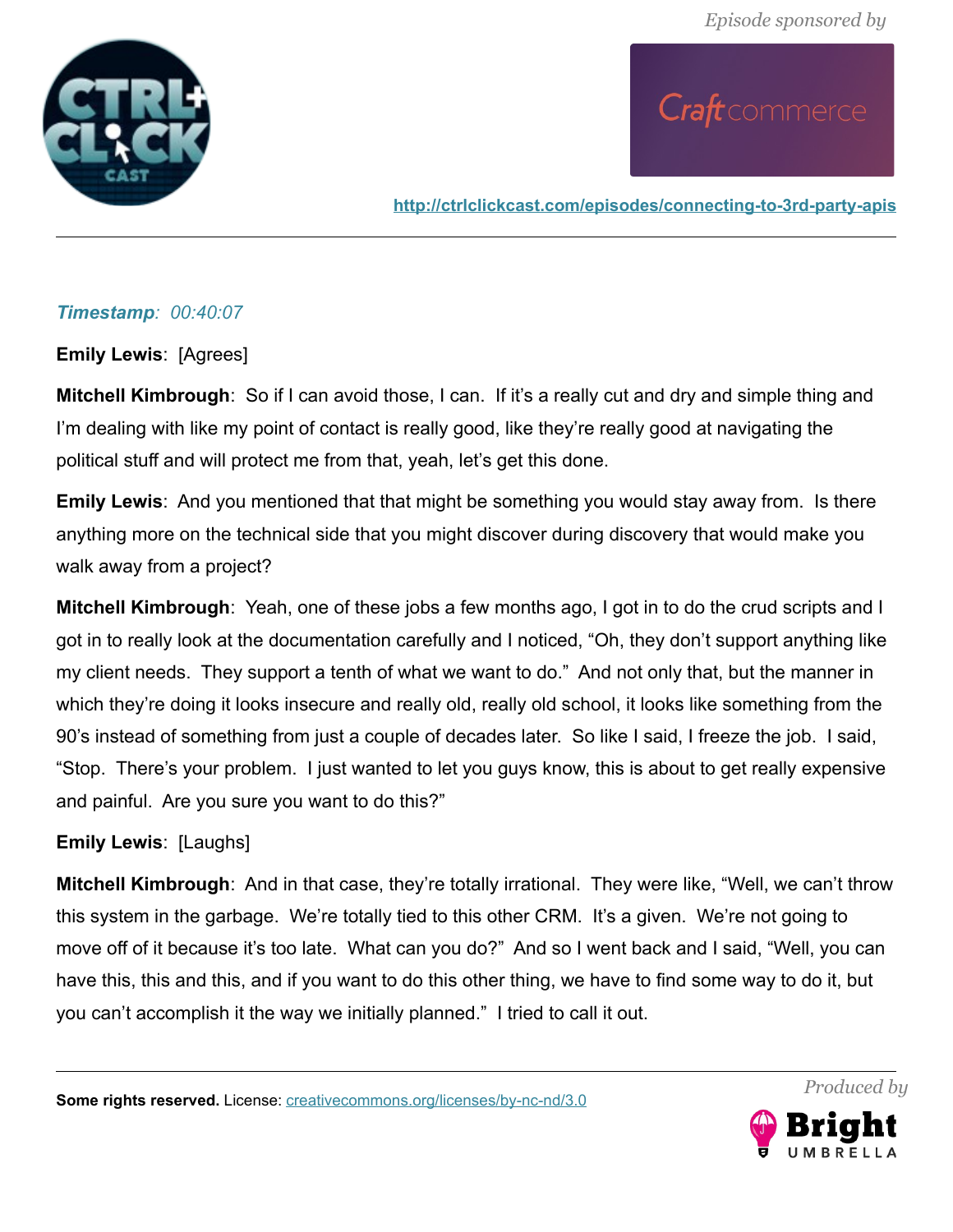

**<http://ctrlclickcast.com/episodes/connecting-to-3rd-party-apis>**

The discovery process, the very first part, I tell them is, "If I can get in there and in ten minutes realize that this thing is impossible, I'm not going to charge you." I'm looking for the opportunity to get in there and realize there's a deal breaker problem, a show stopper problem, and come back and say, "I don't think it can be done. Do you want to talk about a Plan B?"

**Lea Alcantara**: So you've talked about a lot of typical ways APIs can be integrated. Do you have any odd challenges you've encountered with integration?

**Mitchell Kimbrough**: Yeah. [Laughs]

**Emily Lewis**: [Laughs]

**Mitchell Kimbrough**: With every one of them. Some of the odd challenges that we faced are performances as an issue pretty frequently.

**Emily Lewis**: Right.

**Lea Alcantara**: Oh, right.

**Mitchell Kimbrough**: Like I was telling you that a lot of these APIs are read limited so you're allowed so many calls or your client has to pay more money, or they have to pay more money to have separate user dedicated to the API connections so you have to try to trick the system so they can save a few bucks. In a lot of cases, you try to make an argument to the client, "Well, you can pay me \$2,000 to work around this problem or you can just pay an extra \$50 a month to give yourself more API calls or whatever you need." So you try to help them do the math that way.

**Emily Lewis**: [Agrees]

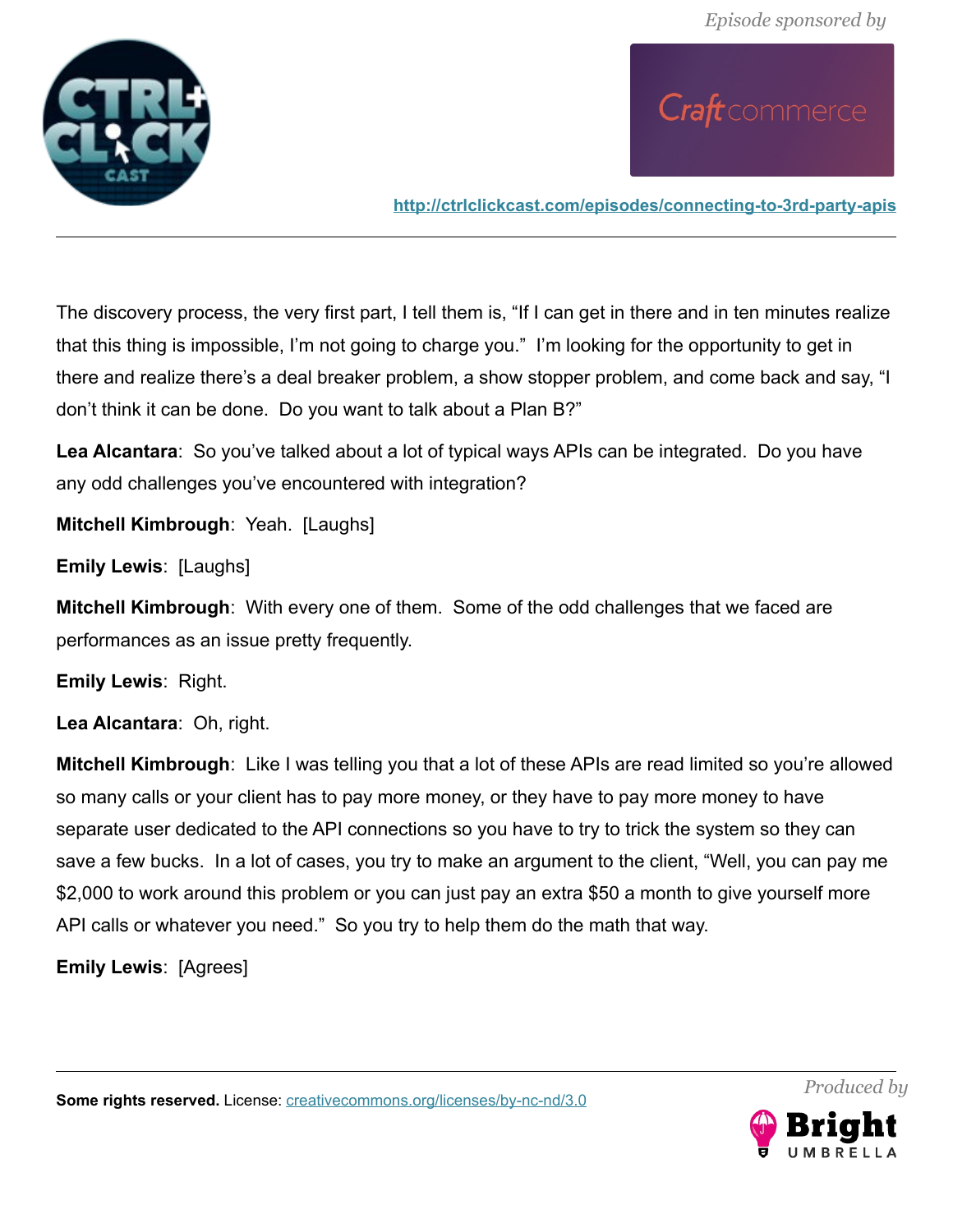

**<http://ctrlclickcast.com/episodes/connecting-to-3rd-party-apis>**

**Mitchell Kimbrough**: Some of the other things we have to work around are if one system was really bad at reporting errors, like if you've put in the wrong password as you're trying to log in the single sign-on or whatever, the errors that you would get back, if your password was wrong, is really bizarre. It wasn't like a string that said, "Your password is wrong." It was a bunch of funky headers and some strange strings. It's like they used an HTML template to push the error through and I'm getting that in machine language that I'm trying to parse it. It's really peculiar.

If you try to capture that stuff in the beginning, so that you're telling your client, "Well, because of these weird things I encountered when I got in there and played around, ultimately building this for production is going to be more expensive because they didn't carefully build this API." So yeah, the parsing of the data, the responses that you get back from the API are sometimes weird. Sometimes the APIs go offline or they're slow. We had this one, this one happened on the job with NetSuite. In the development, the client was saying they were integrating Freefrom, hosting Freeform, like contacts and stuff as a lead into a CRM. In this case, it's NetSuite, and the client was saying, "You know, I hit Submit and it takes forever for the page to finally load and tell me that we're done and I get a thank you message. Why is it taking so long?"

And so we go back to the crud script and test the crud script and see how it performs doing that same action and we're able to say, "Well, it looks like NetSuite is really slow or the combination of the calls I'm making to NetSuite plus this development server is a crummy \$10 a month development server that we're on is the problem. Let's move to a better server and see what happens or let's call someone over at NetSuite and see if they're limiting us on their sandbox calls versus on the production box calls," which they were.

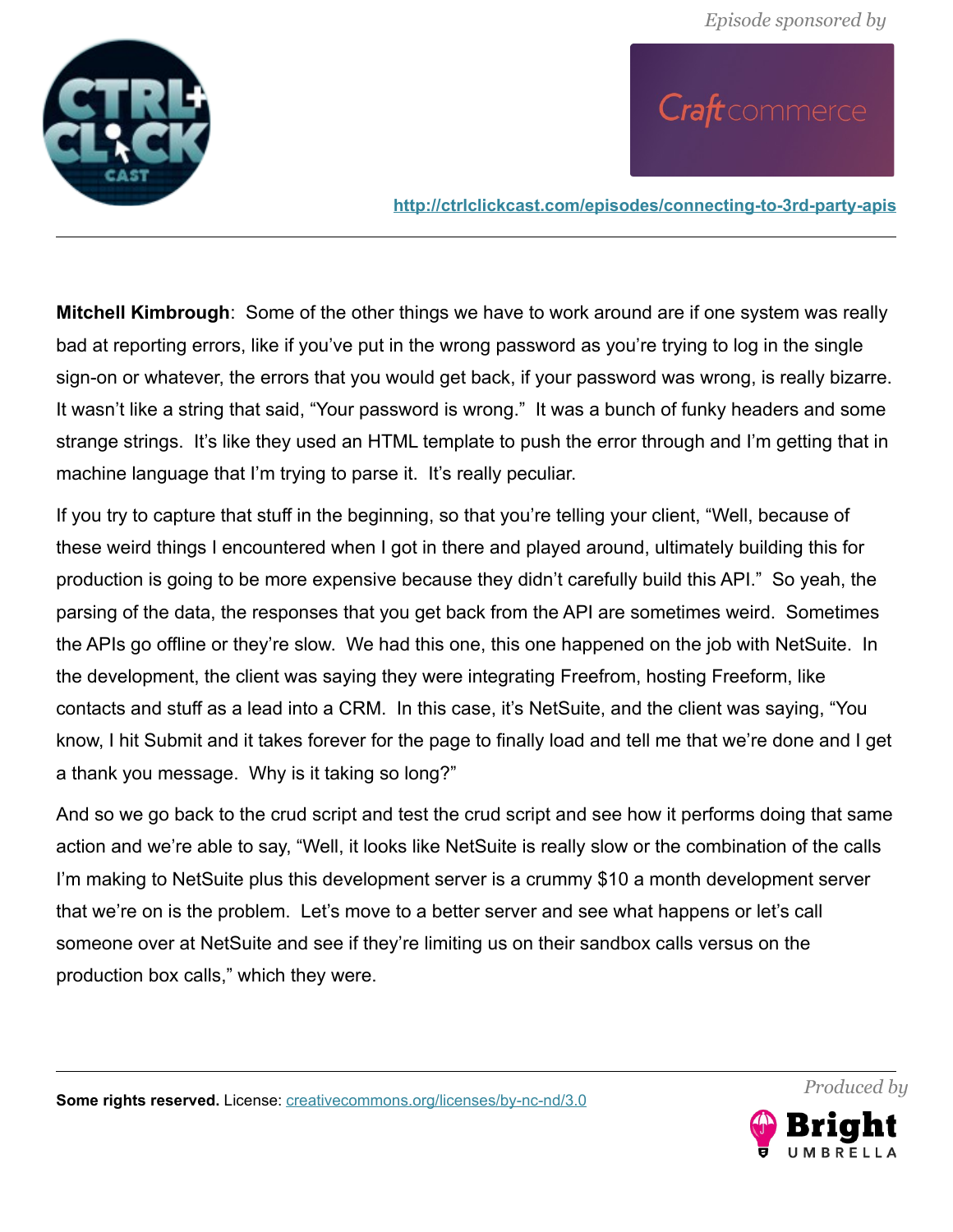

**<http://ctrlclickcast.com/episodes/connecting-to-3rd-party-apis>**

**Emily Lewis**: So a lot of what I'm hearing is that in a way, it sounds like every integration you do on some level is unique. I mean, you've got the unique client business rules, perhaps a unique system, but I'm curious, if there's an aspect to API integration, any integration X is always present and you always have to factor for it regardless of the scope or the client or the systems.

**Mitchell Kimbrough**: Yeah, I've had module that connects to Salesforce for four or five years now and it's an ExpressionEngine module, and there was an EE 1 version, there's an EE 2 version, and now there's an EE 3 version. I've never been able to sell it in the store because every engagement, just like you said, every engagement is unique. The common piece, in that case, is making the connection to Salesforce, but even that is difficult because in the context of Salesforce, they lock it down pretty tight. It's a pretty secure system.

The process that you have to go through inside your Salesforce account to get all the credentials you need for the API to make a valid connection, that's a pretty long list of instructions and there are a lot of little exceptions and weird stuff.

**Emily Lewis**: Right.

**Lea Alcantara**: [Agrees]

**Mitchell Kimbrough**: It's just hard enough to eat my lunch if I sold it as a product in the store.

**Emily Lewis**: [Agrees]

**Mitchell Kimbrough**: Like the support burden would completely outweigh whatever I could sell that product for, so I never went in that direction because every time it's a little bit unique. There are some things that happen pretty regularly over and over again. It's pretty common that we'll have a contact form like a Freeform form running on the site that posts as a lead type of a record into a CRM,

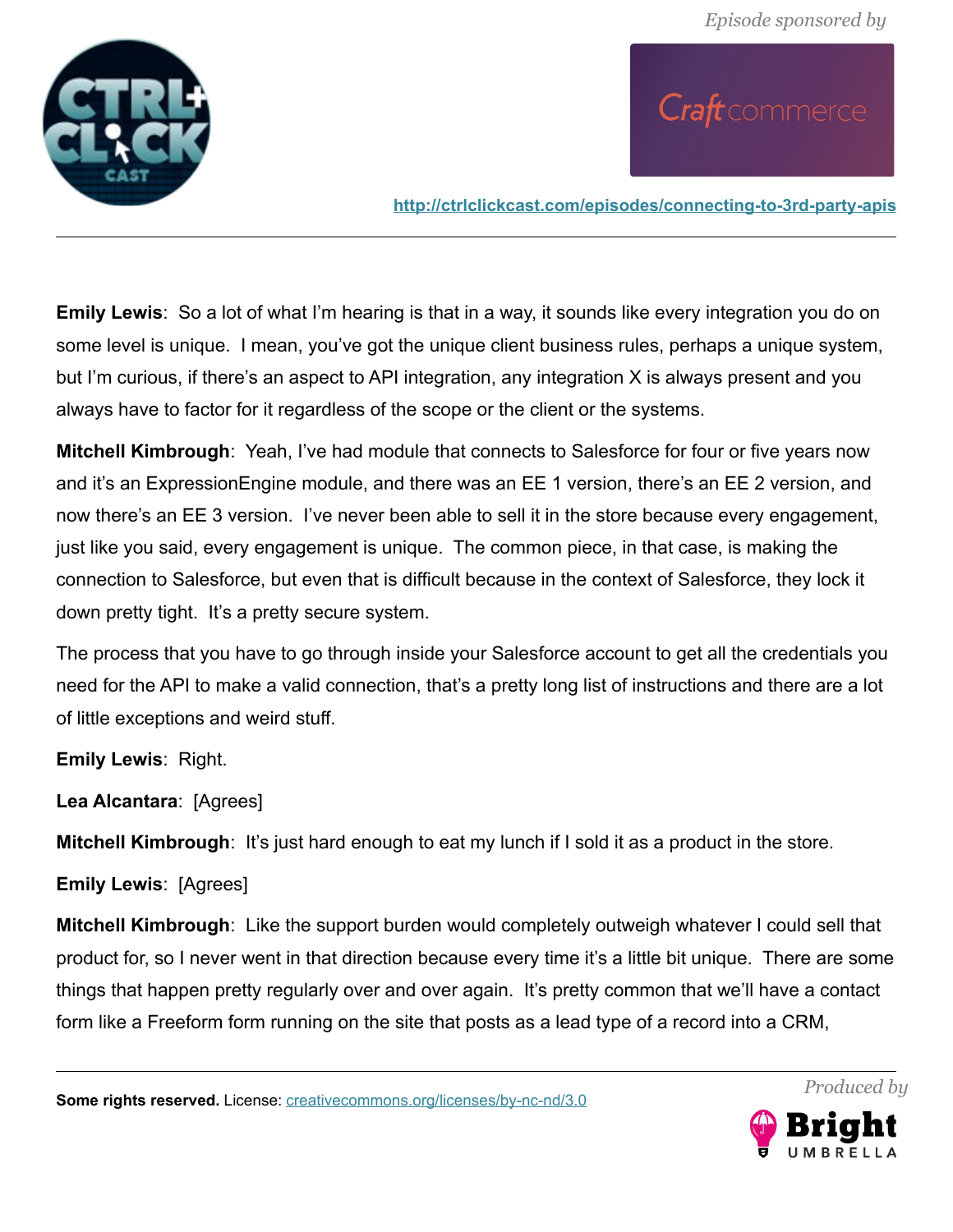

**<http://ctrlclickcast.com/episodes/connecting-to-3rd-party-apis>**

whether that's NetSuite or Salesforce or whatever. They all have a concept of a lead, like a new business opportunity, and that's pretty consistent, to say a lot.

 It's always going to be the case that you have to find some way in your code to abstract out the way that you connect to that other API. If you do this well, you've written the code in such a way that when I try to, I can reuse code I've written for other integrations and I can make a new connection to a totally different system, and if you abstract the code away correctly, then I'm just saying to that code, "Hey, log me in. Here's the username and password, go make it happen."

### **Emily Lewis**: [Agrees]

**Mitchell Kimbrough**: And then you have this intermediary library that connects to that specific system that handles the login action and returns what I'm expecting, so you're just kind of adopts some modern software development paradigms to do that, and those, that's pretty consistent so you've got to make the connection to the API and how you abstract that away is something I do almost every time.

**Lea Alcantara**: So considering that these integrations can vary so much even with a thorough discovery, I'm sure you've met some scope creep eventually throughout. I mean, how do you deal with the unexpected? How do you mitigate for those situations?

**Mitchell Kimbrough**: I try to have some padding in there.

### **Lea Alcantara**: [Agrees]

**Mitchell Kimbrough**: Whether the client knows there's padding in the budget or not, almost all these bids are just hourly, "You know, I'm going to bill you what I work and here's what I think I'll work." In some cases, if I see it's pretty predictable, I can offer a fixed price bid and that protects the client from

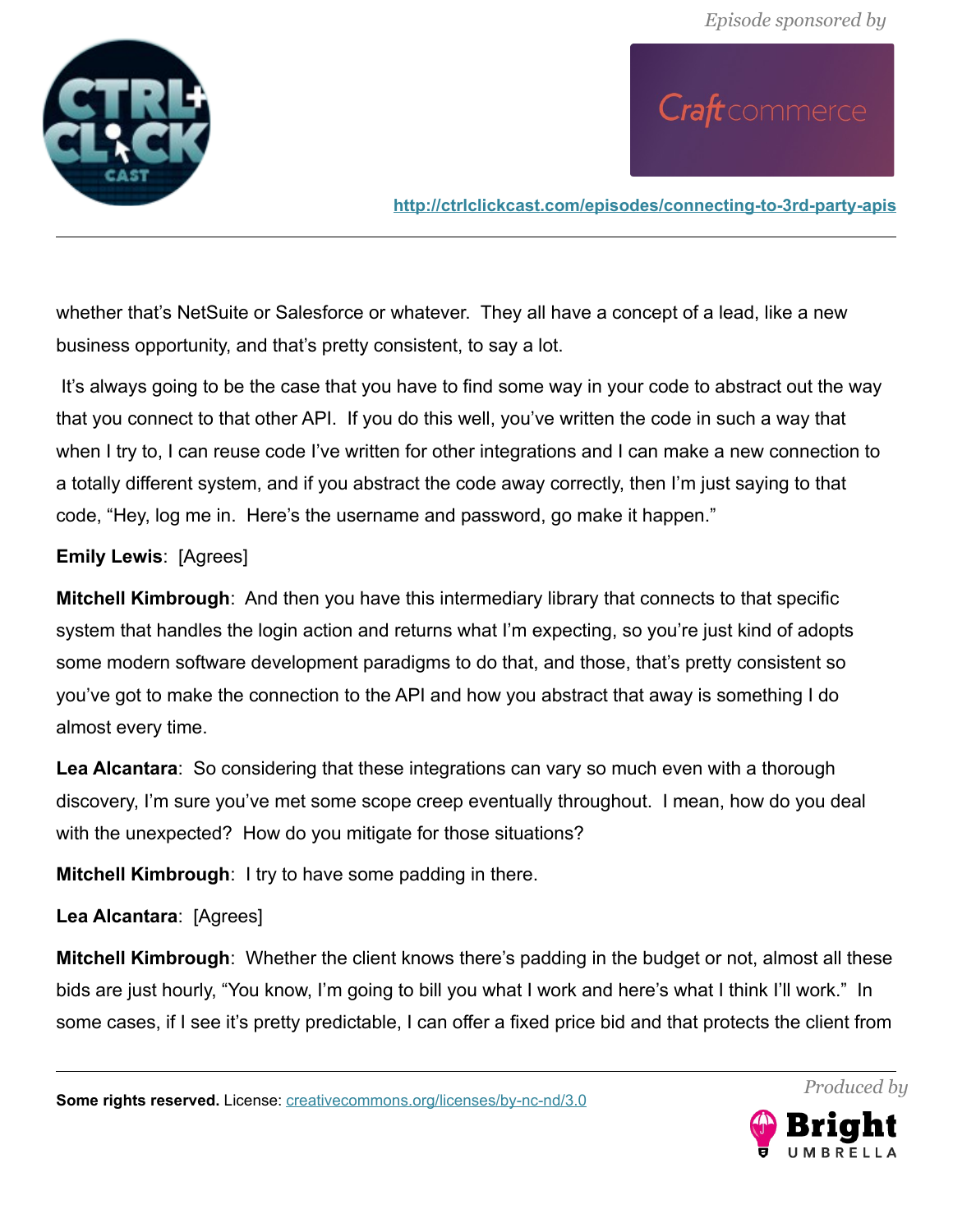

**<http://ctrlclickcast.com/episodes/connecting-to-3rd-party-apis>**

overages, and that's why the process, the planning process, is so critical. You've got to do it no matter what. If you do it really well, you know exactly what it's going to cost, you may as well do fixed bidding. You protect the client and make it easier for them to say yes.

There are definitely overruns and changes and modifications. This is where really effective client management is critical, and that's why you can't play game at telephone. That's why the developer can't be my client. The actual client has to be my client because I have to get them on the phone and say, "What do you mean he wanted to add the ability to also delete records? We never talked about that. That was not in your contract. It was not part of our plan. I see how critical it feels to you right now, but it's not part of the plan."

### **Emily Lewis**: [Agrees]

**Mitchell Kimbrough**: So you have to play bad cop. You have to protect your budget and the client's timeline, the client's budget, and those are client management skills that are really essential in these kinds of jobs because they're so hard, they're so complex that something bad is going to happen every single time, and you can't just be a code monkey. You've got to be a real human who can connect with people and write the code at the same time. Hopefully, that's why there aren't that many people who can do this, like it's sort of a specialty that's kind of a rare set of skills.

**Emily Lewis**: Well, that's like a perfect segue way into one of our questions that we have about what kind of expertise is needed to do these kinds of integrations, and I'm hearing the code, the technical stuff. I'm hearing the human aspects, but is there an organizational or a planning mindset? Does design enter the picture in any way?

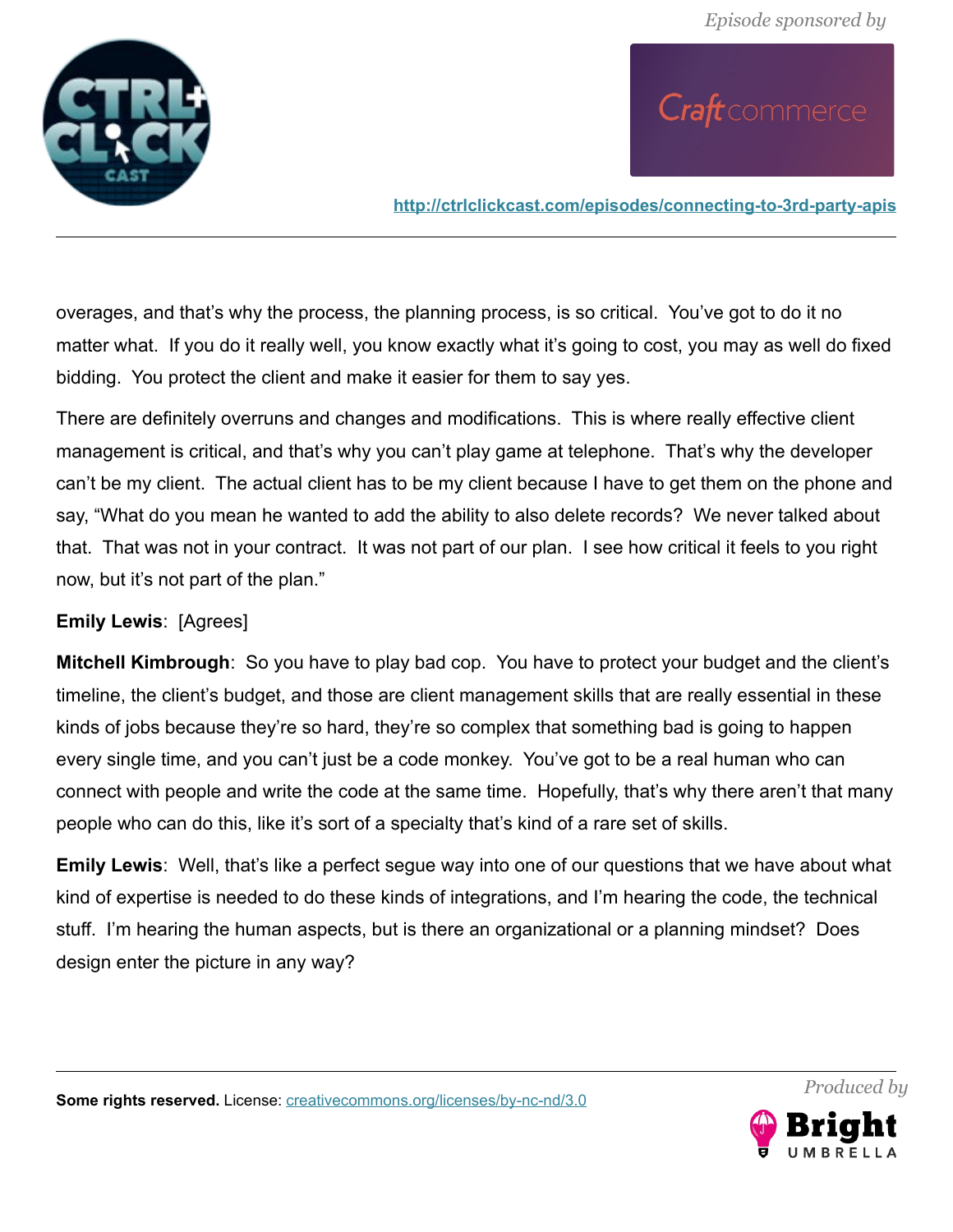

**<http://ctrlclickcast.com/episodes/connecting-to-3rd-party-apis>**

**Mitchell Kimbrough**: Everything is designed. You adhere to that idea. Anytime you're going to build a thing, you've got design at some point. Whether you design it as you threw it together or whether you actually planned it out and had some way to represent the thing you were going to build, everything gets designed. So yeah, these systems get designed. Most of them are small enough to fit in my head, so I don't need to write all of it down. All the design doesn't need to happen on paper necessarily, but yeah, you definitely design these systems and the more organized you are the better, but let's be honest, the really organized mind and the mind who's a good designer and the mind who's a good coder and the mind who's really good with humans, they're not necessarily all of the same mind.

**Emily Lewis**: [Laughs]

**Lea Alcantara**: Yeah, yeah.

**Mitchell Kimbrough**: So I've had to lower my expectations for my level of organization, but I know which things to organize and which things to just not worry about. So the set of skills required are, like I mentioned a number of times, the human factor, the ability to tell someone, "I know you think the thing you're asking for is simple, just a simple change to the contract, but you want to add that field, you have no idea how bad that is, and let me explain it to you in a language that make sense to you without talking down to you." Those are really critical skills.

### **Emily Lewis**: [Agrees]

**Mitchell Kimbrough**: You need some planning skills. You don't necessarily have to be super organized, but you need some way of forcing yourself to see the problems that are coming your way, and that's planning, and you need to have some coding chops, like you need to be able to code well.

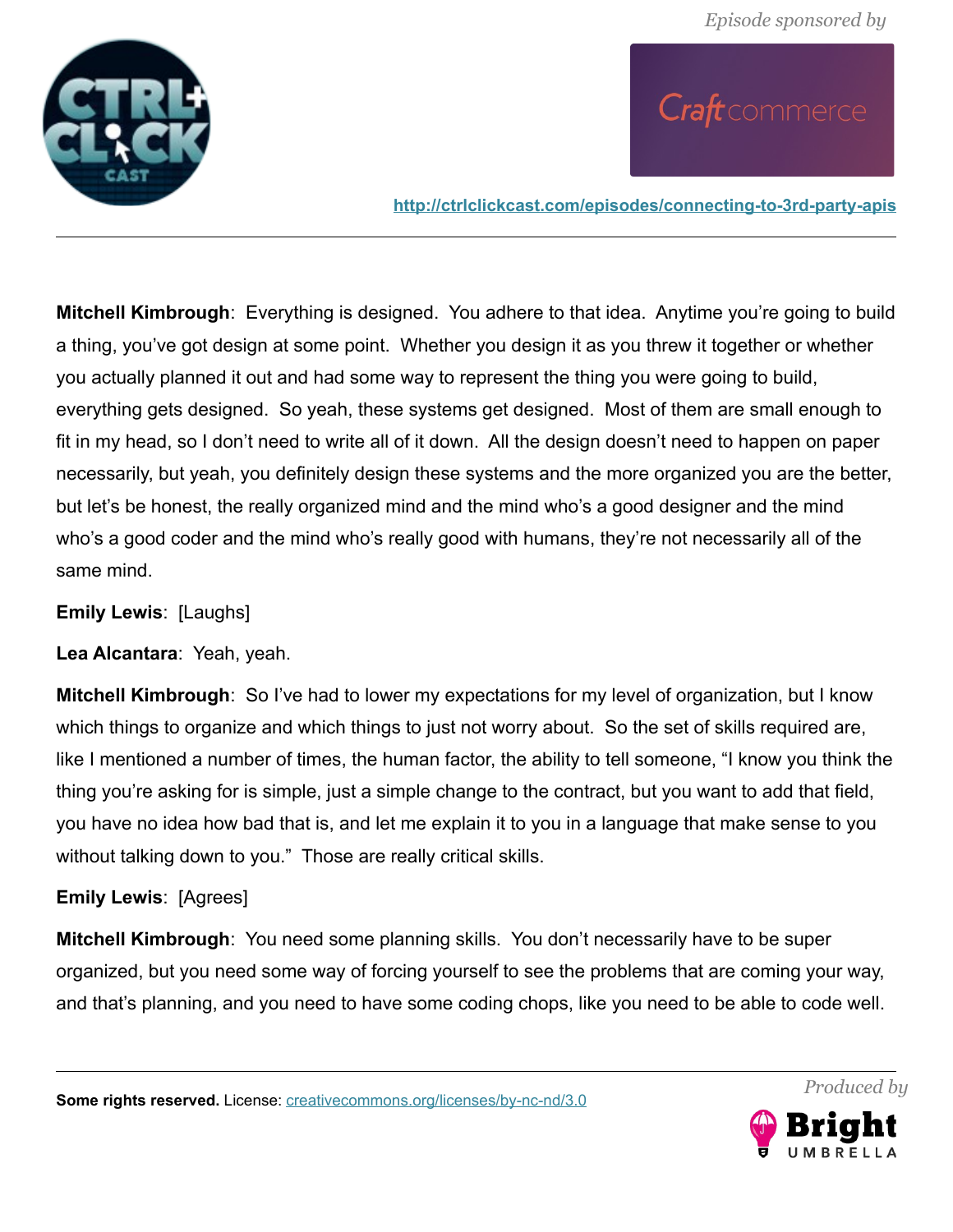

**<http://ctrlclickcast.com/episodes/connecting-to-3rd-party-apis>**

In particular, a lot of these APIs offer SDKs, so they offer a software developer kit that you can download in PHP or Node or whatever, and that gets you started and basically does a lot of the work for you, you just need to find some way to connect your system to that SDK and make that SDK behave. That means you have to get into that SDK and make sense of the bugs that are still in there and be able to fix them, so definitely some coding experience and chops are important.

### *Timestamp: 00:50:13*

#### **Emily Lewis**: [Agrees]

**Mitchell Kimbrough**: QA is really critical too. The kind of QA that's required to make these systems show their bugs before you launch, that's some seasoning and some expertise that you just develop over time. The planning piece is really interesting part, and I recently felt like I made a breakthrough on that. I noticed that I was running flow diagrams. I believe flow diagrams are really effective way to communicate complicated systems. They take a really complicated set of things and break it into smaller chunks that can be digested. I was doing them on the OmniGraffle all these years, and I was just noticing that I never did them. I never did the work. I never completed the flow diagrams because I was so itchy to write the code.

### **Emily Lewis**: [Laughs]

**Mitchell Kimbrough**: I just wanted to go write the code, and let me just open up a BBEdit and start writing some code and see if I can get these APIs to talk to each other. It was so hard to resist the temptation of getting like halfway into a flow diagram and say, "Ach, I know what I'm doing. I'm going to write some code. Forget this, I'm good."

**Emily Lewis**: [Laughs]

**Some rights reserved.** License: [creativecommons.org/licenses/by-nc-nd/3.0](http://creativecommons.org/licenses/by-nc-nd/3.0/)

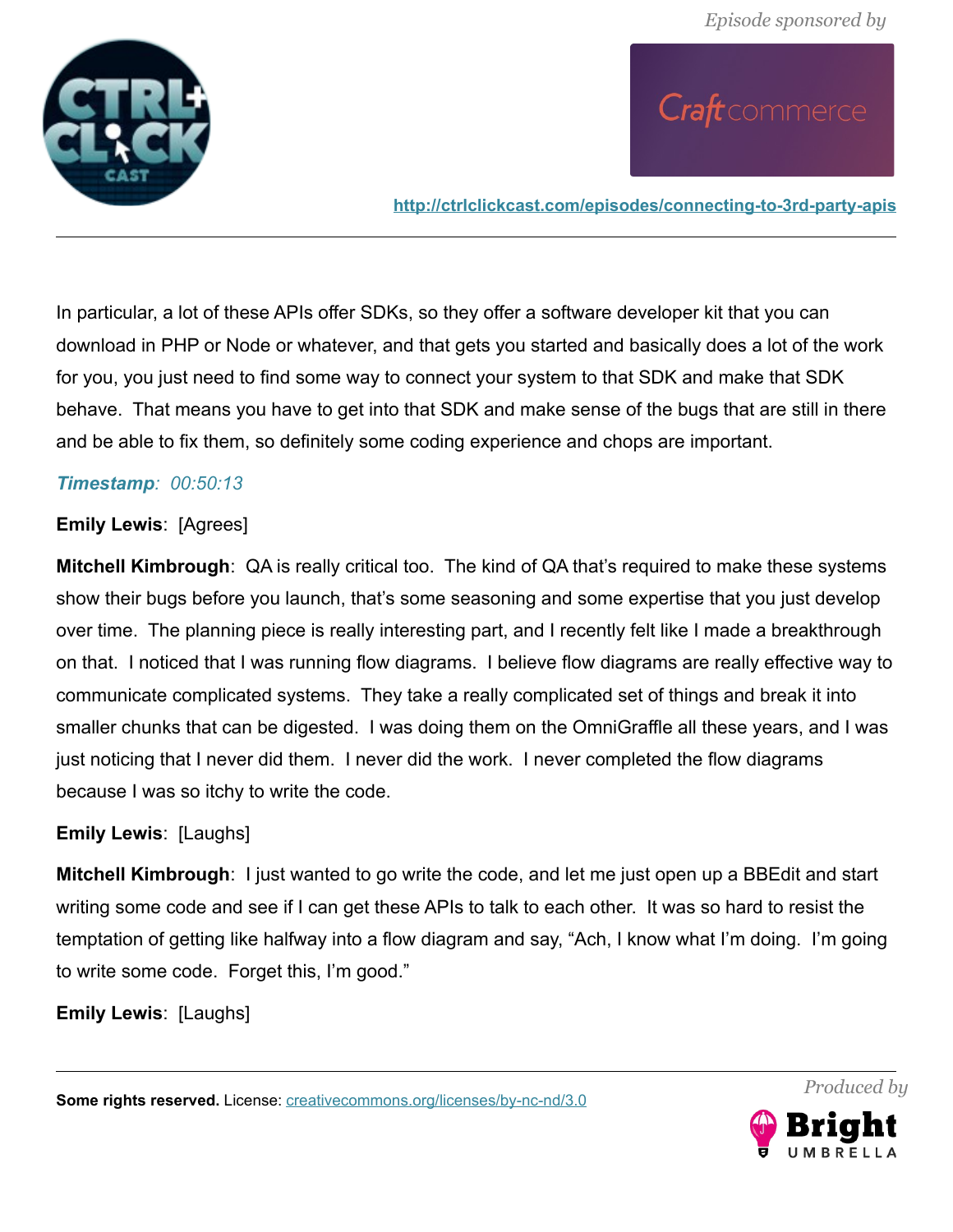

**<http://ctrlclickcast.com/episodes/connecting-to-3rd-party-apis>**

**Mitchell Kimbrough**: What I do now is I know that if I can make the planning part also include code writing, I'd get it done. So my little trick, and I think maybe two or three people out there might like this, but not too many, my trick is that I basically built a website. I built a mini-website that is the flow diagrams. So I take Bootstrap, Twitter Bootstrap, and I just have sort of a flavor of it that I use that has arrows and stuff and boxes and whatever, and it's HTML, and I use Jekyll, this static website generator, Jekyll's templating tool, to let me do stuff like to simplify some of the things I use over and over again. So when I'm doing the planning process, I'm actually writing code. I'm in the HTML writing some code, and I do it because, okay, I'm writing code. I'm moving my fingers on the way I like to, and I'm actually doing the planning and writing the code at the same time.

### **Lea Alcantara**: [Agrees]

**Mitchell Kimbrough**: When I didn't do that, I never got the planning done. I never finished. But now that I'm doing the planning, these projects are going so easy because I'm seeing everything I need to see. I'm planning, I'm designing. I'm doing what I'm supposed to be doing, but I trick myself into doing by writing code. I'm going to write a blog post about this so people can see what I'm talking about.

**Emily Lewis**: Yeah, it's like you're leveraging one of your strengths too, because I know when I'm working in code, I'm planning at the same time. There is something about the process that you're seeing the solution form itself in front of your mind, so to be able to leverage that naturally while your mind is working and apply it to an area where maybe you're not as strong, it's brilliant.

**Mitchell Kimbrough**: Now, it's accidentally brilliant.

**Emily Lewis**: [Laughs]

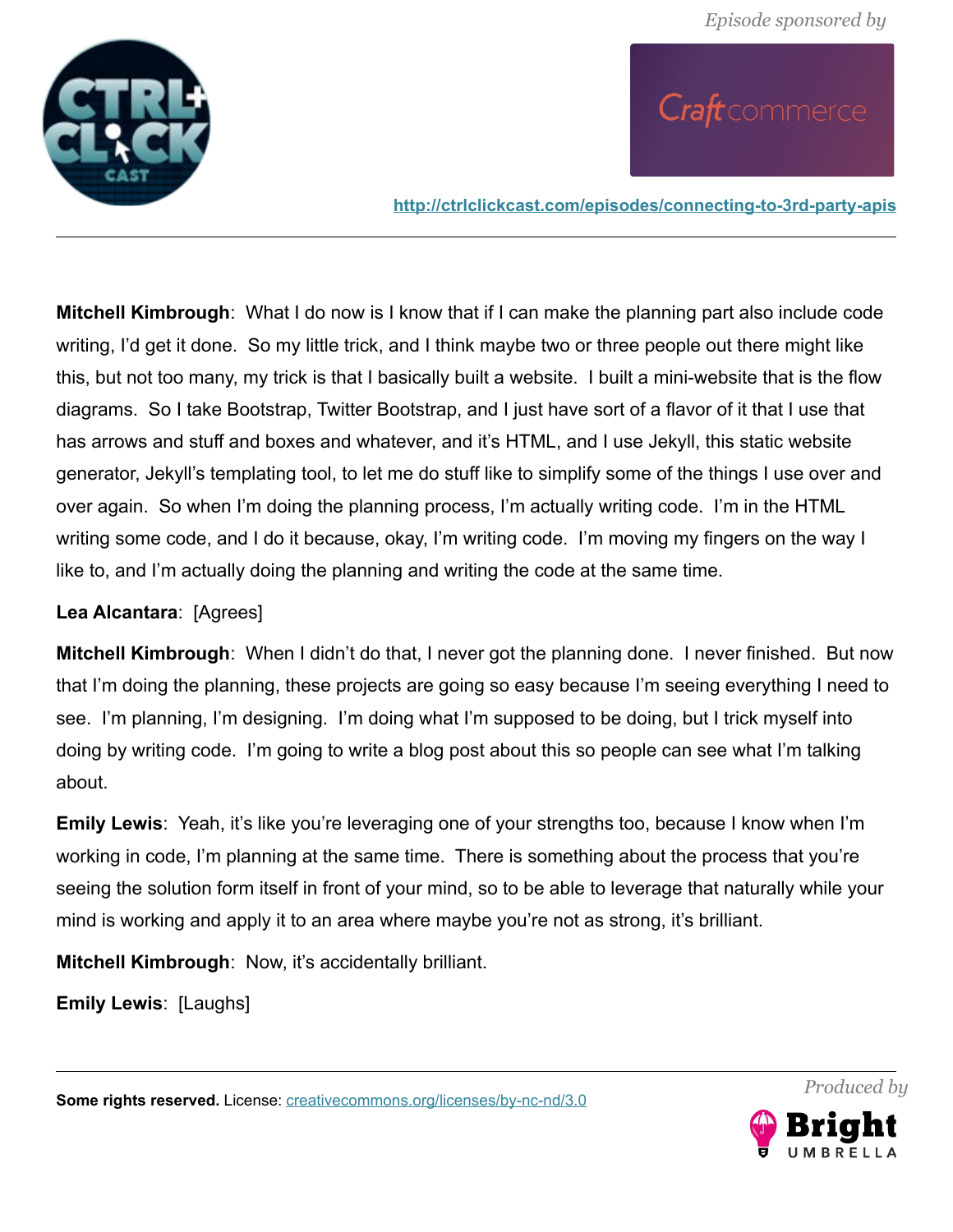

**<http://ctrlclickcast.com/episodes/connecting-to-3rd-party-apis>**

### **Lea Alcantara**: [Laughs]

**Mitchell Kimbrough**: I'm not taking credit for it. It was just something like a little light bulb went off, "Hey, what if I build a website instead of trying to run all these freaking OmniGraffle diagrams." And I did it one time, I was like, "Bingo, now we're good. Now, I can plan, I can build anything now because I will be writing code as I'm thinking about it."

### **Emily Lewis**: [Agrees]

**Mitchell Kimbrough**: It's really a good insight that you saw there that, yeah, my mind works and starts to architect well when I'm writing lines of code, and so I tricked it into doing it.

**Lea Alcantara**: So cool, so cool. Finally, I'd like to know, it seems like such a complicated process, especially because, like you mentioned, that each integration has its own flavor, its own need. Are there actually any resources to understand  $3<sup>rd</sup>$ -party APIs and integrations, like what's the best way to learn how to do this?

**Mitchell Kimbrough**: Well, the best way is to start with some of the more predictable and easy to use APIs. Facebook is really good. Facebook, like I mentioned earlier, they put a lot of effort in a few years ago to just penetrate the entire internet and they knew that doing that would be most effectively done if they have a presence on everybody's website, so they integrated themselves into every website. So they do a number of things that make API integration stuff easy to pick up and learn really good documentation, tons of like message board support from other developers working on stuff.

So starting with Facebook and just giving yourself a challenge of "Can I trick ExpressionEngine into accepting a Facebook identity as a valid user? Can I figure out how to write that code?"

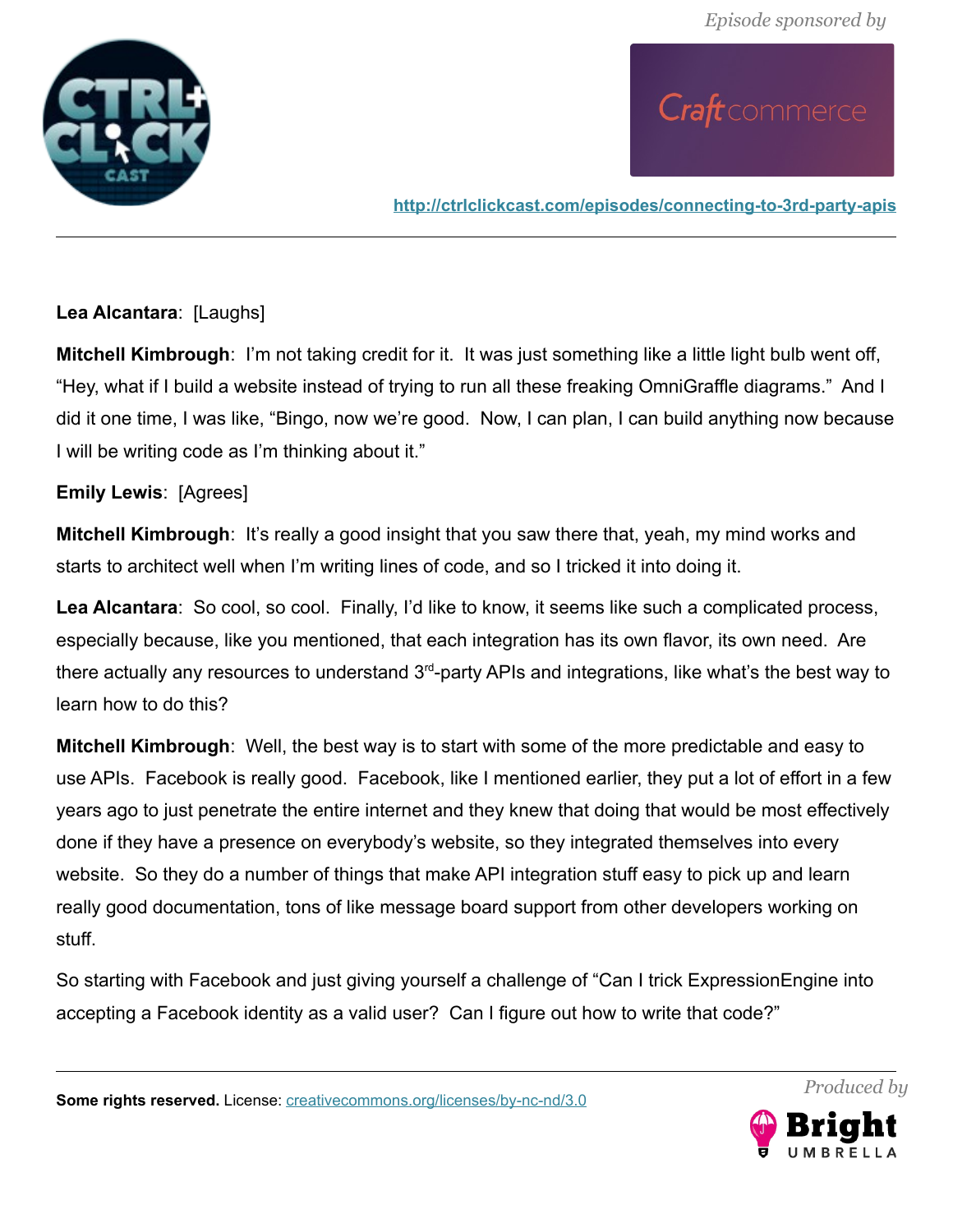

**<http://ctrlclickcast.com/episodes/connecting-to-3rd-party-apis>**

### **Emily Lewis**: [Agrees]

**Mitchell Kimbrough**: And you'd be starting with an SDK, like they have a PHP SDK you can start with. We're talking mainly to people who are most likely working in the PHP realm so going in that direction is pretty good. Salesforce is good. It's just a little bit more challenging to get up and running because the credentials set of things you need to have before Salesforce will even allow you inside is kind of more tricky. Facebook is a little bit more friendly that way.

### **Lea Alcantara**: [Agrees]

**Mitchell Kimbrough**: Another really good one that I like to work with is Stripe, and Stripe is an ecommerce tool, right?

**Emily Lewis**: [Agrees]

**Lea Alcantara**: Oh, right.

**Mitchell Kimbrough**: And Stripe was built for us. It was built knowing that we the developers are most likely these days able to win the argument with the client of what system to use, what ecommerce system, what CRM, because we can make arguments from the point of view of how easy is this to maintain over time, how hard is it to just build initially, how does it cost you, that kind of thing. Stripe is really strong with respect to its support for developers, so the API is totally industry standard. It's one of the best out there, and it's so easy to get a sandbox version up and running. It's perfectly designed for developers. They really were thinking about us when they established themselves. So I would recommend that one so you can start doing some API integration at an e-commerce system level with Stripe.

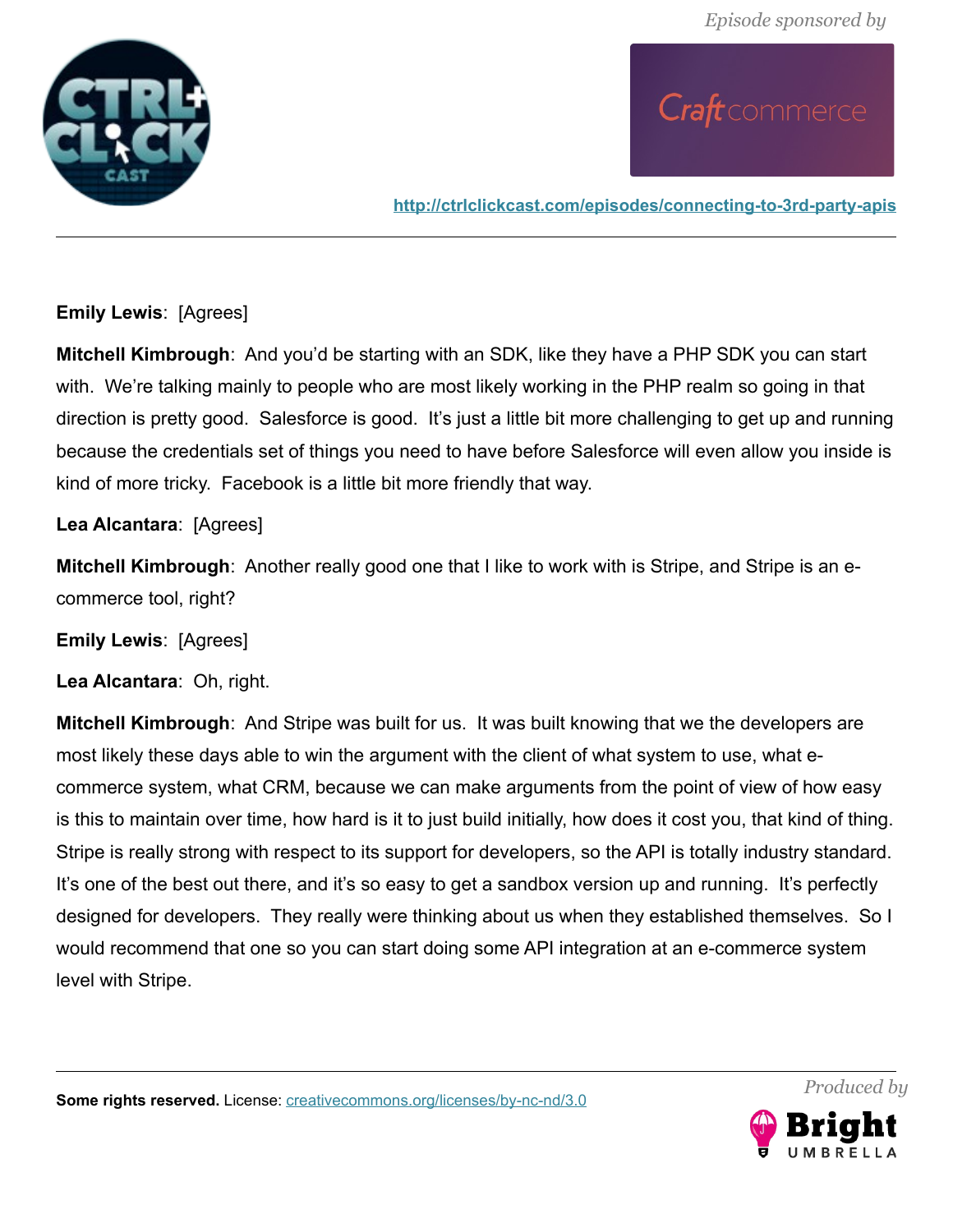

**<http://ctrlclickcast.com/episodes/connecting-to-3rd-party-apis>**

**Emily Lewis**: And I'm wondering if, by chance, you've come across any resources that detail integrations, but from a client perspective, something that you can share to educate and/or help a client understand something?

**Mitchell Kimbrough**: It's usually conversational, so I'm sure there is material out there. If I was smart, I'd write some blog posts from that point of view to help people put at ease when they're looking up somebody who can help them develop, like it's a nice little segue way into them making a phone call, having read a blog post that you've written.

### **Emily Lewis**: [Agrees]

**Mitchell Kimbrough**: I should do that. But really, it's mostly conversational. I mostly rely on the years of experience talking to clients and making stuff sound simple and easy, when it's not, to get conversational with them and get them to a place where the anxiety is gone from their voice, I like to hear them and talk to them and get them to a comfortable place. It's scary. What they're trying to do is pretty scary, and to get them to a point where you take away each of the individual things that they are fearing and get them to a happy place, I think that's the way to go.

### **Emily Lewis**: [Agrees]

**Lea Alcantara**: Very cool. Wow! Thank you so much for being part of the show, and especially really emphasizing the human aspect to all of this, because despite the fact that this is a technical topic, 3rd-party APIs, getting the information you need in order to do the development is very human skill.

**Mitchell Kimbrough**: Getting the information you need really after you launch, getting a relationship with someone where they feel like they can call you, and sometimes they're embarrassed the thing is

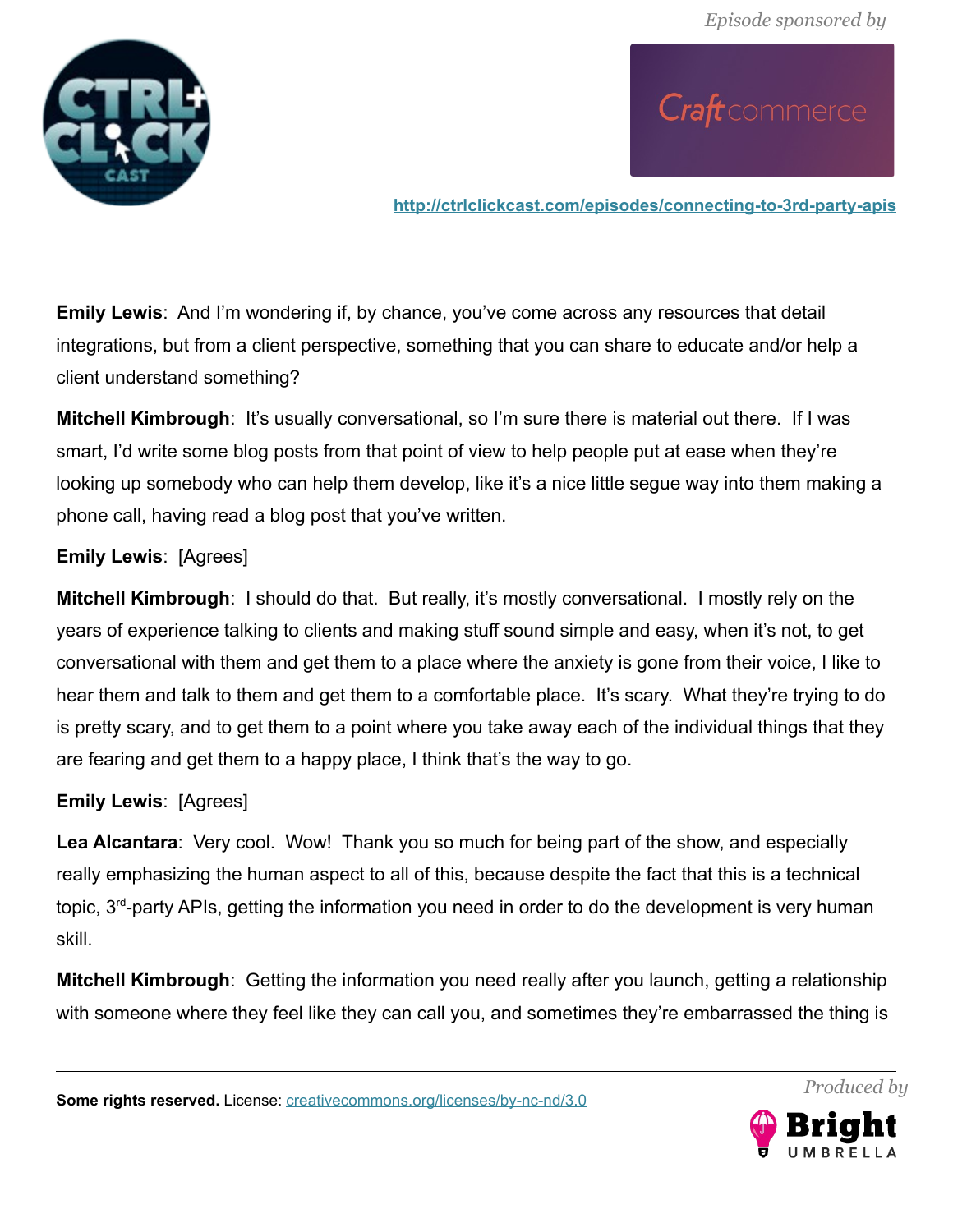

**<http://ctrlclickcast.com/episodes/connecting-to-3rd-party-apis>**

breaking and they're like, "I don't know if it's us. I think I broke it. I don't' know if I broke it. How do I know if I broke it?"

**Emily Lewis**: [Agrees]

**Mitchell Kimbrough**: If they know they're talking to a human who they already have a friendly relationship with, I can come in and say, "Yeah, you did break it. Oh, no, you didn't. My code broke or whatever." The human factor is critical from start to finish on these jobs.

**Lea Alcantara**: Yeah, awesome. Well, thank you, Mitchell. But before we finish up, we've got our Rapid Fire Ten Questions, so our listeners can get to know you a bit better.

**Mitchell Kimbrough**: Oh no.

**Lea Alcantara**: Are you ready?

**Mitchell Kimbrough**: Okay.

**Lea Alcantara**: Okay, first question, morning person or night owl?

**Mitchell Kimbrough**: Night owl.

**Emily Lewis**: What's one of your guilty pleasures?

**Mitchell Kimbrough**: Coffee.

**Lea Alcantara**: What software could you not live without?

**Mitchell Kimbrough**: Oh, BBEdit.

**Emily Lewis**: [Laughs] What profession other than your own would you like to try?

**Mitchell Kimbrough**: Schoolteacher.

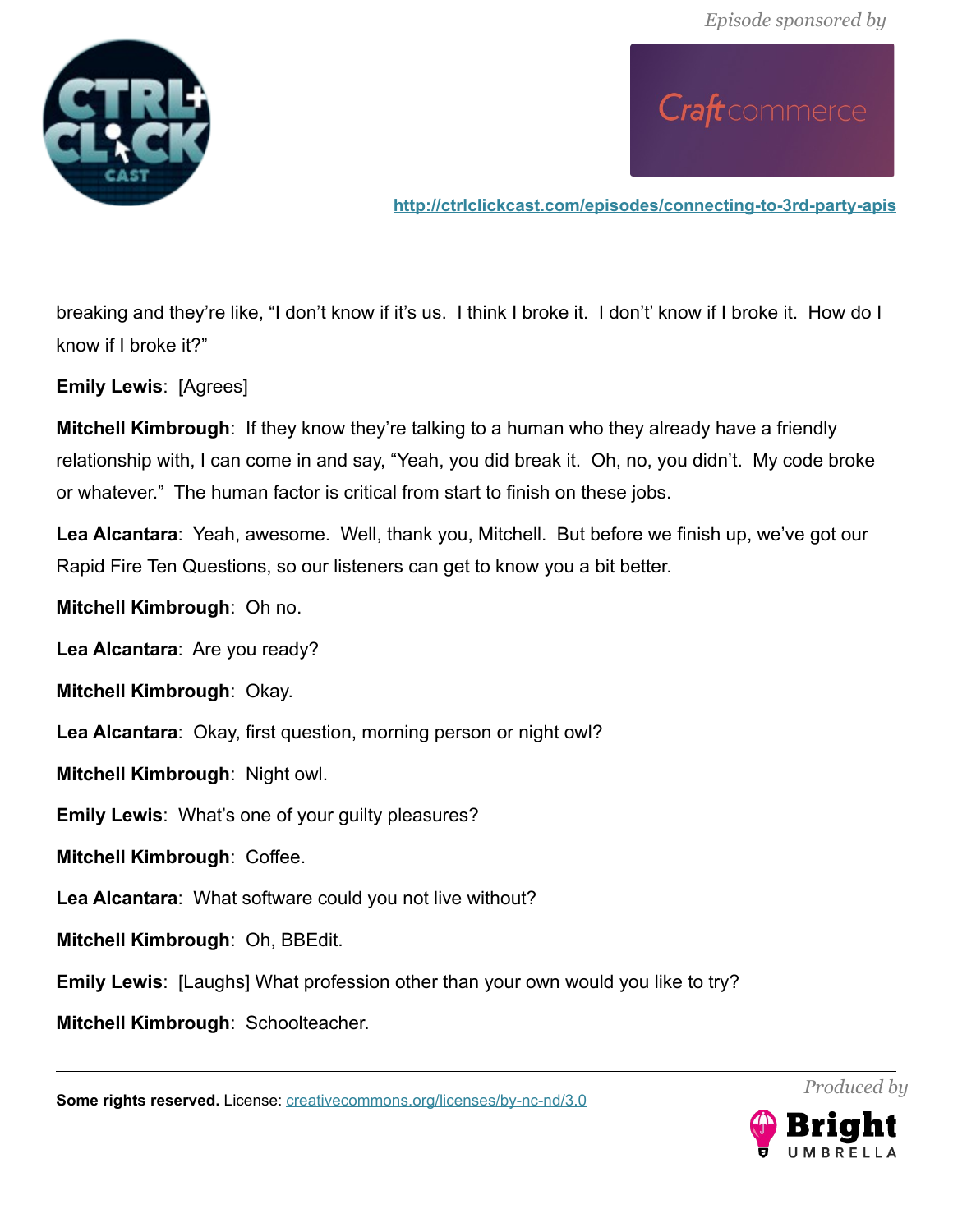



**<http://ctrlclickcast.com/episodes/connecting-to-3rd-party-apis>**

**Lea Alcantara**: What profession would you not like to try?

**Mitchell Kimbrough**: [Laughs] Oh man, there are so many. I don't want to be a mid-level manager at any large company. Thank you very much.

**Emily Lewis**: [Laughs]

**Lea Alcantara**: [Laughs]

**Emily Lewis**: If you could take us to one restaurant in your town, where would we go?

**Mitchell Kimbrough:** Man, we'd go to [Taqueria Vallarta,](http://taqueriavallartaonline.com/) my little burrito place.

**Emily Lewis**: [Agrees]

**Lea Alcantara**: Oh, yummy. If you could meet someone famous, living or dead, who would it be?

**Mitchell Kimbrough**: You know I'd like to meet Churchill.

**Emily Lewis**: If you could have a super power, what would it be?

**Mitchell Kimbrough**: I would like to be able to like an artist, sort of read minds, so that's good, and sorted on that one, I'm kidding. Super power, it would be cool to fly.

**Lea Alcantara**: What is your favorite band or musician?

**Mitchell Kimbrough**: Lately, I'm liking Miles Davis again and Bob Marley. I'm really big into Bob Marley, especially if the weather gets warm.

**Emily Lewis**: All right, last question, pancakes or waffles?

**Mitchell Kimbrough**: Waffles.



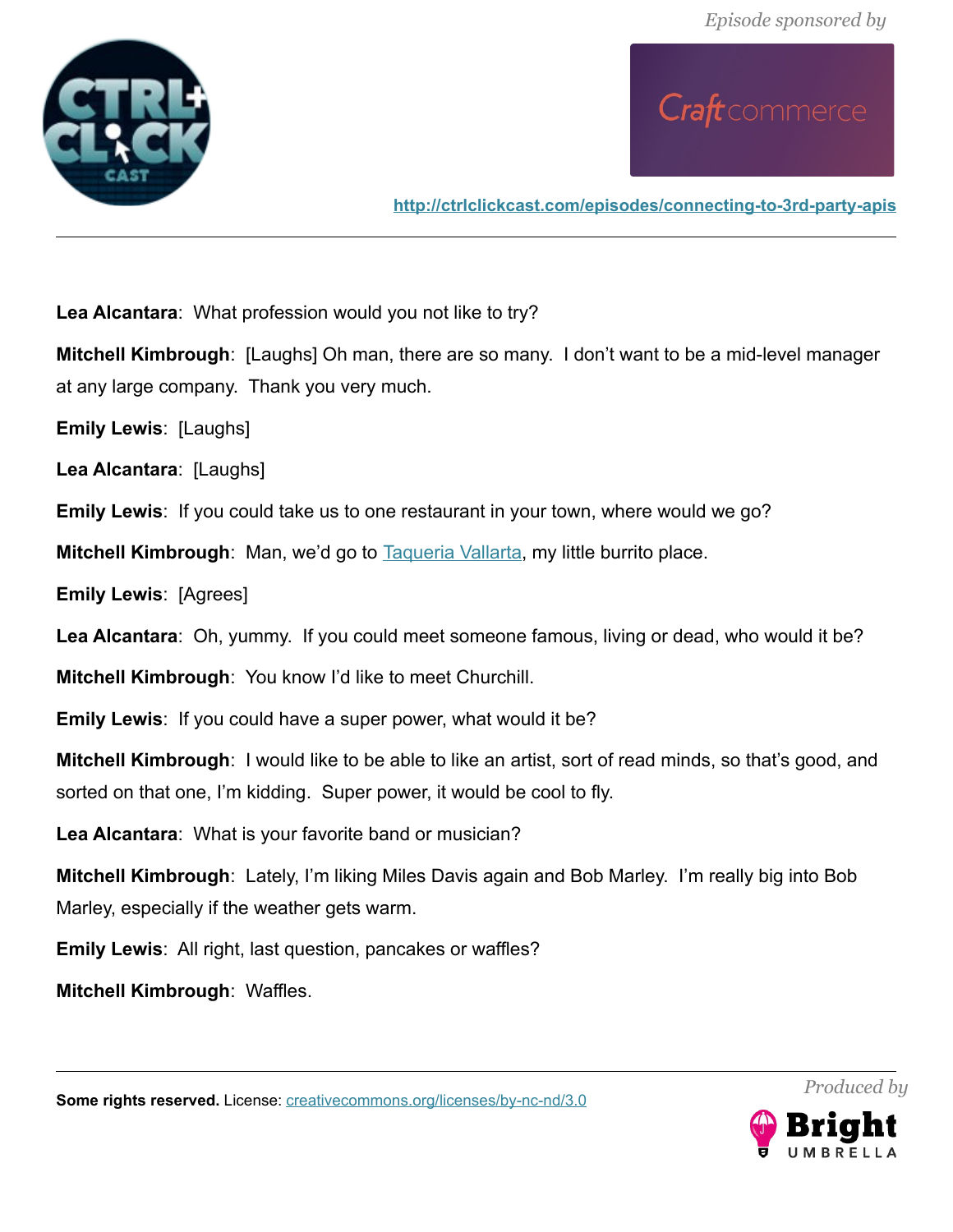



**<http://ctrlclickcast.com/episodes/connecting-to-3rd-party-apis>**

**Lea Alcantara**: I love it when guests are so decisive. It's just like, "Of course."

**Mitchell Kimbrough**: Some of these are obvious, like anybody would answer waffles. It's not hard.

**Emily Lewis:** I do not like waffles. [Laughs]

**Lea Alcantara**: [Laughs]

**Mitchell Kimbrough**: [Laughs]

**Emily Lewis**: I am a pancake person!

**Mitchell Kimbrough**: Aren't you the one who lives with three cats and sneezes all the time?

**Emily Lewis**: [Laughs] Yeah.

**Lea Alcantara**: [Laughs]

**Mitchell Kimbrough**: [Laughs] Yeah.

**Emily Lewis**: I didn't say I was reasonable.

**Lea Alcantara**: [Laughs]

**Mitchell Kimbrough**: Yeah. [Laughs]

**Emily Lewis**: I said I like pancakes. [Laughs]

**Mitchell Kimbrough**: Yeah, well, I'm telling you that you're not right about liking pancakes, and the evidence is that you have so many cats in your house.

**Lea Alcantara**: [Laughs]

**Emily Lewis**: [Laughs]

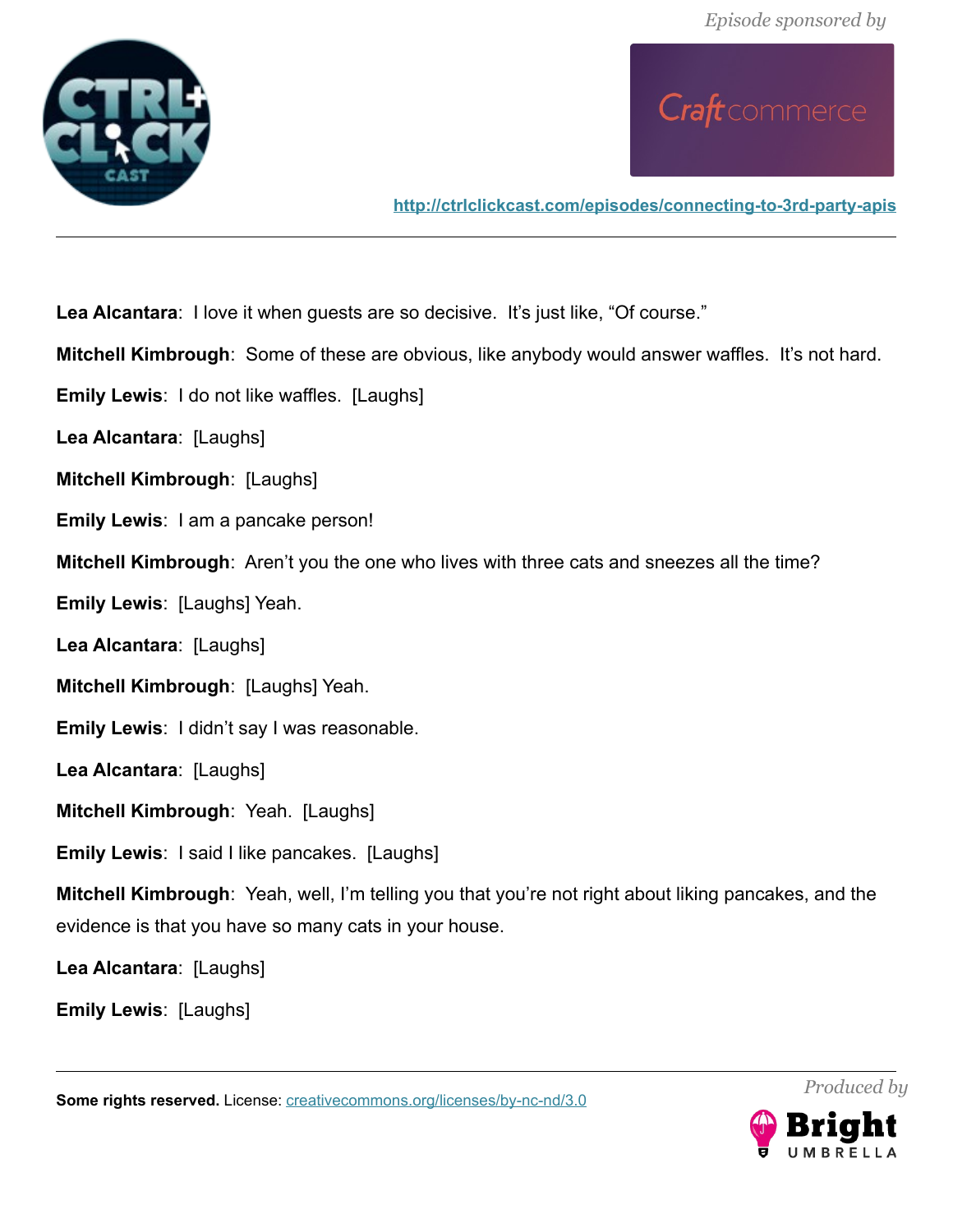

**<http://ctrlclickcast.com/episodes/connecting-to-3rd-party-apis>**

**Lea Alcantara**: Well, that's all the time we have for today. Thanks for joining us, Mitchell.

**Mitchell Kimbrough**: Thanks for having me. I'm really honored.

**Emily Lewis:** In case our listeners want to follow up with you, where can they find you online?

**Mitchell Kimbrough**: At [solspace.com](http://solspace.com/), [mitchell@solspace.com.](mailto:mitchell@solspace.com)

**Emily Lewis**: Thanks again, Mitchell. This was a really great conversation and it's always great to hear your voice.

**Mitchell Kimbrough**: Thank you.

[Music starts]

Lea Alcantara: CTRL+CLICK is produced by **Bright Umbrella**, a web services agency obsessed with happy clients. Today's podcast would not be possible without the support of this episode's sponsor! Thank you, [Craft Commerce!](https://craftcommerce.com/)

**Emily Lewis:** We'd also like to thank our partners: **Arcustech** and **Devotiee**.

**Lea Alcantara**: And thanks to our listeners for tuning in! If you want to know more about CTRL+CLICK, make sure you follow us on Twitter @ctriclickcast or visit our website, ctriclickcast.com. And if you liked this episode, please give us a review on *iTunes*, [Stitcher](http://www.stitcher.com/s?fid=49341&refid=stpr) or both! And if you really liked this episode, consider donating to the show. Links are in our show notes and on our site.

**Emily Lewis**: Don't forget to tune in to our next episode when we're going to talk about emotional intelligence in design with Beth Dean. Be sure to check out our schedule on [ctrlclickcast.com/schedule](http://ctrlclickcast.com/schedule) for more upcoming topics.